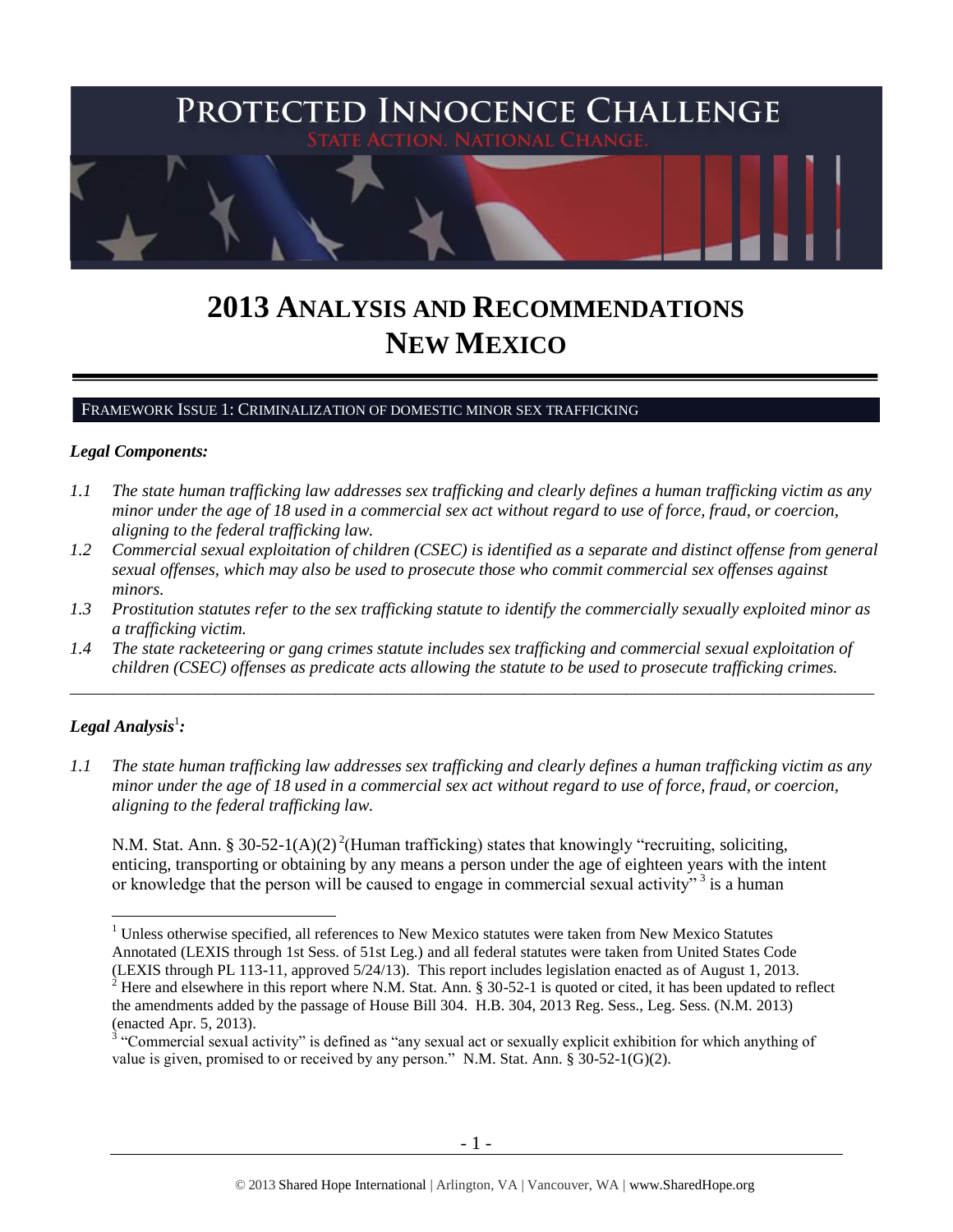trafficking violation. The law does not require proof of force, fraud, or coercion to induce the minor's involvement in the commercial sex act.

In contrast, the provision applicable to facilitators, N.M. Stat. Ann. § 30-52-1(A)(3), does require proof of force, fraud, or coercion, regardless of the victim's age, and states that knowingly "benefiting, financially or by receiving anything of value, from the labor, services or commercial sexual activity of another person with the knowledge that force, fraud or coercion was used to obtain the labor, services, or commercial sexual activity" is human trafficking.

<span id="page-1-2"></span>If the victim is 16–17, a conviction under N.M. Stat. Ann. § 30-52-1(A)(2) or (3), is punishable as a third degree felony by imprisonment for 3 years and a possible fine not to exceed \$5,000. N.M. Stat. Ann.  $\S$ § 30-52-1(C), 31-18-15(A)(9), (E)(9)<sup>4</sup>. If the victim is 13–15, the offense increases to a second degree felony punishable by imprisonment for 9 years and a possible fine not to exceed \$10,000, and if the victim is under 13, the offense further increases to a first degree felony punishable by imprisonment for18 years and a possible fine not to exceed \$15,000. N.M. Stat. Ann. §§ 30-52-1(C)(1)–(2), 31-18-15(A)(3),  $(A)(6)$ ,  $(E)(3)$ ,  $(E)(6)$ . In addition to criminal penalties, H.B. 304 (1) – Chapter 200<sup>5</sup>. provides civil remedies for victims of trafficking discussed in detail in 5.10 and 5.11 below

<span id="page-1-1"></span>*1.2 Commercial sexual exploitation of children (CSEC) is identified as a separate and distinct offense from general sexual offenses, which may also be used to prosecute those who commit commercial sex offenses against minors.*

The following statutes treat CSEC as distinct crimes:

1. N.M. Stat. Ann. § 30-6A-4 (Sexual exploitation of children by prostitution) criminalizes a wide range of conduct related to the commercial sexual exploitation of a child.

<span id="page-1-0"></span>Under N.M. Stat. Ann. § 30-6A-4(A), "Any person knowingly receiving any pecuniary profit as a result of a child under the age of sixteen engaging in a prohibited sexual act<sup>6</sup> with another is guilty of a second degree felony, unless the child is under the age of thirteen, in which event the person is guilty of a first degree felony." A second degree felony is punishable by imprisonment for 9 years and a possible fine not to exceed \$10,000. N.M. Stat. Ann. §  $31-18-15(A)(6)$ , (E)(6). A first degree felony is punishable by imprisonment for 18 years and a possible fine not to exceed \$15,000. N.M. Stat. Ann. §31-18-15(A)(3),  $(E)(3)$ .

 $\overline{a}$ <sup>4</sup> N.M. Stat. Ann. § 31-18-15 varies the punishment level for second and third degree felonies based on whether the offense is a "sexual offense against a child." Unless the statute expressly states the offense is a "sexual offense against a child," this report assumes that the offense is not a "sexual offense against a child." This offense does not expressly state that it is a "sexual offense against a child." However, if it were considered a sexual offense against a child, a second degree felony sexual offense against a child is punishable by 15 years' imprisonment and a possible fine not to exceed \$12,500, and a third degree felony sexual offense against a child is punishable by 6 years' imprisonment and a possible fine not to exceed \$5,000. N.M. Stat. Ann. § 31-18-15(A)(5), (A)(8), (E)(5), (E)(8). In this report, unless the statute clearly states that it is a "sexual offense against a child," we will assume that it is not.  $<sup>5</sup>$  Here and elsewhere in this report where H.B. 304 – Chapter 200, is quoted or cited, it has been updated to reflect</sup>

the sections added by the passage of House Bill 304. H.B. 304, 2013 Reg. Sess., Leg. Sess. (N.M. 2013) (enacted Apr. 5, 2013).

<sup>&</sup>lt;sup>6</sup><sup>c</sup>Prohibited sexual act" is defined as "(1) sexual intercourse, including genital-genital, oral-genital, anal-genital or oral-anal, whether between persons of the same or opposite sex; (2) bestiality; (3) masturbation; (4) sadomasochistic abuse for the purpose of sexual stimulation; or (5) lewd and sexually explicit exhibition with a focus on the genitals or pubic area of any person for the purpose of sexual stimulation." N.M. Stat. Ann. § 30-6A-2(A).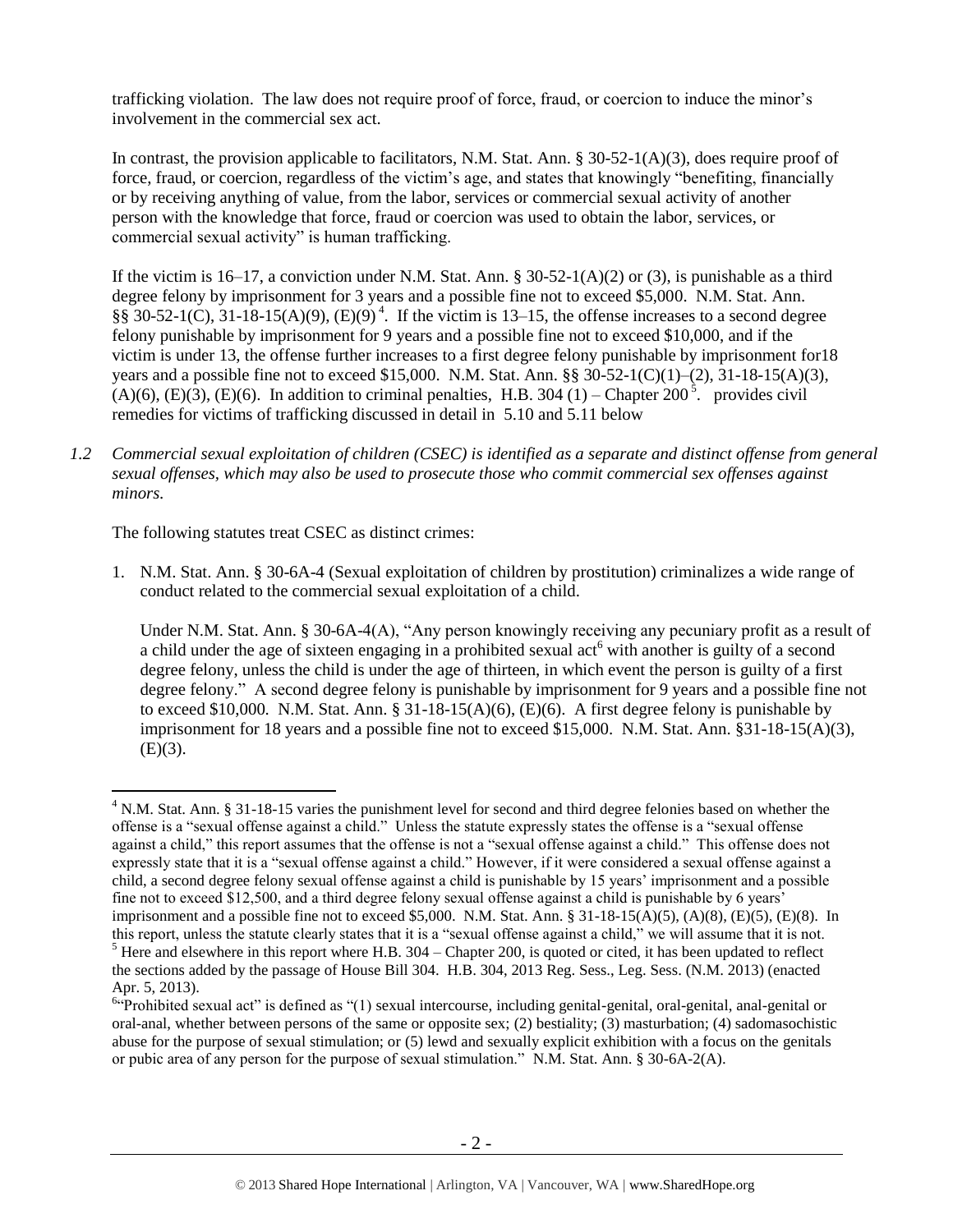N.M. Stat. Ann. § 30-6A-4(B) states that "hiring or offering to hire a child over the age of thirteen and under the age of sixteen to engage in any prohibited sexual act" is punishable as a second degree felony by imprisonment for 9 years and a fine not to exceed \$10,000. N.M. Stat. Ann. §§ 30-6A-4(B), 31-18-  $15(A)(6)$ , (E)(6).

Lastly, N.M. Stat. Ann.  $\S$  30-6A-4(C) states,

Any parent, legal guardian or person having custody or control of a child under sixteen years of age who knowingly permits that child to engage in or to assist any other person to engage in any prohibited sexual act or simulation of such an act for the purpose of producing any visual or print medium<sup>7</sup> depicting such an act is guilty of a third degree felony.

A third degree felony is punishable by imprisonment for 3 years and a possible fine not to exceed \$5,000. N.M. Stat. Ann. §31-18-15(A)(9), (E)(9).

- 2. N.M. Stat. Ann. § 30-6A-3(C) (Sexual exploitation of children) states that it is illegal to "intentionally cause or permit a child under eighteen years of age to engage in any prohibited sexual act or simulation of such an act if that person knows, has reason to know or intends that the act may be recorded in any obscene visual or print medium or performed publicly."<sup>8</sup> A conviction under N.M. Stat. Ann. § 30-6A-3(C) is punishable as a third degree felony by imprisonment for 3 years and a possible fine not to exceed \$5,000; however, if the victim is under 13, the crime is a second degree felony punishable by imprisonment for 9 years and a possible fine not to exceed \$10,000. N.M. Stat. Ann. §§ 30-6A-3(C), 31-18-15(A)(6), (A)(9), (E)(6),  $(E)(9)$ .
- 3. Pursuant to N.M. Stat. Ann. § 30-9-1 (Enticement of child),

Enticement of child consists of:

 $\overline{a}$ 

<span id="page-2-0"></span>A. enticing, persuading or attempting to persuade a child under the age of sixteen years to enter any vehicle, building, room or secluded place with intent to commit an act which would constitute a crime under Article 9 [30-9-1 to 30-9-9 NMSA 1978] $^9$  of the Criminal Code; or B. having possession of a child under the age of sixteen years in any vehicle, building, room or secluded place with intent to commit an act which would constitute a crime under Article 9 of the Criminal Code.

Whoever commits enticement of child is guilty of a misdemeanor.

A misdemeanor is punishable by a definite term of less than 1 year in county jail, a fine not to exceed

 $7$  N.M. Stat. Ann. 30-6A-2(B) defines "visual or print medium" as,

<sup>(1)</sup> any film, photograph, negative, slide, computer diskette, videotape, videodisc or any computer or electronically generated imagery; or

<sup>(2)</sup> any book, magazine or other form of publication or photographic reproduction containing or incorporating any film, photograph, negative, slide, computer diskette, videotape, videodisc or any computer generated or electronically generated imagery.

<sup>8</sup> N.M. Stat. Ann. 30-6A-2(C) defines "performed publically" as an action "performed in a place that is open to or used by the public."

<sup>9</sup> Article 9 (Sexual offenses) includes, among others, N.M. Stat. Ann. § 30-9-1 (Enticement of child), § 30-9-2 (Prostitution), § 30-9-3 (Patronizing prostitutes), § 30-9-4 (Promoting prostitution), § 30-9-4.1 (Accepting earnings of a prostitute), § 30-9-8 (House of prostitution; public nuisance), § 30-9-11 (Criminal sexual penetration), § 30-9- 12 (Criminal sexual contact), and § 30-9-13 (Criminal sexual contact of a minor).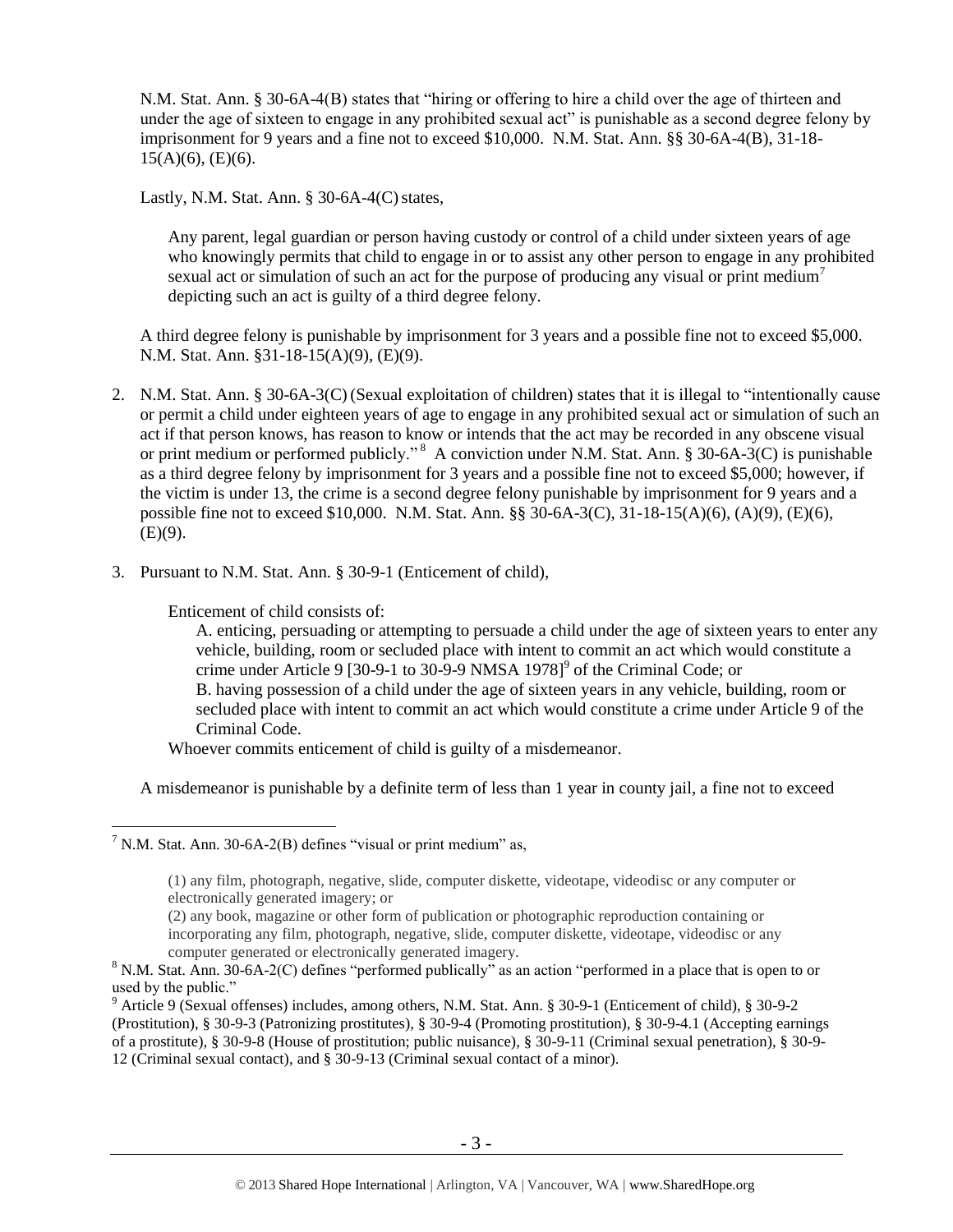\$1,000, or both. N.M. Stat. Ann. § 31-19-1(A).

4. N.M. Stat. Ann. §30-37-3.2(A) (Child solicitation by electronic communication device) states,

<span id="page-3-0"></span>Child solicitation by electronic communication device<sup>10</sup> consists of a person knowingly<sup>11</sup> and intentionally soliciting a child under sixteen years of age, by means of an electronic communication device, to engage in sexual intercourse, sexual contact or in a sexual or obscene performance, or to engage in any other sexual conduct<sup>12</sup> when the perpetrator is at least four years older than the child.

Where the victim is 13–15 years old, a conviction under N.M. Stat. Ann. § 30-37-3.2(A) is punishable as a fourth degree felony by 18 months' imprisonment and a fine not to exceed \$5,000. If, however, the defendant "attends or is present at a meeting that the person arranged pursuant to the solicitation," the crime is punishable as a third degree felony by imprisonment for 3 years and a fine not to exceed \$5,000. N.M. Stat. Ann. §§ 30-37-3.2(B)(1), (C)(1), 31-18-15(A)(9), (A)(10), (E)(9). Where the victim is under 13, a conviction under N.M. Stat. Ann. §30-37-3.2(A) is punishable as a third degree felony by imprisonment for 3 years and a fine not to exceed \$5,000, except that when the defendant "attends or is present at a meeting that the person arranged pursuant to the solicitation," the crime is punishable as a second degree felony by imprisonment for 9 years and a fine not to exceed  $$10,000$ . N.M. Stat. Ann.  $$830-37-3.2(B)(2)$ ,  $(C)(2)$ ,  $31-$ 18-15(A)(6),(A)(9), E(6),(E)(9).

Although not specifically commercial, the following sexual offense laws could apply to CSEC in New Mexico:

1. N.M. Stat. Ann. § 30-9-11(A) (Criminal sexual penetration) defines "criminal sexual penetration," as "the unlawful and intentional causing of a person to engage in sexual intercourse, cunnilingus, fellatio or anal intercourse or the causing of penetration, to any extent and with any object, of the genital or anal openings of another, whether or not there is any emission."

A person is guilty of criminal sexual penetration in the first degree if the victim is under 13 or the defendant, regardless of the victim's age, uses "force or coercion that results in great bodily harm or great mental anguish to the victim." N.M. Stat. Ann. § 30-9-11(D). A conviction under N.M. Stat. Ann. § 30-9-11(D) is punishable as a first degree felony by imprisonment for 18 years and a possible fine not to exceed \$15,000. N.M. Stat. Ann. §§ 30-9-11(D), 31-18-15(A)(3), (E)(3).

A person is guilty of criminal sexual penetration in the second degree if the act involves, among other things, "the use of force or coercion on a child thirteen to eighteen years of age." N.M. Stat. Ann.

 $\overline{a}$ 

(2) the age of the minor.

<sup>&</sup>lt;sup>10</sup> N.M. Stat. Ann. 30-37-3.2(F) defines "electronic communication device" as "a computer, video recorder, digital camera, fax machine, telephone, cellular telephone, pager, audio equipment or any other device that can produce an electronically generated image, message or signal."

 $11$  N.M. Stat. Ann. 30-37-1(G) defines "knowingly" as,

<sup>[</sup>H]aving general knowledge of, or reason to know, or a belief or reasonable ground for belief which warrants further inspection or inquiry or both, of:

<sup>(1)</sup> the character and content of any material described herein, which is reasonably susceptible of examination by the defendant;

<sup>&</sup>lt;sup>12</sup> N.M. Stat. Ann. § 30-37-1(C) defines "sexual conduct" as an "act of masturbation, homosexuality, sodomy, sexual intercourse or physical contact with a person's clothed or unclothed genitals, pubic area, buttocks or, if such person be female, breast[.]"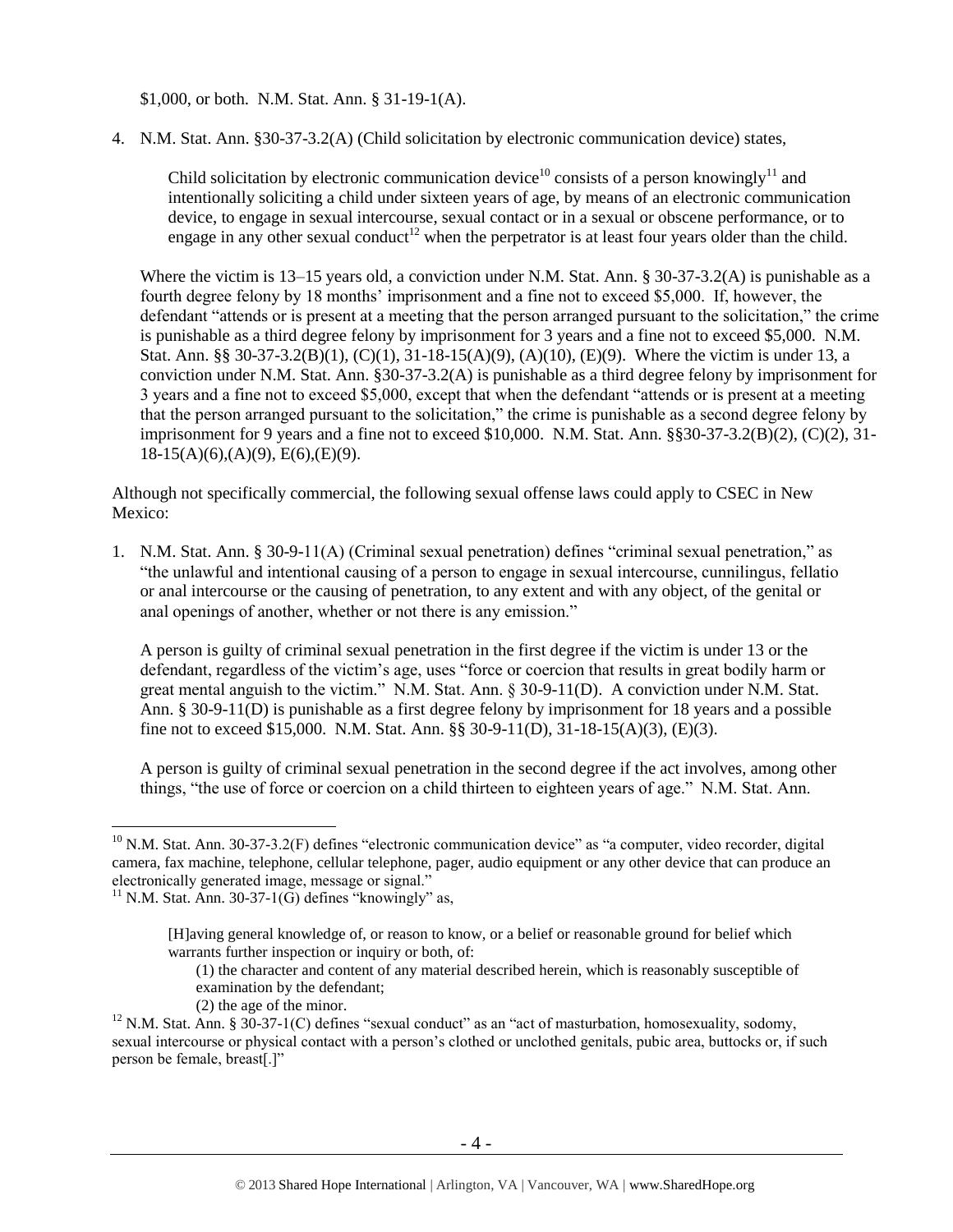§ 30-9-11(E)(1).<sup>13</sup> A violation of N.M. Stat. Ann. § 30-9-11(E), as a second degree felony for a sexual offense against a child, is punishable by imprisonment for15 years, with a mandatory minimum term of 3 years that may not be "suspended or deferred," and a possible fine not to exceed \$12,500. N.M. Stat. Ann. §§ 30-9-11(E), 31-18-15(A)(5), (E)(5).

Criminal sexual penetration is a fourth degree felony when, among other things, it is "perpetrated on a child thirteen to sixteen years of age when the perpetrator is at least eighteen years of age and is at least four years older than the child" and criminal sexual penetration in the first through third degrees does not apply. N.M. Stat. Ann. § 30-9-11(G). A conviction under N.M. Stat. Ann. § 30-9-11(G) is punishable as a fourth degree felony by 18 months' imprisonment and a possible fine not to exceed \$5,000. N.M. Stat. Ann. §§ 30-9-11(G), 31-18-15 (A)(10), (E)(9).

- 2. N.M. Stat. Ann. § 30-9-13(A) (Criminal sexual contact of a minor) defines "Criminal sexual contact of a minor" as "the unlawful and intentional touching of or applying force to the intimate parts of a minor or the unlawful and intentional causing of a minor to touch one's intimate parts."<sup>14</sup> If the victim is 13–18 years old and certain aggravating conditions are present or anytime the victim is under 13, a violation is punishable as a third degree felony for a sexual offense against a child. N.M. Stat. Ann. § 30-9-13(C).<sup>15</sup> However, if the minor's "intimate parts" are unclothed, the violation is punishable as a second degree felony for a sexual offense against a child. N.M. Stat. Ann. § 30-9- 13(B). A violation of N.M. Stat. Ann. § 30-9-13(B) is punishable by imprisonment for 15 years, with a mandatory minimum term of 3 years that may not be "suspended or deferred," and a possible fine not to exceed \$12,500. N.M. Stat. Ann. §§ 30-9-13(B), 31-18-15(A)(5), (E)(5). A violation of N.M. Stat. Ann. § 30-9-13(C) is punishable by imprisonment for 6 years and possible a fine not to exceed \$5,000. N.M. Stat. Ann. §§ 30-9-13(C), 31-18-15(A)(8), (E)(8).
- 3. Lastly, criminal sexual contact is a fourth degree felony if, among other things, force or coercion was used on a 13–18 year old victim and none of the specifications listed in N.M. Stat. Ann. § 30-9-13(B), (C) apply. N.M. Stat. Ann. § 30-9-13(D). A violation of N.M. Stat. Ann.§ 30-9-13(D) is punishable by 18 months' imprisonment and a possible fine not to exceed \$5,000. N.M. Stat. Ann. § 31-18-  $15(A)(10)$ , (E)(9).

 $\overline{a}$ 

(2) the use of threats to use physical violence or physical force against the victim or another when the victim believes that there is a present ability to execute the threats;

(d) the perpetrator is armed with a deadly weapon.

<sup>&</sup>lt;sup>13</sup> N.M. Stat. Ann. § 30-9-10(A) (Definitions) defines "force or coercion" for purposes of Sections 30-9-10–30-9-16, in part as

<sup>(1)</sup> the use of physical force or physical violence;

<sup>(3)</sup> the use of threats, including threats of physical punishment, kidnapping, extortion or retaliation directed against the victim or another when the victim believes that there is an ability to execute the threats;

<sup>. . . .</sup> <sup>14</sup> "'[I]ntimate parts' means the primary genital area, groin, buttocks, anus or breast." N.M. Stat. Ann. § 30-9-13(A). <sup>15</sup> The conditions listed in N.M. Stat. Ann. § 30-9-13(C)(2) include when

<sup>(</sup>a) the perpetrator is in a position of authority over the child and uses that authority to coerce the child to submit;

<sup>(</sup>b) the perpetrator uses force or coercion that results in personal injury to the child;

<sup>(</sup>c) the perpetrator uses force or coercion and is aided or abetted by one or more persons; or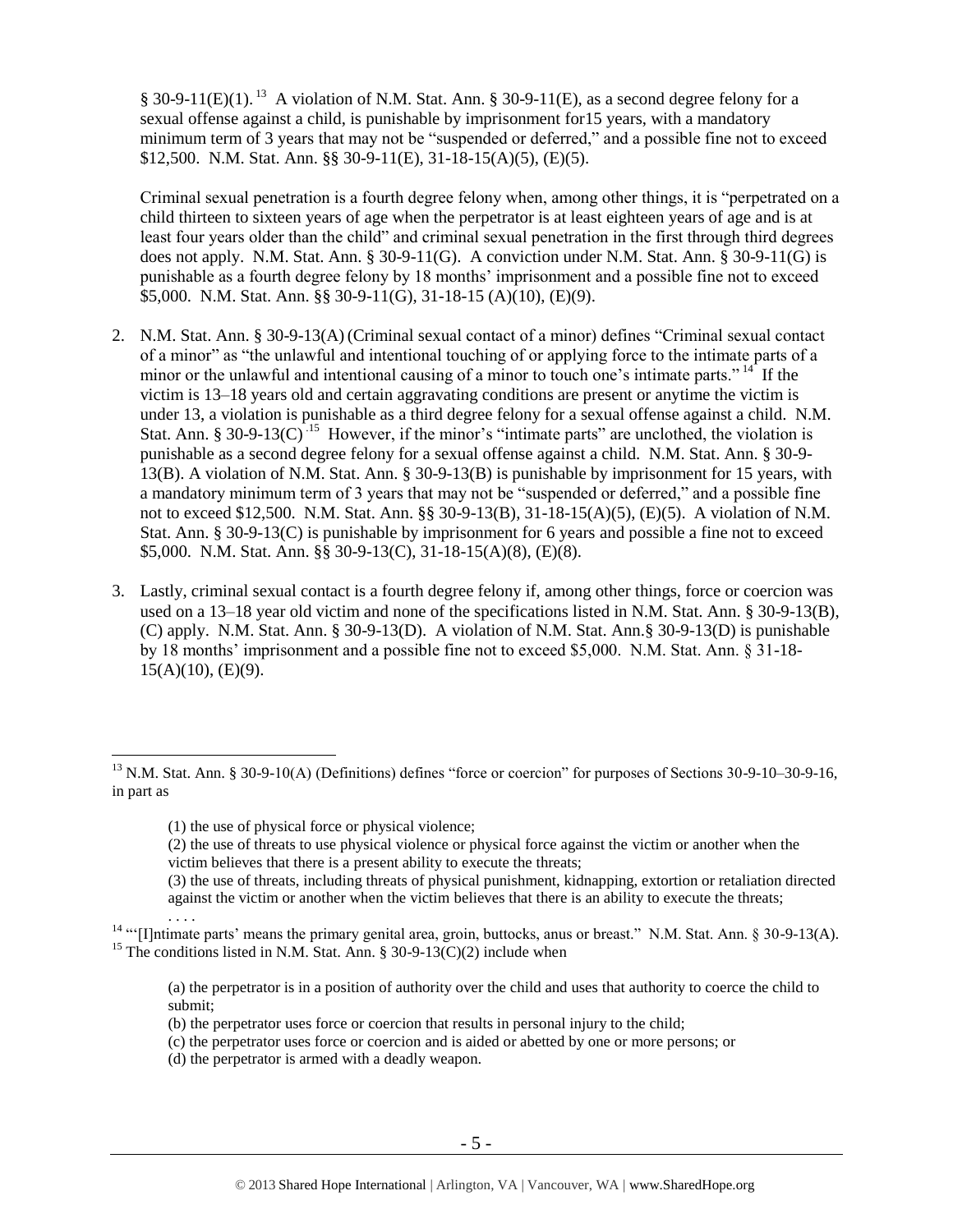*1.3 Prostitution statutes refer to the sex trafficking statute to identify the commercially sexually exploited minor as a trafficking victim* 

N.M. Stat. § 30-9-2 (Prostitution) does not refer to § 30-52-1 (Human trafficking) when the person charged is minor.

- 1.3.1 Recommendation: Amend N.M. Stat. Ann. § 30-9-2 (Prostitution) when the person charged is a minor, to refer to N.M. Stat. Ann. § 30-52-1 (Human trafficking) to ensure that CSEC victims are properly identified as trafficking victims.
- *1.4 The state racketeering or gang crimes statute includes sex trafficking and commercial sexual exploitation of children (CSEC) offenses as predicate acts allowing the statute to be used to prosecute trafficking crimes.*

N.M. Stat. Ann. § 30-42-4 (Prohibited activities; penalties), New Mexico's racketeering statute, provides in part,

A. It is unlawful for any person who has received any proceeds derived, directly or indirectly, from a pattern of racketeering activity in which the person has participated, to use or invest, directly or indirectly, any part of the proceeds or the proceeds derived from the investment or use thereof in the acquisition of any interest in, or the establishment or operation of, any enterprise. . . .

B. It is unlawful for any person to engage in a pattern of racketeering activity in order to acquire or maintain, directly or indirectly, any interest in or control of any enterprise. . . . C. It is unlawful for any person employed by or associated with any enterprise to conduct or participate, directly or indirectly, in the conduct of the enterprise's affairs by engaging in a pattern of racketeering activity. . . .

. . . .

 $\overline{a}$ 

N.M. Stat. Ann. § 30-42-3(D) defines "pattern of racketeering activity" as,

[E]ngaging in at least two incidents of racketeering with the intent of accomplishing any of the prohibited activities set forth in Subsections A through D of Section 30-42-4 NMSA 1978; provided at least one of the incidents occurred after February 28, 1980 and the last incident occurred within five years after the commission of a prior incident of racketeering.

N.M. Stat. Ann. § 30-42-3(A)(15) defines "racketeering" as "any act that is chargeable or indictable under the laws of New Mexico and punishable by imprisonment for more than one year, involving," certain listed offenses, including a violation of N.M. Stat. Ann. § 30-9-4 (Promoting prostitution), which does not expressly address prostituted minors.

A violation of N.M. Stat. Ann. § 30-42-4(A)–(C) (Prohibited activities; penalties) constitutes a second degree felony and carries a fine not to exceed \$10,000. N.M. Stat. Ann. §§ 30-42-4(A)–(C), 31-18- 15(E)(5). A defendant who violates N.M. Stat. Ann. § 30-42-4 may be liable to "[a] person who sustains injury to his person, business or property" for three times the actual damages. N.M. Stat. Ann. § 30-42- 6(A). Additionally, a defendant who violates N.M. Stat. Ann. § 30-42-4(A)–(D)<sup>16</sup> will be required to

<sup>&</sup>lt;sup>16</sup> N.M. Stat. Ann. § 30-42-4(D) states, "It is unlawful for any person to conspire to violate any of the provisions of Subsections A through C of this section. Whoever violates this subsection is guilty of a third degree felony."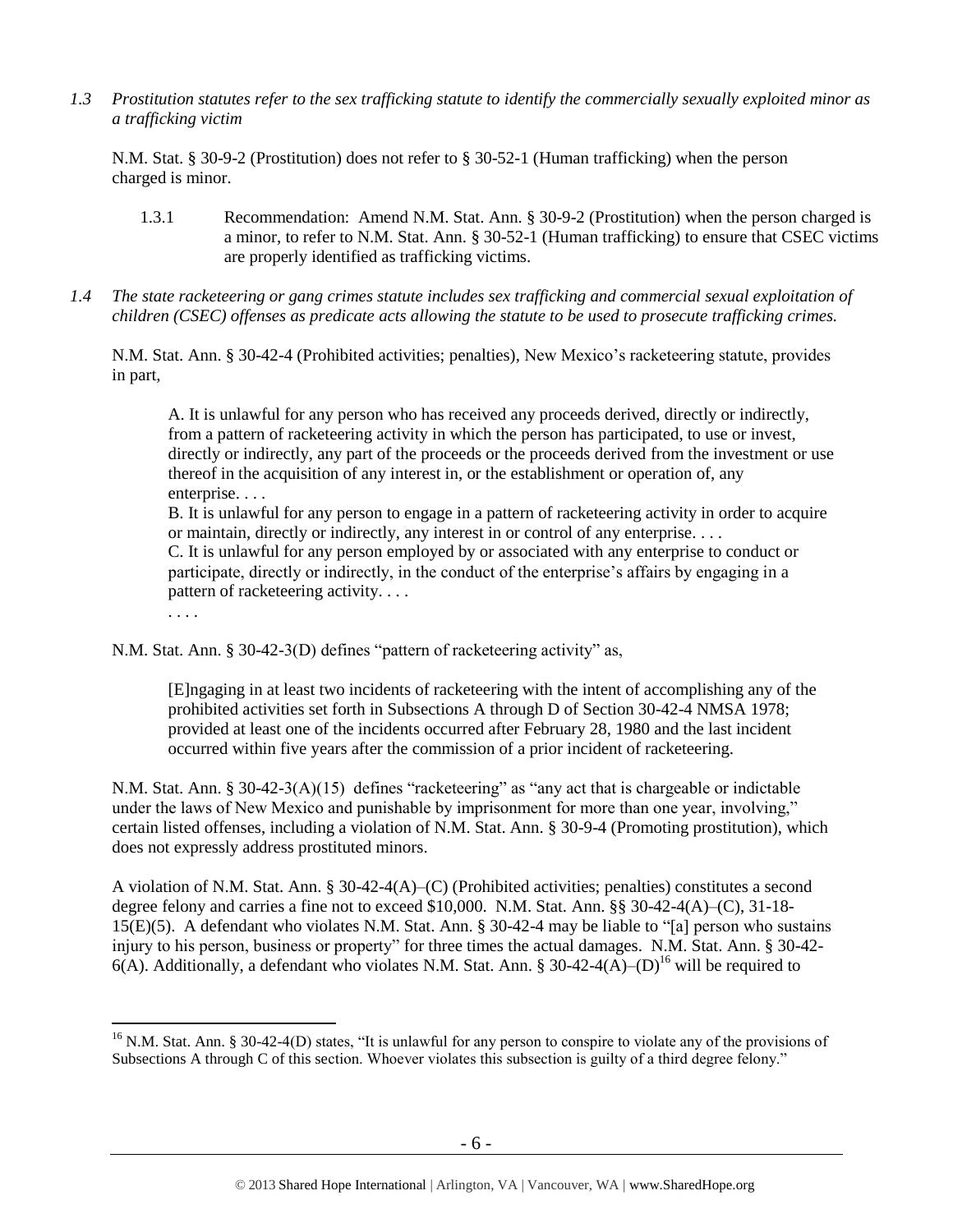forfeit assets under N.M. Stat. Ann. § 30-42-4(E), which states that a violator "shall forfeit to the state of New Mexico:

(1) any interest acquired or maintained in violation of the Racketeering Act [30-42-1 NMSA 1978]; and

(2)any interest in, security of, claim against or property or contractual right of any kind affording a source of influence over any enterprise that he has established, operated, controlled, conducted or participated in the conduct of in violation of the Racketeering Act [30-42-1 NMSA 1978]."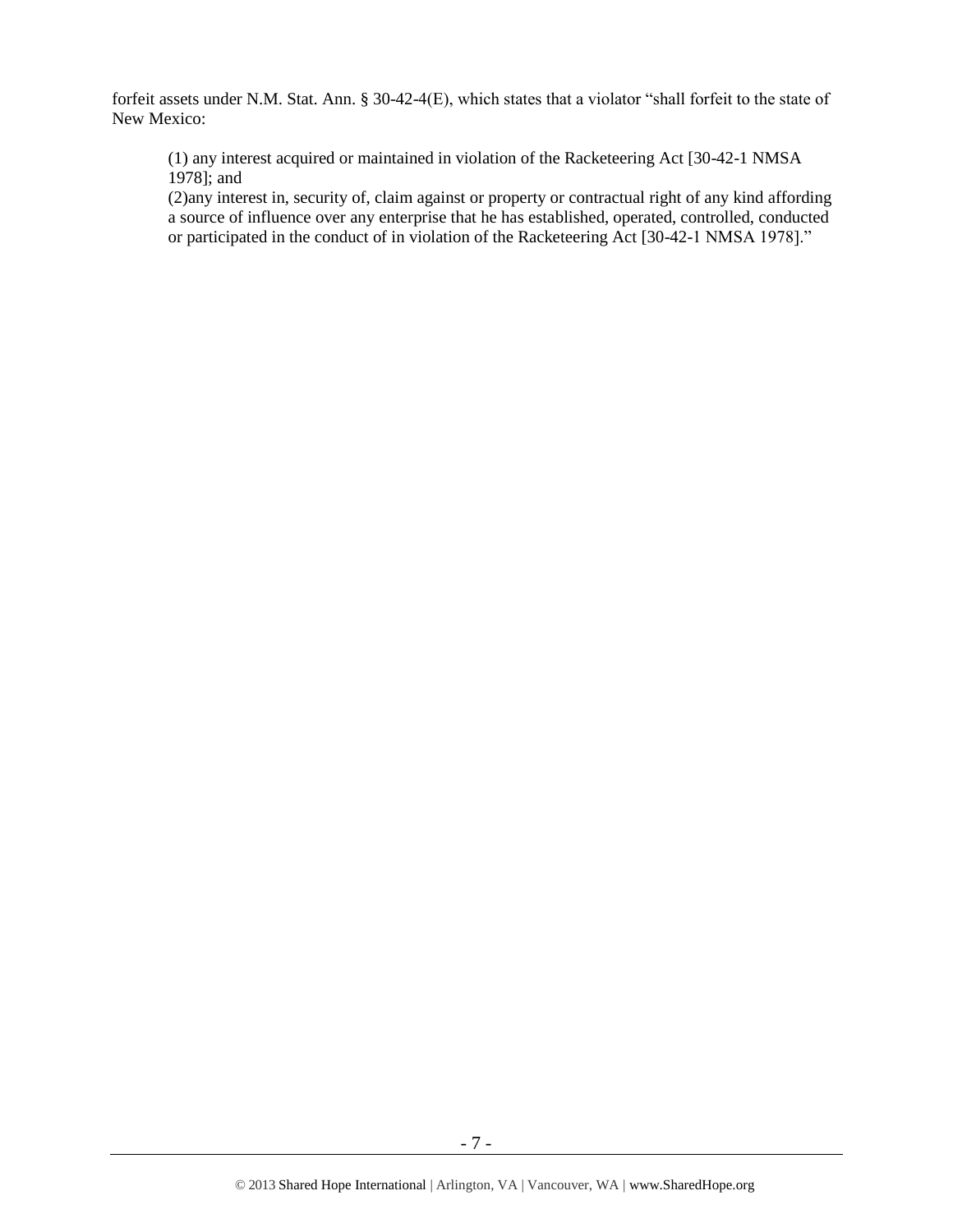#### *Legal Components:*

- *2.1 The state sex trafficking law can be applied to the buyers of commercial sex acts with a victim of domestic minor sex trafficking.*
- *2.2 Buyers of commercial sex acts with a minor can be prosecuted under commercial sexual exploitation of children (CSEC) laws.*
- *2.3 Solicitation laws differentiate buying sex acts with an adult and buying sex acts with a minor under 18.*
- *2.4 Penalties for buyers of commercial sex acts with minors are as high as federal penalties.*
- *2.5 Using the Internet to lure, entice, or purchase, or attempt to lure, entice, or purchase commercial sex acts with a minor is a separate crime or results in an enhanced penalty for buyers.*
- *2.6 No age mistake defense is permitted for a buyer of commercial sex acts with any minor under 18.*
- *2.7 Base penalties for buying sex acts with a minor under 18 are sufficiently high and not reduced for older minors.*
- *2.8 Financial penalties for buyers of commercial sex acts with minors are sufficiently high to make it difficult for buyers to hide the crime.*
- *2.9 Buying and possessing child pornography carries penalties as high as similar federal offenses.*
- *2.10 Convicted buyers of commercial sex acts with minors and child pornography are required to register as sex offenders.*

\_\_\_\_\_\_\_\_\_\_\_\_\_\_\_\_\_\_\_\_\_\_\_\_\_\_\_\_\_\_\_\_\_\_\_\_\_\_\_\_\_\_\_\_\_\_\_\_\_\_\_\_\_\_\_\_\_\_\_\_\_\_\_\_\_\_\_\_\_\_\_\_\_\_\_\_\_\_\_\_\_\_\_\_\_\_\_\_\_\_\_\_\_\_

## *Legal Analysis:*

 $\overline{a}$ 

*2.1 The state sex trafficking law can be applied to the buyers of commercial sex acts with a victim of domestic minor sex trafficking.*

N.M. Stat. Ann. § 30-52-1(A)(2) can apply to buyers of sex with minors following federal precedent through the term "obtain."<sup>17</sup> N.M. Stat. Ann. § 30-52-1(A)(2)<sup>18</sup> (Human trafficking) prohibits a person from "recruiting, soliciting, enticing, transporting or obtaining by any means a person under the age of eighteen years with the intent or knowledge that the person will be caused to engage in commercial sexual activity."

In addition, the term "soliciting" in N.M. Stat. Ann. § 30-52-1(A)(2) may also be used to apply the statute to buyers of sex with a victim of domestic minor sex trafficking.

2.1.1 Recommendation: Amend N.M. Stat. Ann. § 30-52-1(A)(2) (Human trafficking) to include those who purchase sex with a minor to apply the human trafficking statute to the conduct of buyers.

<sup>&</sup>lt;sup>17</sup> See United States v. Jungers, 702 F.3d 1066 (8<sup>th</sup> Cir. 2013). In this case, the Eighth Circuit specifically addressed whether the federal sex trafficking law, 18 U.S.C. § 1591 (Sex trafficking of children or by force, fraud, or coercion) applies to buyers when it reversed a District of South Dakota ruling that Congress did not intend the string of verbs constituting criminal conduct under 18 U.S.C.  $\S$  1591(a)(1) ("recruits, entices, harbors, transports, provides, obtains, or maintains") to reach the conduct of buyers. United States v. Jungers, 834 F. Supp. 2d 930, 931 (D.S.D. 2011). Holding that the conduct of buyers who obtain a child for commercial sex can violate 18 U.S.C. § 1591(a)(1), the Eighth Circuit illustrated through hypothetical buyer scenarios that, under certain circumstances, most of the terms in the string of verbs constituting criminal conduct under 18 U.S.C. § 1591(a)(1) could apply to buyers. While other terms may apply to buyers' conduct under state law as well, the analysis here focuses on the term "obtains" which is most likely to apply in the majority of buyer cases.

<sup>18</sup> *See supra* note [2.](#page-0-0)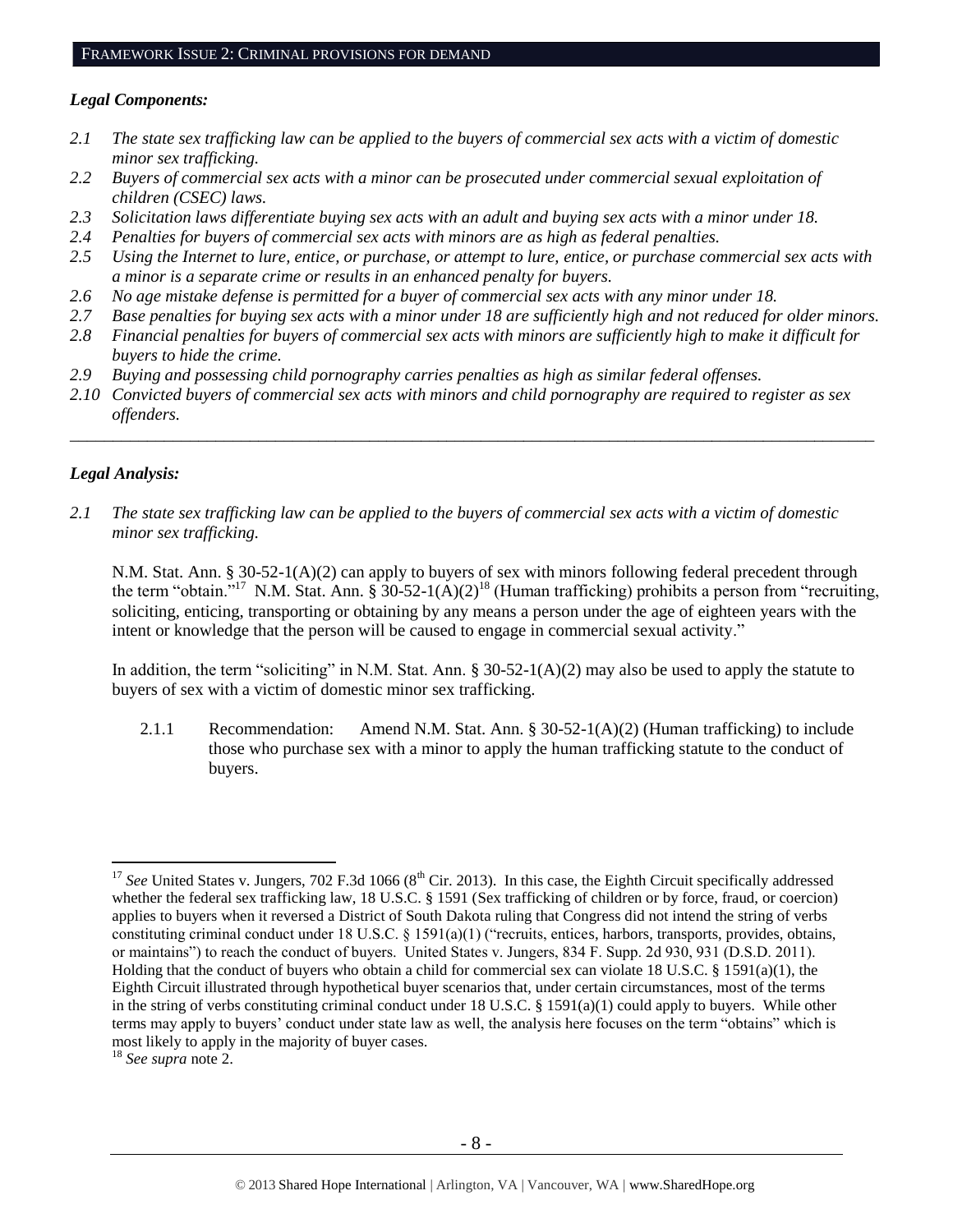*2.2 Buyers of commercial sex acts with a minor can be prosecuted under commercial sexual exploitation of children (CSEC) laws.* 19 

N.M. Stat. Ann. § 30-6A-4(B) (Sexual exploitation of children by prostitution) states that "hiring or offering to hire a child over the age of thirteen and under the age of sixteen to engage in any prohibited sexual act<sup>"20</sup> is a second degree felony, punishable by imprisonment for 9 years and a possible fine not to exceed \$10,000. N.M. Stat. Ann. §§ 30-6A-4(B), 31-18-5(A)(6), (E)(6).

N.M. Stat. Ann. § 30-9-1(B) (Enticement of child) may be used to prosecute buyers "having possession of a child under the age of sixteen years in any vehicle, building, room or secluded place with intent to commit an act which would constitute a crime under Article 9 [Sexual offenses] of the Criminal Code."<sup>21</sup> A conviction under N.M. Stat. Ann. § 30-9-1 is punishable as a misdemeanor by a definite term of less than 1 year in county jail, a fine not to exceed \$1,000, or both. N.M. Stat. Ann. §§ 30-9-1, 31-19-1(A).

Several sexual offenses could be used to prosecute certain buyers of commercial sex acts with a minor but do not specifically criminalize the commercial sexual exploitation of a child and do not refer to the human trafficking statute to bring these criminal offenses within the ambit of human trafficking under N.M. Stat. Ann. § 30-52-1(A)(2) (Human trafficking).<sup>22</sup>

*2.3 Solicitation laws differentiate buying sex acts with an adult and buying sex acts with a minor under 18.*

New Mexico differentiates between buying sex with an adult and buying sex with minors who are 14 or 15 by making each a separate crime. Under N.M. Stat. Ann. § 30-6A-4(B) (Sexual exploitation of children by prostitution), buying sex with a minor age 14–15 years old is a second degree felony punishable by imprisonment for 9 years and a possible fine not to exceed \$10,000. N.M. Stat. Ann. §§ 30-6A-4(B), 31-18-5(A)(6), (E)(6). Although no statute expressly prohibits patronizing a prostituted child under the age of 14, it is likely that N.M. Stat. Ann. § 30-9-11 (Criminal sexual penetration) and § 30-9-13 (Criminal sexual contact of a minor) would be used to prosecute such cases.

In contrast, hiring a person 16 or older to perform an act of prostitution under N.M. Stat. Ann. § 30-9-3 (Patronizing prostitutes) is a petty misdemeanor punishable by up to 6 months in county jail, a fine not to exceed \$500, or both, unless the buyer has a prior conviction, in which case it is a misdemeanor punishable by less than 1 year in county jail, a fine not to exceed \$1,000, or both. N.M. Stat. Ann. §§ 30-9-3, 31-19-1(A), (B).

2.3.1 Recommendation: Close the gap between N.M. Stat. Ann. § 30-6A-4(B) and § 30-9-11(D)(1) and  $\S 30-9-13(B)(1)$  that leaves children who are 13 years old and younger unprotected, except when there is force or coercion under certain provisions in § 30-9-13 and § 30-9-11 that apply to minors aged 13-18.

<sup>19</sup> *See* discussion of the relevant text of the statutes listed in this section *supra* Section 1.2.

<sup>&</sup>lt;sup>20</sup> See supra note [6](#page-1-0) for the definition of "prohibited sexual act."

<sup>21</sup> *See supra* note [9](#page-2-0) for a list of offenses included in Article 9.

<sup>&</sup>lt;sup>22</sup> See discussion of relevant provisions *supra*, Section 1[.2](#page-1-1) for a full description of the sexual offense laws that may apply to certain buyers.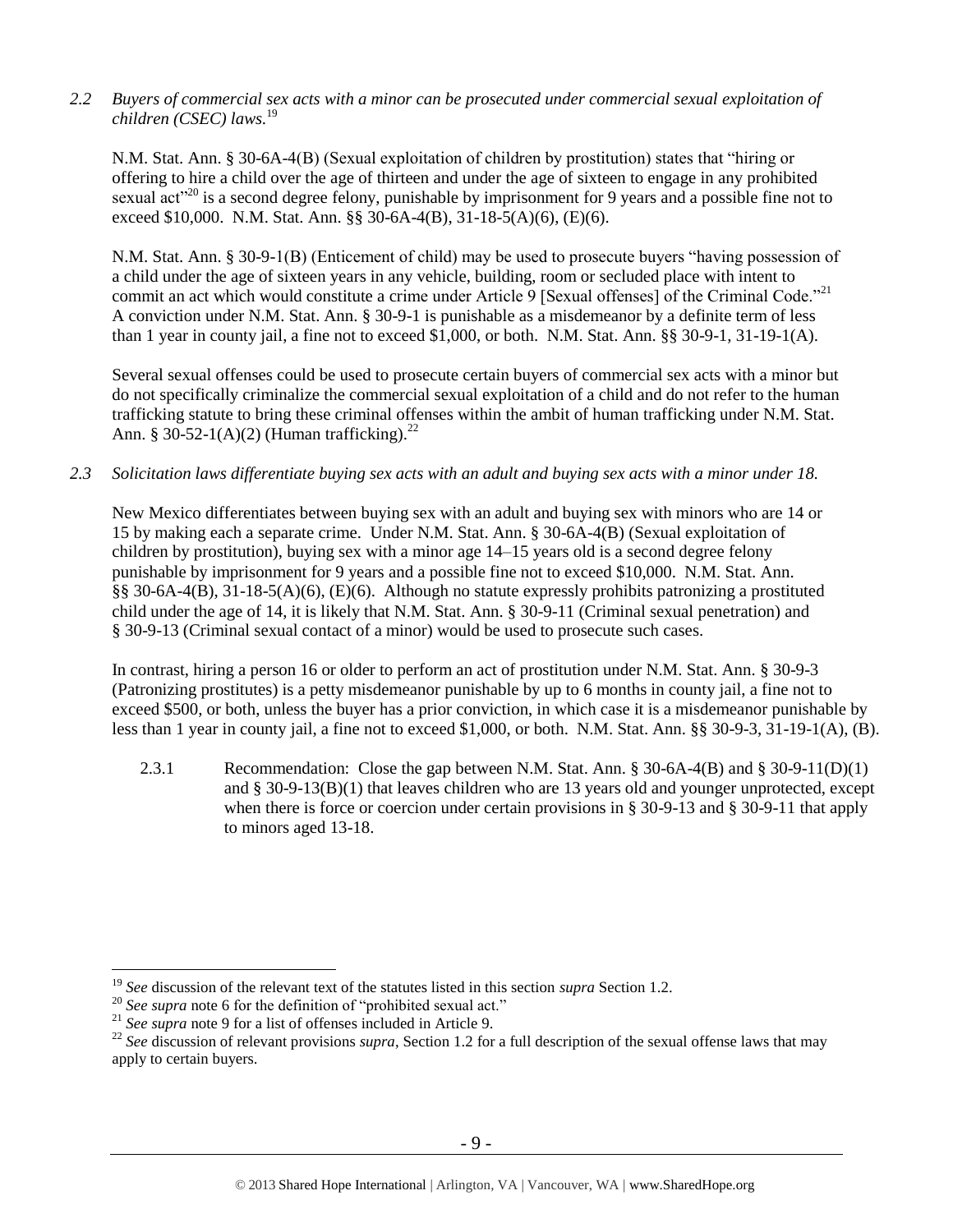## *2.4 Penalties for buyers of commercial sex acts with minors are as high as federal penalties.<sup>23</sup>*

A conviction under N.M. Stat. Ann. § 30-52-1(A)(2) (Human trafficking) if the victim is 16–17, is punishable as a third degree felony by imprisonment for 3 years and a possible fine not to exceed \$5,000. N.M. Stat. Ann. §§ 30-52-1(C), 31-18-15(A)(9), (E)(9). If the victim is 13–15 years old, human trafficking is punishable as a second degree felony by imprisonment for 9 years and a possible fine not to exceed \$10,000. N.M. Stat. Ann. §§ 30-52-1(C)(1), 31-18-15(A)(6), (E)(6). If the victim is under 13, the violation further increases to a first degree felony punishable by imprisonment for 18 years and a possible fine not to exceed \$15,000. N.M. Stat. Ann. §§ 30-52-1(C)(2), 31-18-15(A)(3), (E)(3).

N.M. Stat. Ann. § 30-6A-4(B) (Sexual exploitation of children by prostitution) is a second degree felony punishable by imprisonment for 9 years and a possible fine not to exceed \$10,000. N.M. Stat. Ann. §§ 30-6A-4(B), 31-18-15 (A)(6), (E)(6). N.M. Stat. Ann. § 30-6A-3(A) (Sexual exploitation of children) is a fourth degree felony punishable by 18 months' imprisonment and a possible fine not to exceed \$5,000. N.M. Stat. Ann. §§ 30-6A-3(A), 31-18-15(A)(10), (E)(9). N.M. Stat. Ann. § 30-9-1 (Enticement of child) is a misdemeanor punishable by a definite term of less than 1 year in county jail, a possible fine not to exceed \$1,000, or both. N.M. Stat. Ann. §§ 30-9-1, 31-19-1(A). In contrast, a buyer convicted of N.M. Stat. Ann. § 30-9-3 (Patronizing prostitutes), a petty misdemeanor, may be punished for a first offense by up to 6 months in county jail, a fine not to exceed \$500, or both. N.M. Stat. Ann. §§ 30-9-3, 31-19-1(B).

A buyer who habitually commits any of the above stated noncapital felonies faces enhanced penalties pursuant to N.M. Stat. Ann. § 31-18-17 (Habitual offenders; alteration of basic sentence). A defendant's sentence is increased 1 year if he has 1 prior felony conviction,  $^{24}$  4 years if he has 2 prior felony convictions, and 8 years if he has 3 prior felony convictions. N.M. Stat. Ann. § 31-18-17(A)–(C). In all three cases, the prior felonies had to be "parts of separate transactions or occurrences." N.M. Stat. Ann. § 31-18-17(A)-(C). The 1 year enhancement can be suspended or deferred if "the court makes a specific finding that the prior felony conviction and the instant felony conviction are both for nonviolent felony offenses<sup>25</sup> and that justice will not be served by imposing a mandatory sentence of imprisonment and that there are substantial and compelling reasons, stated on the record, for departing from the sentence imposed pursuant to this subsection." N.M. Stat. Ann. § 31-18-17(A). The other two enhancements "shall not be suspended or deferred." N.M. Stat. Ann. § 31-18-17(B), (C).

<sup>23</sup> *See* discussion of the relevant text of the statutes listed in this section *supra* Section 1[.2.](#page-1-1)

<sup>&</sup>lt;sup>24</sup> N.M. Stat. Ann. § 31-18-17(D) defines "prior felony conviction" as

<sup>(1)</sup> a conviction, when less than ten years have passed prior to the instant felony conviction since the person completed serving his sentence or period of probation or parole for the prior felony, whichever is later, for a prior felony committed within New Mexico whether within the Criminal Code [30-1-1 NMSA 1978] or not, but not including a conviction for a felony pursuant to the provisions of Section 66-8-102 NMSA 1978; or

<sup>(2)</sup> a prior felony, when less than ten years have passed prior to the instant felony conviction since the person completed serving his sentence or period of probation or parole for the prior felony, whichever is later, for which the person was convicted other than an offense triable by court martial if:

<sup>(</sup>a) the conviction was rendered by a court of another state, the United States, a territory of the United States or the commonwealth of Puerto Rico;

<sup>(</sup>b) the offense was punishable, at the time of conviction, by death or a maximum term of imprisonment of more than one year; or

<sup>(</sup>c) the offense would have been classified as a felony in this state at the time of conviction. <sup>25</sup> "As used in this section, 'nonviolent felony offense' means application of force, threatened use of force or a deadly weapon was not used by the offender in the commission of the offense." N.M. Stat. Ann. § 31-18-17(E).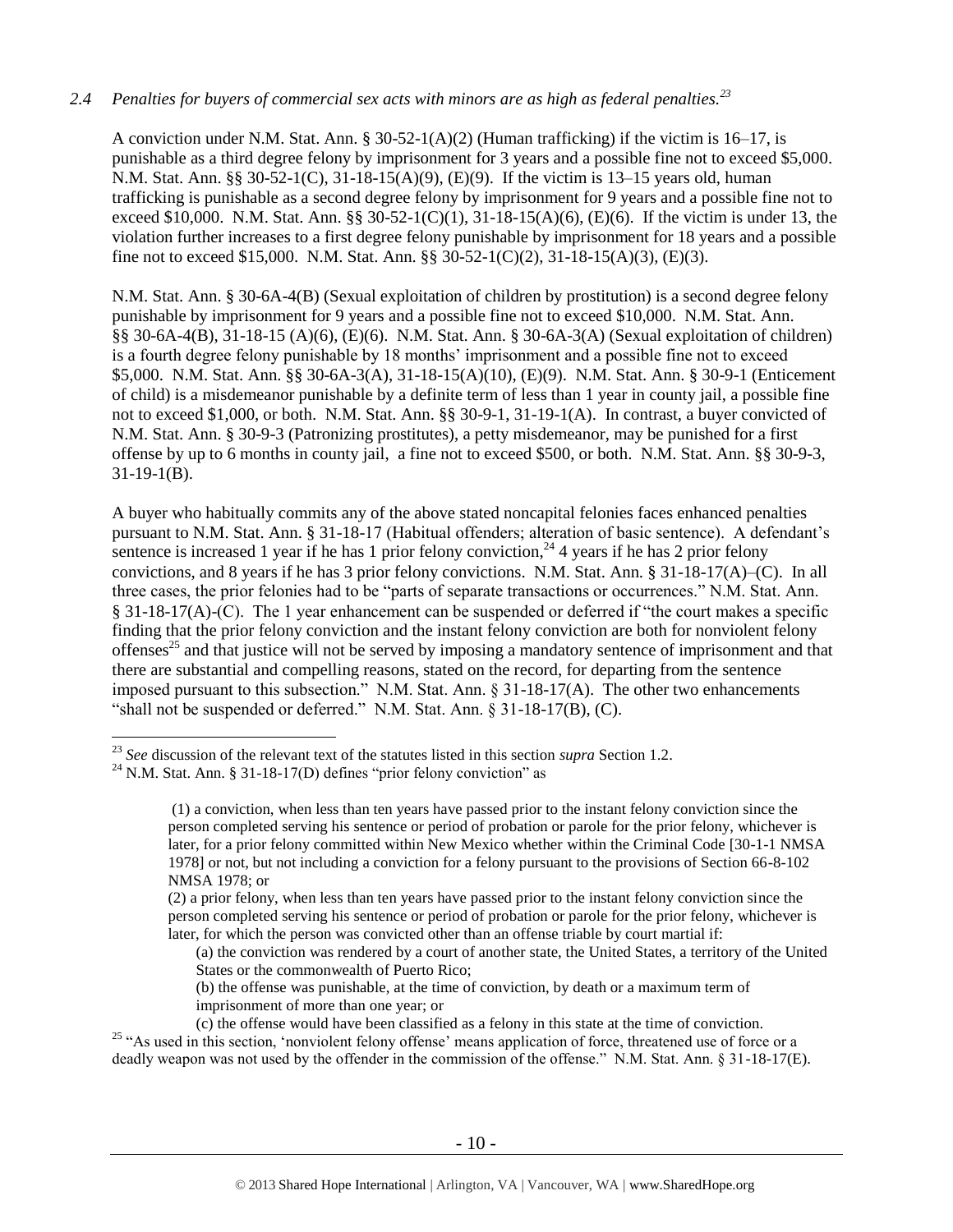Additionally, the base sentences discussed throughout this report will be increased to life imprisonment subject to parole "[w]hen a defendant is convicted of a second violent sexual offense,<sup>26</sup> and each violent sexual offense conviction is part of a separate transaction or occurrence, and at least the second violent sexual offense conviction is in New Mexico." N.M. Stat. Ann. § 31-18-25(A). If the victim of both offenses was under 13 at the time of the offense, the enhanced punishment is "life imprisonment without the possibility of parole." N.M. Stat. Ann. § 31-18-25(B).

<span id="page-10-0"></span>In comparison, if the victim is under the age of 14, a conviction under the TVPA for child sex trafficking is punishable by 15 years to life imprisonment and a fine not to exceed \$250,000. 18 U.S.C. §§ 1591(b)(1), 3559(a)(1), 3571(b)(3). If the victim is between the ages of 14–17, a conviction is punishable by 10 years to life imprisonment and a fine not to exceed \$250,000. 18 U.S.C. §§ 1591(b)(2),  $3559(a)(1)$ ,  $3571(b)(3)$ . A conviction is punishable by mandatory life imprisonment, however, if the buyer has a prior conviction for a federal sex offense<sup>27</sup> against a minor. 18 U.S.C. § 3559(e)(1). To the extent buyers can be prosecuted under other federal CSEC laws,  $^{28}$  a conviction is punishable by penalties ranging from a fine not to exceed \$250,000 to life imprisonment and a fine not to exceed \$250,000.<sup>29</sup>

## *2.5 Using the Internet to lure, entice, or purchase, or attempt to lure, entice, or purchase commercial sex acts with a minor is a separate crime or results in an enhanced penalty for buyers.*

Although not limited in application to commercial sex acts, the use of the Internet to solicit sexual contact with a child under 16 years of age is illegal under N.M. Stat. Ann. § 30-37-3.2(A) (Child solicitation by electronic communication device), which states that it is a crime to "knowingly and intentionally solicit[] a child under sixteen years of age, by means of an electronic communication device, $30$  to engage in sexual intercourse, sexual

<sup>28</sup> 18 U.S.C. §§ 2251A(b) (Selling or buying of children), 2251(a) (Sexual exploitation of children), 2423(a) (Transportation of a minor with intent for minor to engage in criminal sexual activity), 2422(a) (Coercion and enticement), 2252(a)(2), (a)(4) (Certain activities relating to material involving the sexual exploitation of minors). <sup>29</sup> 18 U.S.C. §§ 2251A(b) (conviction punishable by imprisonment for 30 years to life and a fine), 2251(e) (conviction punishable by imprisonment for 15–30 years and a fine), 2423(a) (conviction punishable by imprisonment for 10 years to life and a fine), 2422(a) (conviction punishable by a fine, imprisonment up to 20 years, or both),  $2252(a)(2)$ , (4) (stating that a conviction under subsection (a)(2) is punishable by imprisonment for  $5-20$ years and a fine, while a conviction under subsection (a)(4) is punishable by imprisonment up to 10 years, a fine, or both.); *see also* 18 U.S.C §§ 3559(a)(1) (classifying all of the above listed offenses as felonies), 3571(b)(3) (providing a fine up to \$250,000 for any felony conviction).

 $30$  "Electronic communication device" is defined in N.M. Stat. Ann. § 30-37-3.2(F) as "a computer, video recorder, digital camera, fax machine, telephone, cellular telephone, pager, audio equipment or any other device that can produce an electronically generated image, message or signal."

 $\overline{a}$ <sup>26</sup> "Violent sexual offense" is defined in N.M. Stat. Ann. § 31-18-25(F) as "(1) criminal sexual penetration in the first degree, as provided in Subsection C [D] of Section 30-9-11 NMSA 1978; or (2) criminal sexual penetration in the second degree, as provided in Subsection D [E] of Section 30-9-11 NMSA 1978." <sup>27</sup> Pursuant to 18 U.S.C. § 3559(e)(2), "federal sex offense" is defined as

an offense under section 1591 [18 USCS § 1591] (relating to sex trafficking of children), 2241 [18 USCS § 2241] (relating to aggravated sexual abuse), 2242 [18 USCS § 2242] (relating to sexual abuse),  $2244(a)(1)$  [18 USCS §  $2244(a)(1)$ ] (relating to abusive sexual contact),  $2245$  [18 USCS § 2245] (relating to sexual abuse resulting in death), 2251 [18 USCS § 2251] (relating to sexual exploitation of children), 2251A [18 USCS § 2251A] (relating to selling or buying of children), 2422(b) [18 USCS § 2422(b)] (relating to coercion and enticement of a minor into prostitution), or  $2423(a)$  [18 USCS § 2423(a)] (relating to transportation of minors).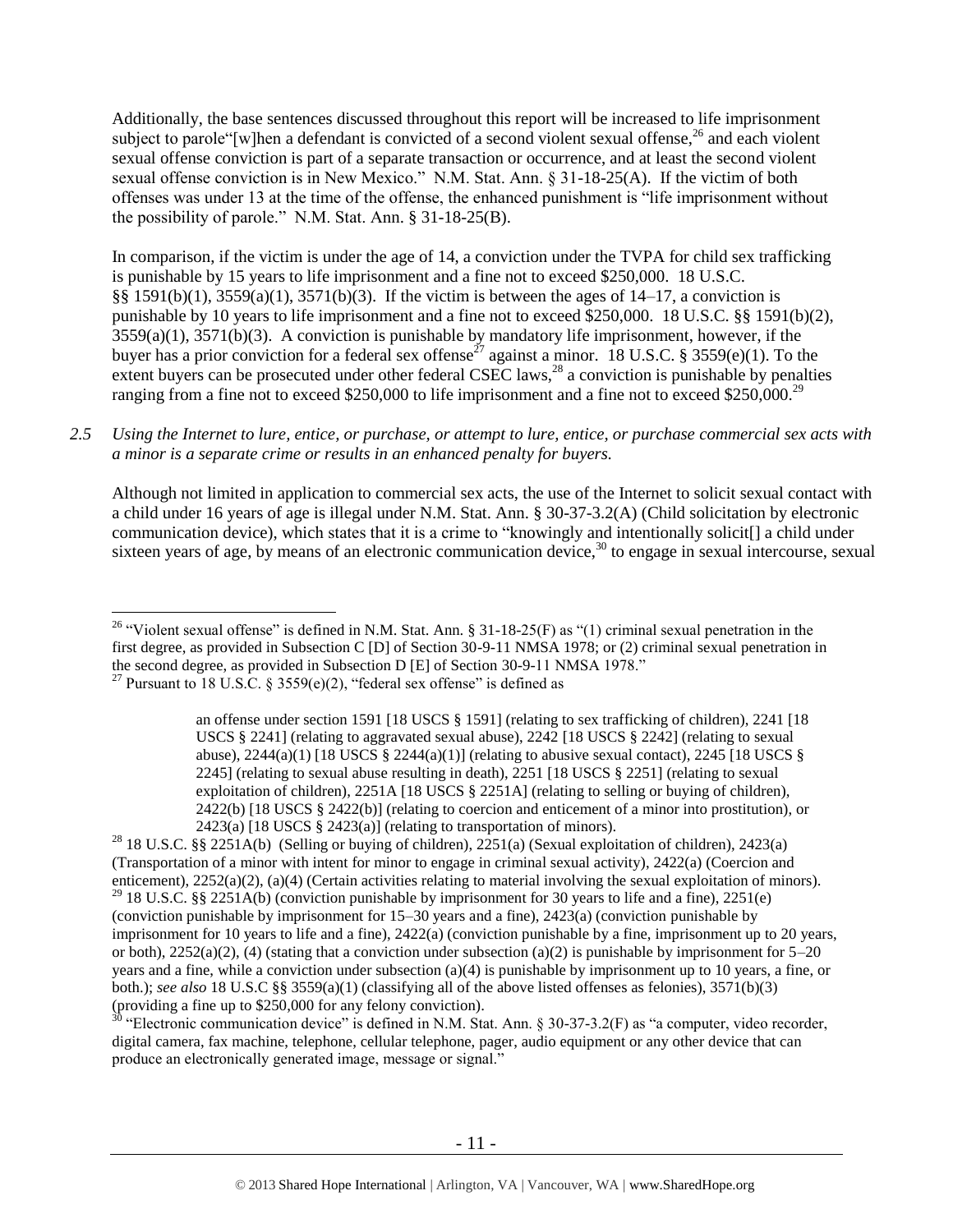contact or in a sexual or obscene performance, or to engage in any other sexual conduct when the perpetrator is at least four years older than the child."

If the victim is  $13-15$ , a conviction under N.M. Stat. Ann. §  $30-37-3.2(B)(1)$  is punishable as a fourth degree felony by 18 months' imprisonment and a possible fine not to exceed \$5,000. N.M. Stat. Ann. §§ 30-37- 3.2(B)(1), 31-18-15(A)(10), (E)(9). If the victim is under 13, a violation of N.M. Stat. Ann. § 30-72-3.2(B)(2) increases to a third degree felony punishable by imprisonment for 3 years and a fine not to exceed \$5,000. N.M. Stat. Ann. §§ 30-37-3.2(B)(2), 31-18-15(A)(9), (E)(9). However, if the buyer "also appears for, attends or is present at a meeting that the person arranged pursuant to the solicitation," a violation of N.M. Stat. Ann. § 30-  $37-3.2(C)(1)$  where the victim is  $13-15$  years old increases to a third degree felony punishable by imprisonment for 3 years and a possible fine not to exceed \$5,000, and where the victim is under 13, a violation of N.M. Stat. Ann. § 30-37-3.2(C)(2) increases to a second degree felony punishable by imprisonment for 9 years and a possible fine not to exceed \$10,000. N.M. Stat. Ann. §§ 30-37-3.2(C), 31-18-15(A)(6), (A)(9), (E)(6), (E)(9).

2.5.1 Recommendation: Amend N.M. Stat. Ann. § 30-37-3.2 to apply to the electronic solicitation of all minors under 18.

## *2.6 No age mistake defense is permitted for a buyer of commercial sex acts with any minor under 18.*

Nothing in N.M. Stat. Ann. § 30-52-1(A)(2)<sup>31</sup> (Human trafficking), § 30-6A-4(B) (Sexual exploitation of children by prostitution), § 30-6A-3(A) (Sexual exploitation of children), or § 30-9-1 (Enticement of child), expressly prohibits a defendant from using the defense of mistake of age.

- 2.6.1 Recommendation: Amend N.M. Stat. Ann. § 30-6A-4(B) (Sexual exploitation of children by prostitution), § 30-6A-3(A) (Sexual exploitation of children), § 30-9-1 (Enticement of child), and  $\S 30-52-1(A)(2)$  (Human trafficking) to expressly prohibit the use of the defense of mistake of age.
- *2.7 Base penalties for buying sex acts with a minor under 18 are sufficiently high and not reduced for older minors.*

Penalties under N.M. Stat. Ann. § 30-52-1(A)(2)<sup>32</sup> (Human trafficking) vary based on the age of the minor victim. When the minor is  $16-17$  years old, a violation of N.M. Stat. Ann. §  $30-52-1(A)(2)$  is a third degree felony punishable by imprisonment for 3 years and a possible fine not to exceed \$5,000. N.M. Stat. Ann. §§ 30-52-1(C), 31-18-15 (A)(9), (E)(9). When the minor is 13–15 years old, a violation of N.M. Stat. Ann. § 30-52-1(A)(2) is a second degree felony punishable by imprisonment for 9 years and a possible fine not to exceed \$10,000. N.M. Stat. Ann. §§ 30-52-1(C)(1), 31-18-15 (A)(6), (E)(6). When the minor is under 13, a violation of N.M. Stat. Ann. § 30-52-1(A)(2) is a first degree felony punishable by imprisonment for 18 years and a possible fine not to exceed \$15,000. N.M. Stat. Ann. §§ 30-52-  $1(C)(2)$ ,  $31-18-15(A)(3)$ ,  $(E)(3)$ .

Buyer-applicable CSEC statutes do not criminalize purchasing a commercial sex act with a minor over 16. Specifically, N.M. Stat. Ann. § 30-6A-4(B) (Sexual exploitation of children by prostitution) only applies when the victim is 14–15 years old, and a violation is punishable as a second degree felony by imprisonment for 9 years and a possible fine not to exceed \$10,000. N.M. Stat. Ann. §§ 30-6A-4(A), 31- 18-15(A)(6), (E)(6). Similarly, N.M. Stat. Ann. § 30-9-1 (Enticement of child) only applies if the victim is under 16, and a violation is a misdemeanor punishable by up to 1 year in county jail, a fine not to

<sup>31</sup> *See supra* note [2.](#page-0-0)

<sup>32</sup> *See supra* note [2.](#page-0-0)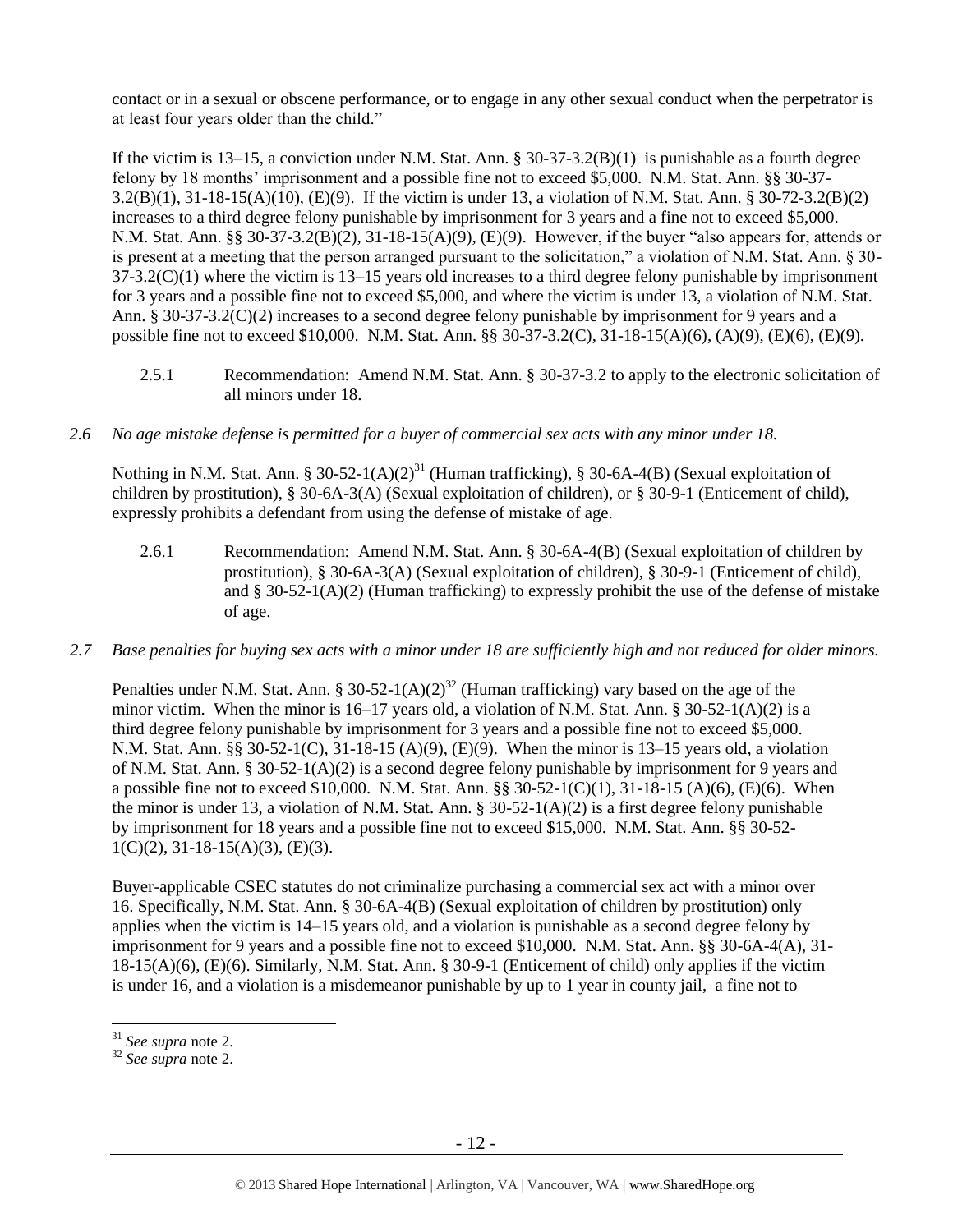exceed \$1,000, or both. N.M. Stat. Ann. §§ 30-9-1, 31-19-1(A). The statute that could be used to prosecute buyers of commercial sex with children 16–17 years old would likely be N.M. Stat. Ann. § 30- 9-3 (Patronizing Prostitutes). A first violation of N.M. Stat. Ann. § 30-9-3 is generally punishable as a petty misdemeanor by up to 6 months in county jail, a fine not to exceed \$500, or both. N.M. Stat. Ann. §  $31-19-1(A)$ , (B).

- 2.7.1 Recommendation: Amend N.M. Stat. Ann. § 30-52-1(C) (Human trafficking), § 30-6A-4 (Sexual exploitation of children by prostitution), and § 30-9-1 (Enticement of child) to provide substantial base penalties for all violations against minors under the age of 18.
- *2.8 Financial penalties for buyers of commercial sex acts with minors are sufficiently high to make it difficult for buyers to hide the crime.*

Buyers convicted under N.M. Stat. Ann. § 30-52-1(A)<sup>33</sup> (Human trafficking), New Mexico's CSEC laws and sexual offense laws may be required to pay fines ranging from \$500–\$15,000. Under N.M. Stat. Ann. § 30-52-1(C) (Human trafficking), a buyer may be required to pay a fine not to exceed \$5,000– \$15,000, depending on the age of the victim. N.M. Stat. Ann. § 30-52-1(C), 13-18-15(E)(3),(6),(9). A buyer convicted of violating N.M. Stat. Ann. § 30-6A-4(B) (Sexual exploitation of children by prostitution) may be required to pay a fine of \$10,000. N.M. Stat. Ann. §§ 30-6A-4(B), 31-18-15(E) (6). A buyer convicted of violating N.M. Stat. Ann. § 30-9-1 (Enticement of child) may be required to pay a fine of \$1,000. N.M. Stat. Ann. §§ 30-9-1, 31-19-1(A), 31-18-15(E)(9). In the absence of force or other listed circumstances, a buyer convicted of violating N.M. Stat. Ann. § 30-9-11 (Criminal sexual penetration) may be required to pay a fine not to exceed \$5,000 if the minor is 13–16 or \$15,000 if the minor is under 13. N.M. Stat. Ann. §§ 30-9-11(D)(1), (G)(1), 31-18-15(E)(3), (E)(9). Also in the absence of force or other listed circumstances, a buyer convicted of violating N.M. Stat. Ann. § 30-9-13 (Criminal sexual contact of a minor) may be required to pay a fine not to exceed \$12,500 if the minor is under 13 and unclothed. N.M. Stat. Ann. §§ 30-9-13(B)(1), 31-18-15(E)(5).

<span id="page-12-0"></span>Under N.M. Stat. Ann. § 30-52-1(A) (Human trafficking), the buyer will be required "to make restitution<sup>34</sup> to the victim<sup>35</sup> for the gross income or value of the victim's labor or services and any other actual damages<sup>36</sup> in accordance with Section 31-17-1 NMSA 1978 [Victim restitution]." N.M. Stat. Ann. § 30-52-1(F).

<span id="page-12-2"></span><span id="page-12-1"></span>2.8.1 Recommendation: Amend N.M. Stat. Ann. § 30-52-1 (Human trafficking), § 30-6A-3 (Sexual exploitation of children), § 30-6A-4 (Sexual exploitation of children by prostitution), and § 30- 9-1 (Enticement of child) to require mandatory minimum fines and asset forfeiture in connection with these offenses.

<sup>33</sup> *See supra* note [2.](#page-0-0)

<sup>&</sup>lt;sup>34</sup> "Restitution" is defined in N.M. Stat. Ann. § 31-17-1(4) as "full or partial payment of actual damages to a victim." <sup>35</sup> "Victim" is defined in N.M. Stat. Ann. § 31-17-1(1) as "any person who has suffered actual damages as a result of the defendant's criminal activities."

<sup>&</sup>lt;sup>36</sup> "Actual damages" is defined in N.M. Stat. Ann. § 31-17-1(2) as "all damages which a victim could recover against the defendant in a civil action arising out of the same facts or events, except punitive damages and damages for pain, suffering, mental anguish and loss of consortium. Without limitation, 'actual damages' includes damages for wrongful death."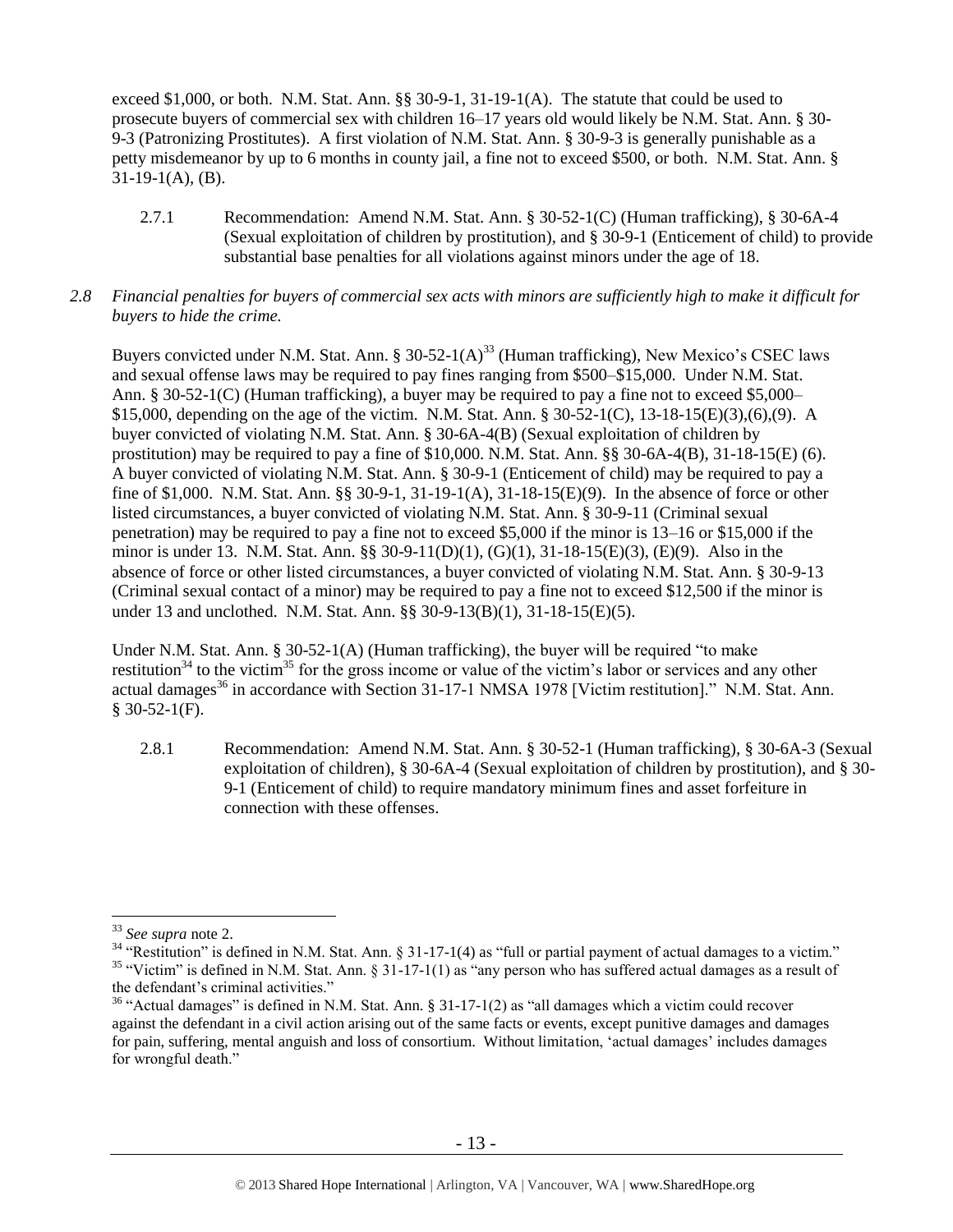*2.9 Buying and possessing child pornography carries penalties as high as similar federal offenses.*

N.M. Stat. Ann. § 30-6A-3(A) (Sexual exploitation of children) criminalizes the possession of child pornography, stating,

It is unlawful for a person to intentionally possess any obscene visual or print medium depicting any prohibited sexual act or simulation of such an act if that person knows or has reason to know that the obscene medium depicts any prohibited sexual act or simulation of such act and if that person knows or has reason to know that one or more of the participants in that act is a child under eighteen years of age. . . .

A violation of N.M. Stat. Ann. § 30-6A-3(A) is punishable as a fourth degree felony by 18 months' imprisonment and a possible fine not to exceed \$5,000. N.M. Stat. Ann. §§ 30-6A-3(A), 31-18-15(A)(10),  $(E)(9)$ .

In comparison, a federal conviction for possession of child pornography<sup>37</sup> is generally punishable by imprisonment for  $5-20$  years and a fine not to exceed  $$250,000$ .<sup>38</sup> Subsequent convictions, however, are punishable by imprisonment up to 40 years and a fine not to exceed  $$250,000.<sup>39</sup>$ 

- 2.9.1 Recommendation: Amend N.M. Stat. Ann. § 30-6A-3(A) to criminalize the buying of child pornography and raise the penalty for both crimes to parallel the federal penalties.
- *2.10 Convicted buyers of commercial sex acts with minors and child pornography are required to register as sex offenders*.

Pursuant to N.M. Stat. Ann. § 29-11A-4(A)<sup>40</sup> (Registration of sex offenders; information required; verification; criminal penalty for noncompliance), "A sex offender residing in this state shall register with the county sheriff

 $37$  18 U.S.C. §§ 2252(a)(2), (a)(4) (Certain activities relating to material involving the sexual exploitation of minors),  $2252A(a)(2)$ –(3) (Certain activities relating to material constituting or containing child pornography), 1466A(a), (b) (Obscene visual representations of the sexual abuse of children).

<sup>&</sup>lt;sup>38</sup> 18 U.S.C. §§ 2252(b) (stating that a conviction under subsection (a)(2) is punishable by imprisonment for 5–20 years and a fine, while a conviction under subsection (a)(4) is punishable by imprisonment up to 10 years, a fine, or both),  $2252A(b)(1)$  (a conviction is punishable by imprisonment for 5–20 years and a fine),  $1466A(a)$ , (b) (stating that a conviction under subsection (a) is "subject to the penalties provided in section  $2252A(b)(1)$ ," imprisonment for 5–20 years and a fine, while a conviction under subsection (b) is "subject to the penalties provided in section 2252A(b)(2)," imprisonment up to 10 years, a fine, or both); *see also* 18 U.S.C §§ 3559(a)(1) (classifying all of the above listed offenses as felonies), 3571(b)(3) (providing a fine up to \$250,000 for any felony conviction).

 $39$  18 U.S.C. §§ 2252(b) (stating if a person has a prior conviction under subsection (a)(2), or a list of other statutes, a conviction is punishable by a fine and imprisonment for 15–40 years, but if a person has a prior conviction under subsection (a)(4), or a list of other statutes, a conviction is punishable by a fine and imprisonment for  $10-20$  years),  $2252A(b)(1)$  (stating if a person has a prior conviction under subsection (a)(2), (a)(3), or a list of other statutes, a conviction is punishable by a fine and imprisonment for  $15-40$  years),  $1466A(a)$ , (b) (stating that the penalty scheme for section 2252A(b) applies); *see also* 18 U.S.C §§ 3559(a)(1) (classifying all of the above listed offenses as felonies), 3571(b)(3) (providing a fine up to \$250,000 for any felony conviction).

<sup>&</sup>lt;sup>40</sup> Here and elsewhere in this report where N.M. Stat. Ann. § 29-11A-4 is quoted or cited, it has been updated to reflect the amendments added by the passage of House Bill 570. H.B. 570, 2013 Reg. Sess., Leg. Sess. (N.M. 2013) (enacted Apr. 3, 2013).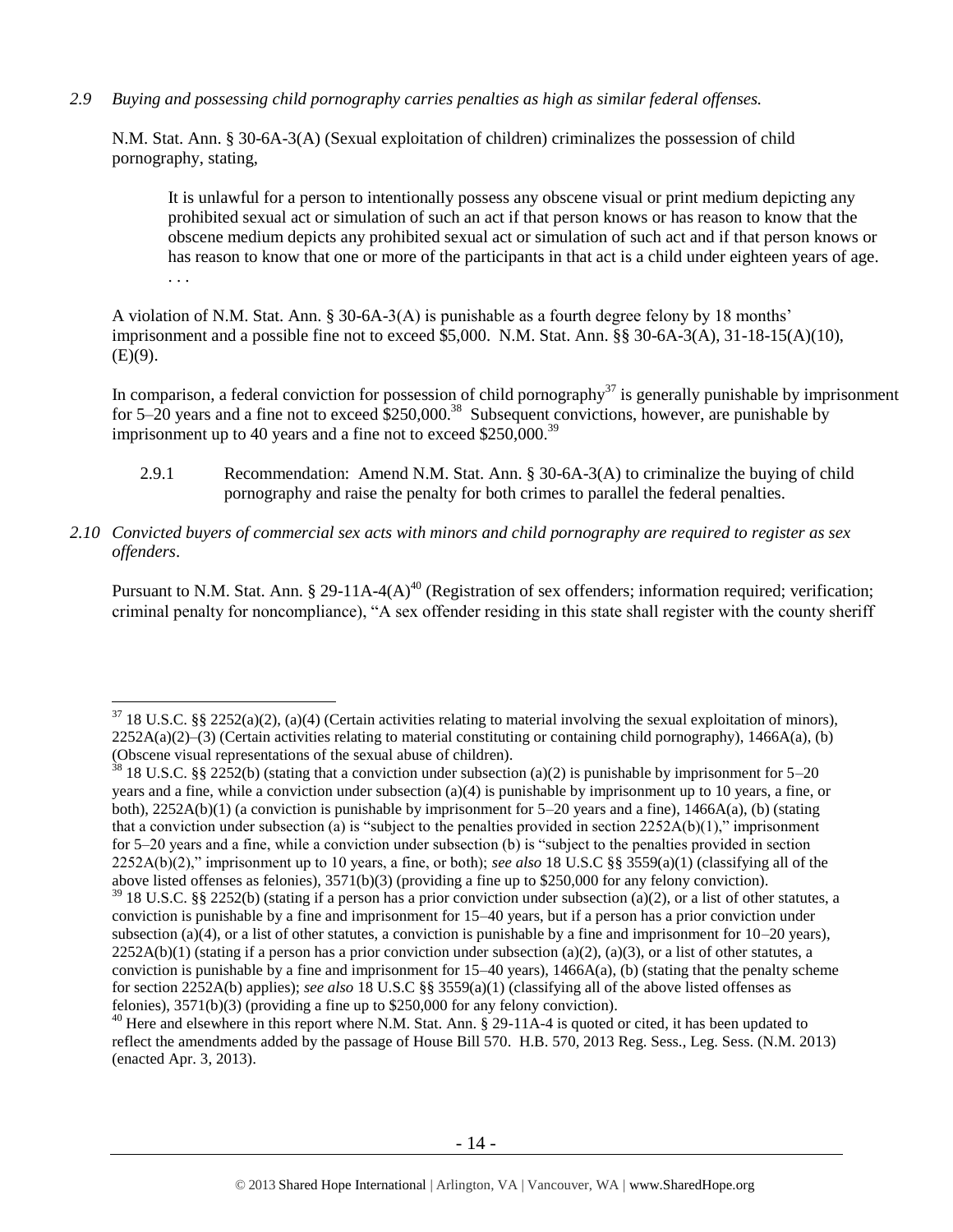for the county in which the sex offender resides." N.M. Stat. Ann.  $\S 29-11A-3(H)^{41}$  defines "sex offender" to include certain persons who have been convicted of a "sex offense." N.M. Stat. Ann. § 29-11A-3(I) (Definitions) defines "sex offense" to include the following crimes:

<span id="page-14-0"></span>(1) aggravated criminal sexual penetration or criminal sexual penetration in the first, second, third or fourth degree, as provided in Section 30-9-11 NMSA 1978;

(3) criminal sexual contact of a minor in the second, third or fourth degree, as provided in Section 30-9- 13 NMSA 1978;

(4) sexual exploitation of children, as provided in Section 30-6A-3 NMSA 1978;

(5) sexual exploitation of children by prostitution, as provided in Section 30-6A-4 NMSA 1978;

(6) kidnapping, as provided in Section 30-4-1 NMSA 1978, when committed with the intent to inflict a sexual offense;

(7) false imprisonment, as provided in Section 30-4-1 NMSA 1978, when committed with the intent to inflict a sexual offense;

. . .

. . .

(9) enticement of child, as provided in Section 30-9-1 NMSA 1978;

. . .

(11) child solicitation by electronic communication device, as provided in Section 30-37-3.2 NMSA 1978, for convictions occurring on or after July 1,  $2013^{42}$ ;

(12) solicitation to commit criminal sexual contact of a minor in the second, third or fourth degree, as provided in Sections 30-9-13 and 30-28-3 NMSA 1978; or

(13) attempt to commit any of the sex offenses set forth in Paragraphs (1) through (10) of this subsection, as provided in Section  $30-28-1$  NMSA  $1978<sup>43</sup>$ 

N.M. Stat. Ann. § 29-11A-3(I) does not, however, include violations of N.M. Stat. Ann. § 30-52-1<sup>44</sup> (Human trafficking) in its definition of "sex offense."

2.10.1 Recommendation: Amend N.M. Stat. Ann. § 29-11A-3(I) to include violations of N.M. Stat. Ann. § 30-52-1 (Human trafficking).

<sup>&</sup>lt;sup>41</sup> Here and elsewhere in this report where N.M. Stat. Ann.  $\S$  29-11A-3 is quoted or cited, it has been updated to reflect the amendments added by the passage of House Bill 570. H.B. 570, 2013 Reg. Sess., Leg. Sess. (N.M. 2013) (enacted Apr. 3, 2013).

<sup>42</sup> *See supra* note [41.](#page-14-0)

 $^{43}$  N.M. Stat. § 30-28-1 (Attempt to commit a felony) states in part, "Attempt to commit a felony consists of an overt act in furtherance of and with intent to commit a felony and tending but failing to effect its commission."

<sup>44</sup> *See supra* note [2.](#page-0-0)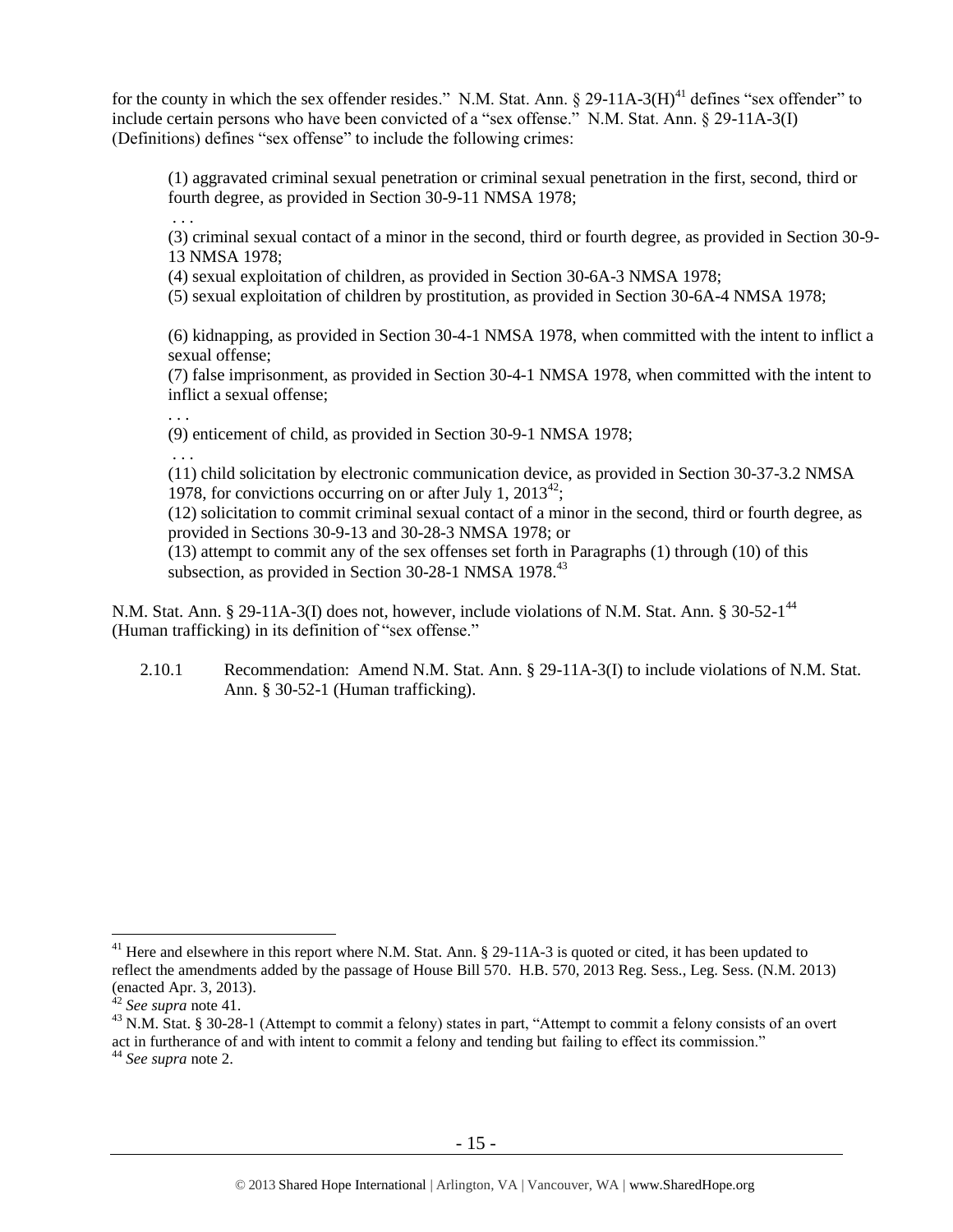#### FRAMEWORK ISSUE 3: CRIMINAL PROVISIONS FOR TRAFFICKERS

#### *Legal Components:*

- *3.1 Penalties for trafficking a child for sexual exploitation are as high as federal penalties.*
- *3.2 Creating and distributing child pornography carries penalties as high as similar federal offenses.*
- *3.3 Using the Internet to lure, entice, recruit or sell commercial sex acts with a minor is a separate crime or results in an enhanced penalty for traffickers.*
- *3.4 Financial penalties for traffickers, including asset forfeiture, are sufficiently high.*
- *3.5 Convicted traffickers are required to register as sex offenders.*
- *3.6 Laws relating to termination of parental rights for certain offenses include sex trafficking or commercial sexual exploitation of children (CSEC) offenses in order to remove the children of traffickers from their control and potential exploitation.*

*\_\_\_\_\_\_\_\_\_\_\_\_\_\_\_\_\_\_\_\_\_\_\_\_\_\_\_\_\_\_\_\_\_\_\_\_\_\_\_\_\_\_\_\_\_\_\_\_\_\_\_\_\_\_\_\_\_\_\_\_\_\_\_\_\_\_\_\_\_\_\_\_\_\_\_\_\_\_\_\_\_\_\_\_\_\_\_\_\_\_\_\_\_\_*

## *Legal Analysis:*

*3.1 Penalties for trafficking a child for sexual exploitation are as high as federal penalties.<sup>45</sup>*

Traffickers convicted under N.M. Stat. Ann. § 30-52-1(A)(2) (Human trafficking), if the victim is 16–17 years old, may be convicted of a third degree felony punishable by imprisonment for 3 years and a possible fine not to exceed \$5,000. N.M. Stat. Ann. §§ 30-52-1(C), 31-18-15(A)(9), (E)(9). If the victim is 13–15, the penalty increases to a second degree felony punishable by imprisonment for 9 years and a possible fine not to exceed \$10,000. N.M. Stat. Ann. §§ 30-52-1(C)(1), 31-18-15(A)(6), (E)(6). If the victim is under 13, the penalty further increases to a first degree felony punishable by imprisonment for 18 years and a possible fine not to exceed \$15,000. N.M. Stat. Ann. §§ 30-52-1(C)(2), 31-18-15(A)(3),  $(E)(3)$ .

Traffickers may also be prosecuted under N.M. Stat. Ann. § 30-6A-4(A) (Sexual exploitation of children by prostitution). If the minor is 13–15, a violation of N.M. Stat. Ann . § 30- 6A-4(A) is punishable as a second degree felony by imprisonment for 9 years and a possible fine not to exceed \$10,000. N.M. Stat. Ann. §§ 30-6A-4(A),  $31-18-15(A)(6)$ , (E)(6). However, if the child is under 13, the penalty increases to a first degree felony punishable by imprisonment for18 years and a possible fine not to exceed \$15,000. N.M. Stat. Ann. §§ 30-6A-4(A), 31-18-15(A)(3), (E)(3).

N.M. Stat. Ann. § 30-9-1 (Enticement of a child) could also be used to prosecute traffickers. A violation of N.M. Stat. Ann. § 30-9-1 is a misdemeanor punishable by a definite term of less than 1 year in county jail, a possible fine not to exceed \$1,000, or both. N.M. Stat. Ann. §§ 30-9-1, 31-19-1(A).

In comparison, if the victim is under the age of 14, a conviction under the Trafficking Victims Protection Act (TVPA) for child sex trafficking is punishable by 15 years to life imprisonment and a fine not to exceed \$250,000. 18 U.S.C. §§ 1591(b)(1), 3559(a)(1), 3571(b)(3). If the victim is between the ages of 14–17, a conviction is punishable by 10 years to life imprisonment and a fine not to exceed \$250,000. 18 U.S.C. §§ 1591(b)(2), 3559(a)(1), 3571(b)(3). A conviction is punishable by mandatory life imprisonment, however, if the trafficker has a prior conviction for a federal sex offense<sup>46</sup> against a minor.

3.1.1 Recommendation: Amend the definition of "racketeering" in N.M. Stat. Ann. § 30-42-3(A) to

<sup>45</sup> *See* discussion of the relevant text of the statutes listed in this section *supra* Section [1.2.](#page-1-1)

<sup>46</sup> *See supra* note [27.](#page-10-0)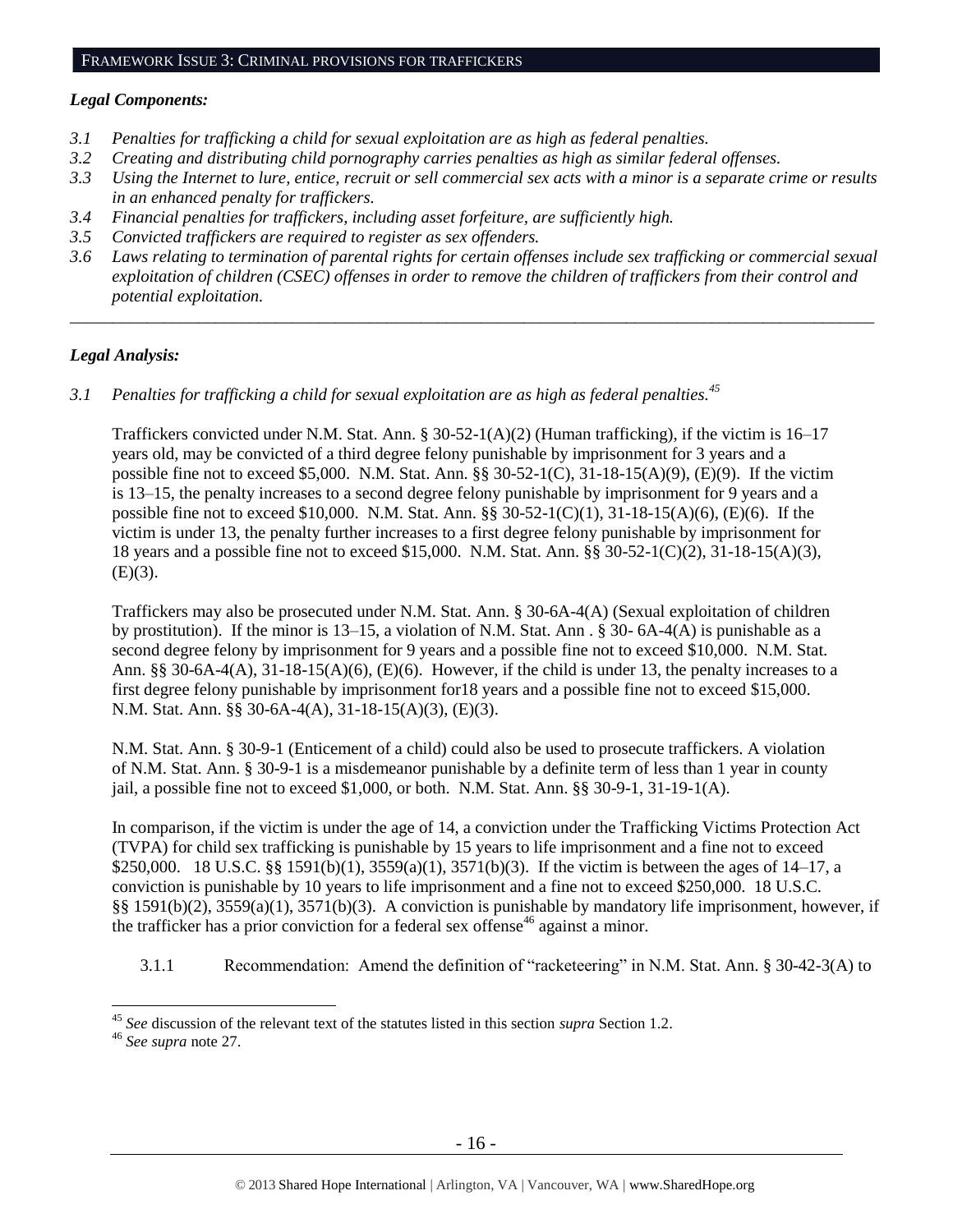include violations of N.M. Stat. Ann. § 30-52-1 (Human trafficking of a minor), § 30-6A-4 (Sexual exploitation of children by prostitution), § 30-37-3.2 (Child solicitation by electronic communication device), and § 30-6A-3 (Sexual exploitation of children).

## *3.2 Creating and distributing child pornography carries penalties as high as similar federal offenses*.

N.M. Stat. Ann. § 30-6A-3(C)–(E) (Sexual exploitation of children) criminalize the creation and manufacturing of child pornography. N.M. Stat. Ann. § 30-6A-3(C) states,

It is unlawful for a person to intentionally cause or permit a child under eighteen years of age to engage in any prohibited sexual act or simulation of such an act if that person knows, has reason to know or intends that the act may be recorded in any obscene visual or print medium or performed publicly. A person who violates the provisions of this subsection is guilty of a third degree felony, unless the child is under the age of thirteen, in which event the person is guilty of a second degree felony.

## N.M. Stat. Ann. § 30-6A-3(D) states,

It is unlawful for a person to intentionally manufacture any obscene visual or print medium depicting any prohibited sexual act or simulation of such an act if one or more of the participants in that act is a child under eighteen years of age. A person who violates the provisions of this subsection is guilty of a second degree felony.

Second degree felonies are punishable by imprisonment for 9 years and a possible fine not to exceed  $$10,000.$  N.M. Stat. Ann.  $§ 31-18-15(A)(6)$ , (E)(6). A third degree felony is punishable by imprisonment for 3 years and a possible fine not to exceed of \$5,000. N.M. Stat. Ann.  $\S 31-18-15(A)(9)$ , (E)(9).

N.M. Stat. Ann. § 30-6A-3(E) states,

It is unlawful for a person to intentionally manufacture any obscene visual or print medium depicting any prohibited sexual act or simulation of such an act if that person knows or has reason to know that the obscene medium depicts a prohibited sexual act or simulation of such an act and if that person knows or has reason to know that a real child under eighteen years of age, who is not a participant, is depicted as a participant in that act. . . .

A violation of N.M. Stat. Ann. § 30-6A-3(E) is punishable as a fourth degree felony by 18 months' imprisonment and a possible fine not to exceed \$5,000. N.M. Stat. Ann. §§ 30-6A-3(E), 31-18-15(A)(10),  $(E)(9)$ .

In comparison, if the victim is under the age of 14, a conviction under the TVPA for child sex trafficking is punishable by 15 years to life imprisonment and a fine not to exceed \$250,000. 18 U.S.C. §§ 1591(b)(1),  $3559(a)(1)$ ,  $3571(b)(3)$ . If the victim is between the ages of  $14-17$ , a conviction is punishable by 10 years to life imprisonment and a fine not to exceed \$250,000. 18 U.S.C. §§ 1591(b)(2), 3559(a)(1), 3571(b)(3). A conviction is punishable by mandatory life imprisonment, however, if the trafficker has a prior conviction for a federal sex offense<sup>47</sup> against a minor. Additionally, a federal conviction for distribution of child pornography<sup>48</sup>

<sup>47</sup> *See supra* note [27.](#page-10-0)

<sup>&</sup>lt;sup>48</sup> 18 U.S.C. §§ 2252(a)(1), (a)(2), (a)(3) (Certain activities relating to material involving the sexual exploitation of minors),  $2252A(a)(2)$ ,  $(a)(3)$  (Certain activities relating to material constituting or containing child pornography), 1466A(a) (Obscene visual representations of the sexual abuse of children).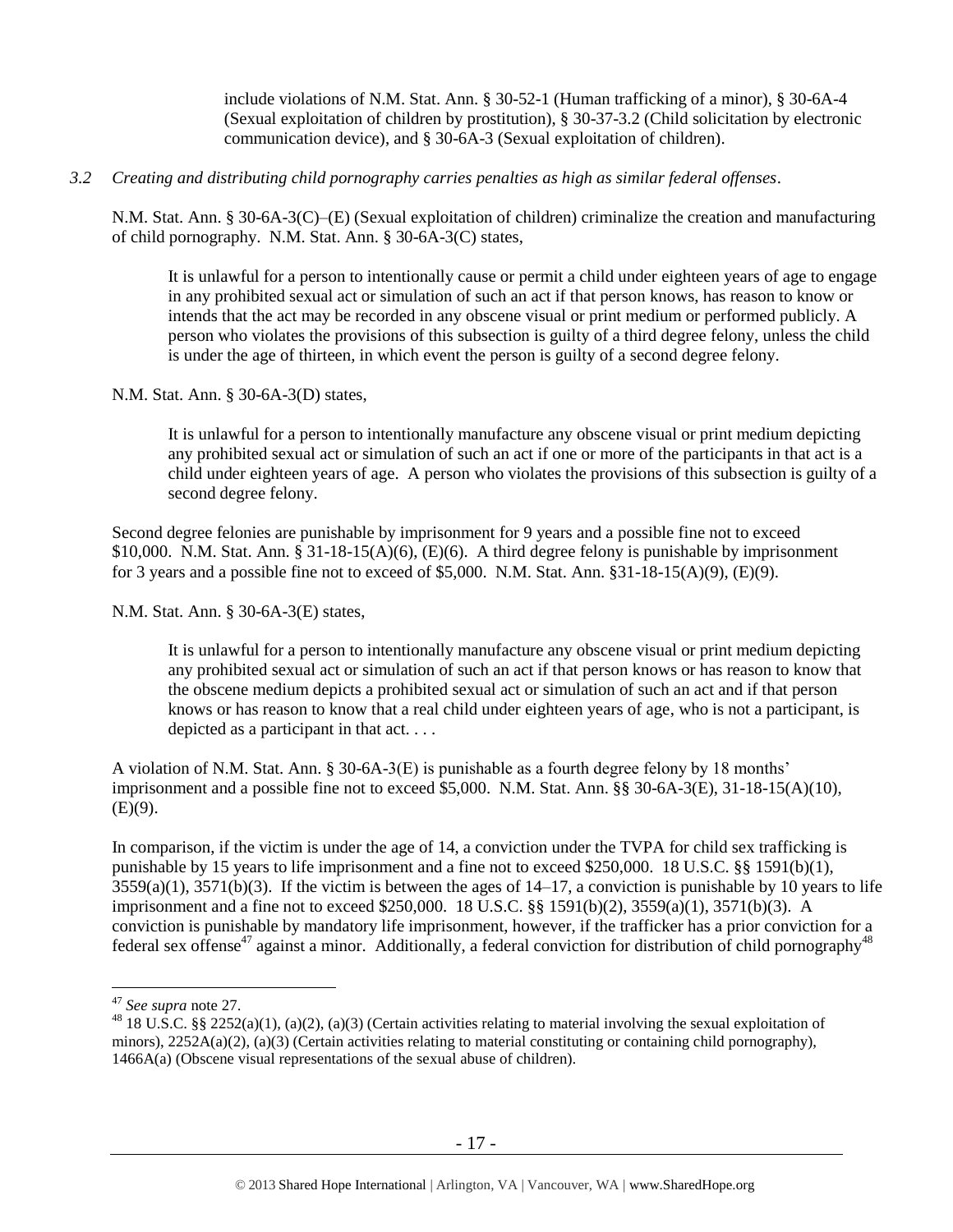is generally punishable by imprisonment for 5–20 years and a fine not to exceed \$250,000.<sup>49</sup> Subsequent convictions, however, are punishable by imprisonment up to 40 years and a fine not to exceed \$250,000.<sup>50</sup>

# *3.3 Using the Internet to lure, entice, recruit or sell commercial sex acts with a minor is a separate crime or results in an enhanced penalty for traffickers.*

While not limited to commercial sex acts, the use of the Internet to solicit sexual contact with a child under 16 is illegal under N.M. Stat. Ann. § 30-37-3.2 (Child solicitation by electronic communication device). N.M. Stat. Ann. § 30-37-3.2(A) applies to the act of "knowingly and intentionally soliciting a child under sixteen years of age, by means of an electronic communication device,<sup>51</sup> to engage in sexual intercourse, sexual contact or in a sexual or obscene performance, or to engage in any other sexual conduct when the perpetrator is at least four years older than the child."

3.3.1 Recommendation: Amend N.M. Stat. Ann. § 30-37-3.2 (Child solicitation by electronic communication device) to apply to the electronic solicitation of all minors under 18.

# *3.4 Financial penalties for traffickers, including asset forfeiture, are sufficiently high*.

Traffickers convicted of committing an offense related to their involvement in domestic minor sex trafficking face a number of financial penalties, including fines, restitution, forfeiture and civil damages.

Traffickers convicted under N.M. Stat. Ann. § 30-52-1<sup>52</sup> (Human trafficking) and New Mexico's CSEC laws may be required to pay fines ranging from \$1,000–\$15,000. Specifically, a trafficker convicted under N.M. Stat. Ann.  $\S 30-52-1(C)$  may be required to pay a fine not to exceed \$5,000–\$15,000, depending on the victim's age. N.M. Stat. Ann. §§ 30-52-1(C), 13-18-15(E)(3), (E)(6), (E)(9). A trafficker convicted of violating N.M. Stat. Ann. § 30-6A-4 (Sexual exploitation of children by prostitution) may be required to pay a fine of \$10,000–\$15,000 depending on the age of the victim. N.M. Stat. Ann. §§ 30-6A-4(A), 31-18-15(E)(3),(6). A trafficker convicted of N.M. Stat. Ann. § 30-9-1 (Enticement of child) may be required to pay a fine not to exceed \$1,000. N.M. Stat. Ann. §§ 30-9-1, 31- 19-1(A), 31-18-15(E)(9).

Traffickers may also be required "to make restitution<sup>53</sup> to the victim<sup>54</sup> for the gross income or value of the victim's labor or services and any other actual damages<sup>55</sup> in accordance with Section 31-17-1 NMSA

<sup>&</sup>lt;sup>49</sup> 18 U.S.C. §§ 2252(b) (stating that a conviction under subsection (a)(1), (a)(2), or (a)(3) is punishable by imprisonment for  $5-20$  years and a fine),  $2252A(b)(1)$  (a conviction is punishable by imprisonment for  $5-20$  years and a fine), 1466A(a), (b) (stating that a conviction under subsection (a) is "subject to the penalties provided in section 2252A(b)(1)," imprisonment for 5–20 years and a fine, while a conviction under subsection (b) is "subject to the penalties provided in section 2252A(b)(2)," imprisonment up to 10 years, a fine, or both); *see also* 18 U.S.C §§  $3559(a)(1)$  (classifying all of the above listed offenses as felonies),  $3571(b)(3)$  (providing a fine up to \$250,000 for any felony conviction).

 $50$  18 U.S.C. §§ 2252(b) (stating if a person has a prior conviction under subsection (a)(1), (a)(2), or (a)(3) or a list of other statutes, a conviction is punishable by a fine and imprisonment for 15–40 years), 2252A(b)(1) (stating if a person has a prior conviction under subsection (a)(2), (a)(3), or a list of other statutes, a conviction is punishable by a fine and imprisonment for  $15-40$  years),  $1466A(a)$ , (b) (stating that the penalty scheme for section  $2252A(b)$ applies); *see also* 18 U.S.C §§ 3559(a)(1) (classifying all of the above listed offenses as felonies), 3571(b)(3) (providing a fine up to  $$250,000$  for any felony conviction).

See supra note [10](#page-3-0) for the definition of "electronic communication device."

<sup>52</sup> *See supra* note [2.](#page-0-0)

<sup>53</sup> *See* the definition of "restitution" *supra* note [34.](#page-12-0)

<sup>54</sup> *See* definition of "victim" *supra* not[e35.](#page-12-1)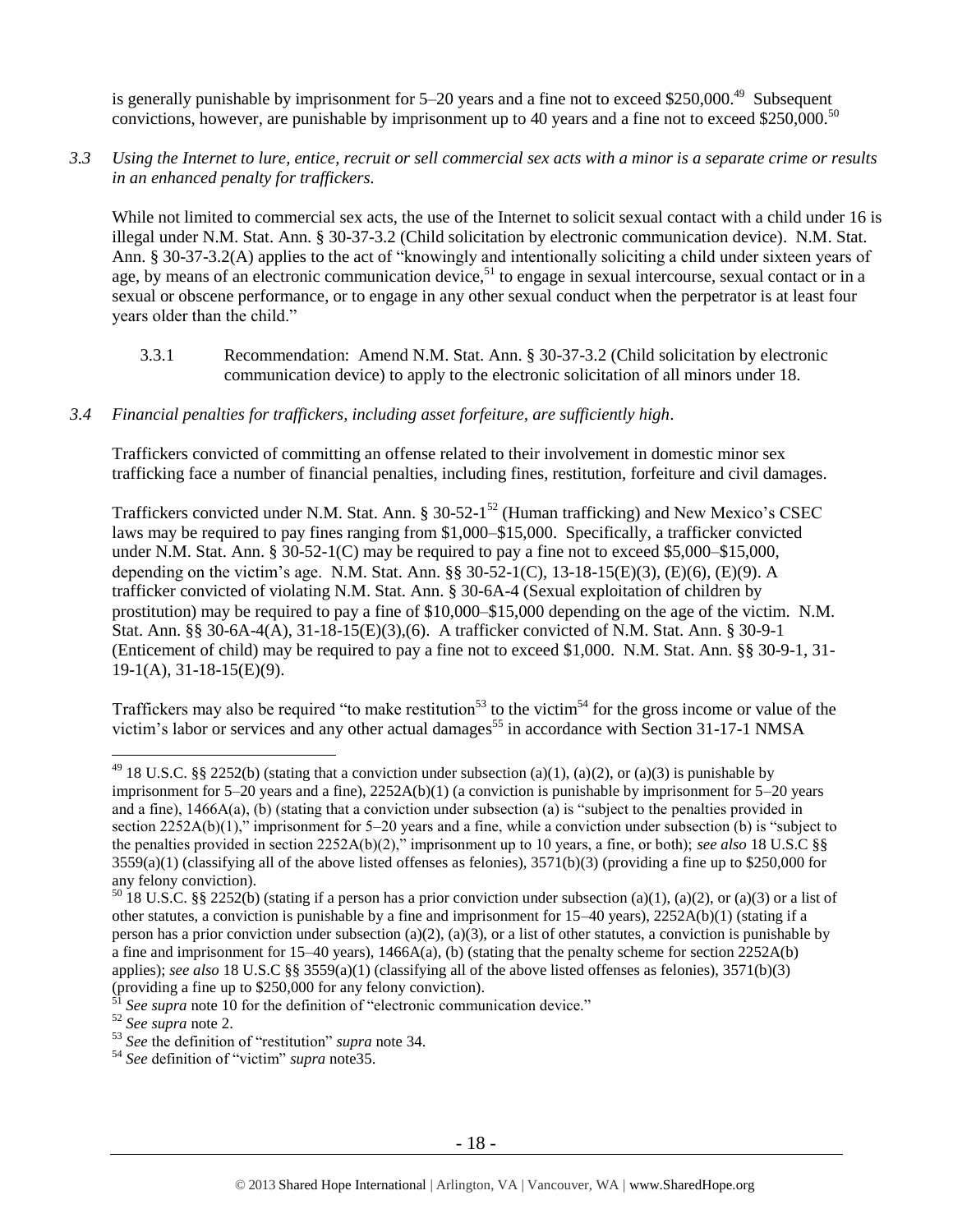1978 [Victim restitution], which states "It is the policy of this state that restitution be made by each violator . . . to the victims of his criminal activities to the extent that the defendant is reasonably able to do so." N.M. Stat. Ann. § 30-52-1(F). Restitution is mandatory for traffickers who violate N.M. Stat. Ann. §30-52-1(F) (Human trafficking), which states,

A person convicted of human trafficking shall, in addition to any other punishment, be ordered to make restitution to the victim for the gross income or value of the victim's labor or services and any other actual damages in accordance with Section 31-17-1 NMSA 1978

Traffickers may face forfeiture of property under the nuisance laws. N.M. Stat. Ann. § 30-8-8.1(B) (Abatement of house of prostitution) provides that "two or more convictions of any person or persons occurring at least one week apart within a period of one year for violation of either Section 30-9-2 [Prostitution] or 30-9-3 [Patronizing prostitutes] NMSA 1978 arising out of conduct engaged in at the place described in an abatement action creates a presumption that the place is a house of prostitution. However, this presumption shall not arise unless the person against whom the abatement action is brought is shown to have had actual knowledge or to have received written notice from law enforcement officials of the convictions upon which the presumption is based." Pursuant to N.M. Stat. Ann. § 30-8-8.1(C),

If, in an abatement action brought under Section 30-8-8 [Abatement of a public nuisance] NMSA 1978, a binding admission is made by the defendant or the court concludes that a house of prostitution exists at the location alleged, the court may, as part of its judgment:

(1) direct the removal from the house of prostitution all movable personal property used in conducting the house of prostitution and shall direct the sale of that property in the same manner as personal property is sold when seized under a writ of execution; and (2) order the closing of the house of prostitution for a period of one year and prohibit any person entering it except under conditions specified in the order.

3.4.1 Recommendation: Amend New Mexico's human trafficking and CSEC laws to provide for mandatory minimum fines and asset forfeiture in connection with these offenses.

## *3.5 Convicted traffickers are required to register as sex offenders.*

Pursuant to N.M. Stat. Ann. § 29-11A-4(A) (Registration of sex offenders; information required; Verification; criminal penalty for noncompliance), "A sex offender residing in this state shall register with the county sheriff for the county in which the sex offender resides." The sex offender must register within 5 days of arriving in the state and provide detailed registration information pursuant to N.M. Stat. Ann. 29-11-A-4(B).<sup>56</sup> N.M. Stat. Ann. § 29-11 $\overline{A}$ -3(H)<sup>57</sup> defines "sex offender" to include certain persons who have been convicted of a "sex offense." Pursuant to N.M. Stat. Ann. § 29-11A-3(I) (Definitions), the definition of "sex offense" includes the following crimes:

<span id="page-18-0"></span>(4) sexual exploitation of children, as provided in Section 30-6A-3 NMSA 1978;

(5) sexual exploitation of children by prostitution, as provided in Section 30-6A-4 NMSA 1978;

<sup>55</sup> *See* definition of "actual damages" *supra* note [36.](#page-12-2) 

<sup>&</sup>lt;sup>56</sup> Here and elsewhere in this report where N.M. Stat. Ann. § 29-11A-4 is quoted or cited, it has been updated to reflect the amendments added by the passage of House Bill 570. H.B. 570, 2013 Reg. Sess., Leg. Sess. (N.M. 2013) (enacted Apr. 3, 2013)..

 $57$  Here and elsewhere in this report where N.M. Stat. Ann. § 29-11A-3 is quoted or cited, it has been updated to reflect the amendments added by the passage of House Bill 570. H.B. 570, 2013 Reg. Sess., Leg. Sess. (N.M. 2013) (enacted Apr. 3, 2013)..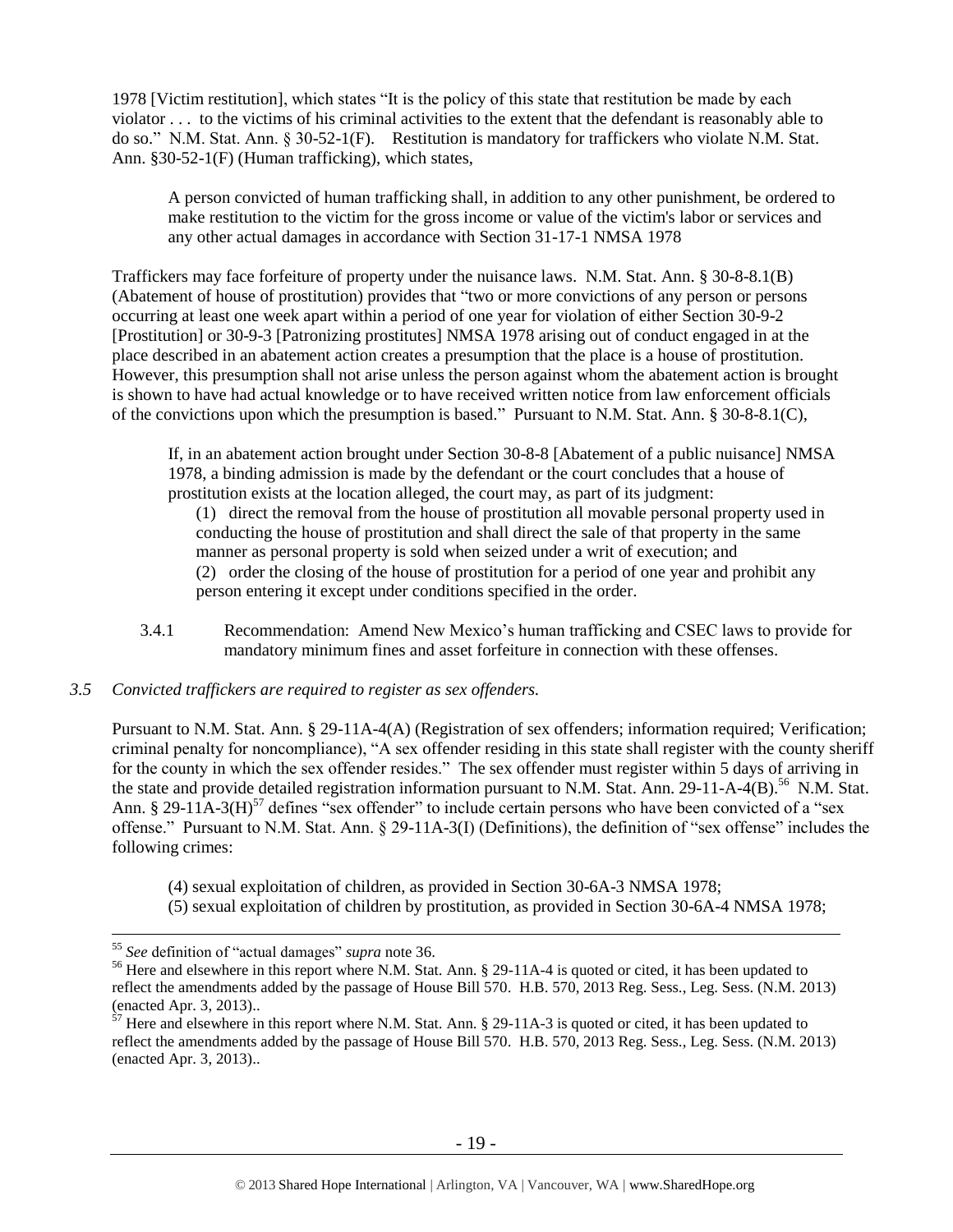(6) kidnapping, as provided in Section 30-4-1 NMSA 1978, whencommitted with the intent to inflict a sexual offense ;

(7) false imprisonment, as provided in Section 30-4-3 NMSA 1978, when committed with the intent to inflict a sexual offense ;

. . .

(9) enticement of child, as provided in Section 30-9-1 NMSA 1978;

. . .

(11) child solicitation by electronic communication device, as provided in Section 30-37-3.2 NMSA 1978, for convictions occurring on or after July 1,  $2013^{58}$ ;

(12) solicitation to commit criminal sexual contact of a minor in the second, third or fourth degree, as provided in Sections 30-9-13 and 30-28-3 NMSA 1978; or

(13) attempt to commit any of the sex offenses set forth in Paragraphs (1) through (10) of this subsection, as provided in Section 30-28-1 NMSA 1978; ....

N.M. Stat. Ann. § 29-11A-3(I) does not, however, include violations of N.M. Stat. Ann. § 30-52-1 (Human trafficking) in its definition of "sex offense."

- 3.5.1 Recommendation: Amend N.M. Stat. Ann. § 29-11A-3(I) to include violations of N.M. Stat. Ann. § 30-52-1 (Human trafficking) when the victim is a minor, in its definition of "sex offense" for purposes of requiring registration as a sex offender
- *3.6 Laws relating to termination of parental rights for certain offenses include sex trafficking or commercial sexual exploitation of children (CSEC) offenses in order to remove the children of traffickers from their control and potential exploitation.*

A violation of N.M. Stat. Ann. § 30-52-1 (Human Trafficking) is not explicitly included as grounds under N.M. Stat. Ann. § 32A-4-28(B) (Termination of parental rights; adoption decree) for authorizing the termination of parental rights, although it appears to fall under the definition of "abused child." Pursuant to N.M. Stat. Ann.  $§$  32A-4-28(B),<sup>59</sup>

The court shall terminate parental rights with respect to a child when:

(1) there has been an abandonment of the child by his parents;

<span id="page-19-0"></span> $(2)$  the child has been a neglected or abused<sup>60</sup> child as defined in the Abuse and Neglect Act [32A-4-1 NMSA 1978] and the court finds that the conditions and causes of the neglect and abuse are unlikely to change in the foreseeable future despite reasonable efforts by the department or other appropriate agency to assist the parent in adjusting the conditions that render the parent unable to properly care for the child. The court may find in some cases that efforts by the department or another agency are unnecessary, when:

<sup>58</sup> *See supra* note [56.](#page-18-0)

<sup>&</sup>lt;sup>59</sup> N.M. Stat. Ann. § 32A-4-28(A) states, "In proceedings to terminate parental rights, the court shall give primary consideration to the physical, mental and emotional welfare and needs of the child, including the likelihood of the child being adopted if parental rights are terminated."

 $60$  An "abused child" is defined in N.M. Stat. Ann. § 32A-4-2(B) as including one "who has suffered sexual abuse or sexual exploitation inflicted by the child's parent, guardian or custodian." "'Sexual abuse' includes, but is not limited to criminal sexual contact, incest or criminal sexual penetration, as those acts are defined by state law." N.M. Stat. Ann. § 32A-4-2(G). "Sexual exploitation" is defined as including "(1) allowing, permitting or encouraging a child to engage in prostitution; (2) allowing, permitting, encouraging or engaging a child in obscene or pornographic photographing; or (3) filming or depicting a child for obscene or pornographic commercial purposes, as those acts are defined by state law." N.M. Stat. Ann. § 32A-4-2(H).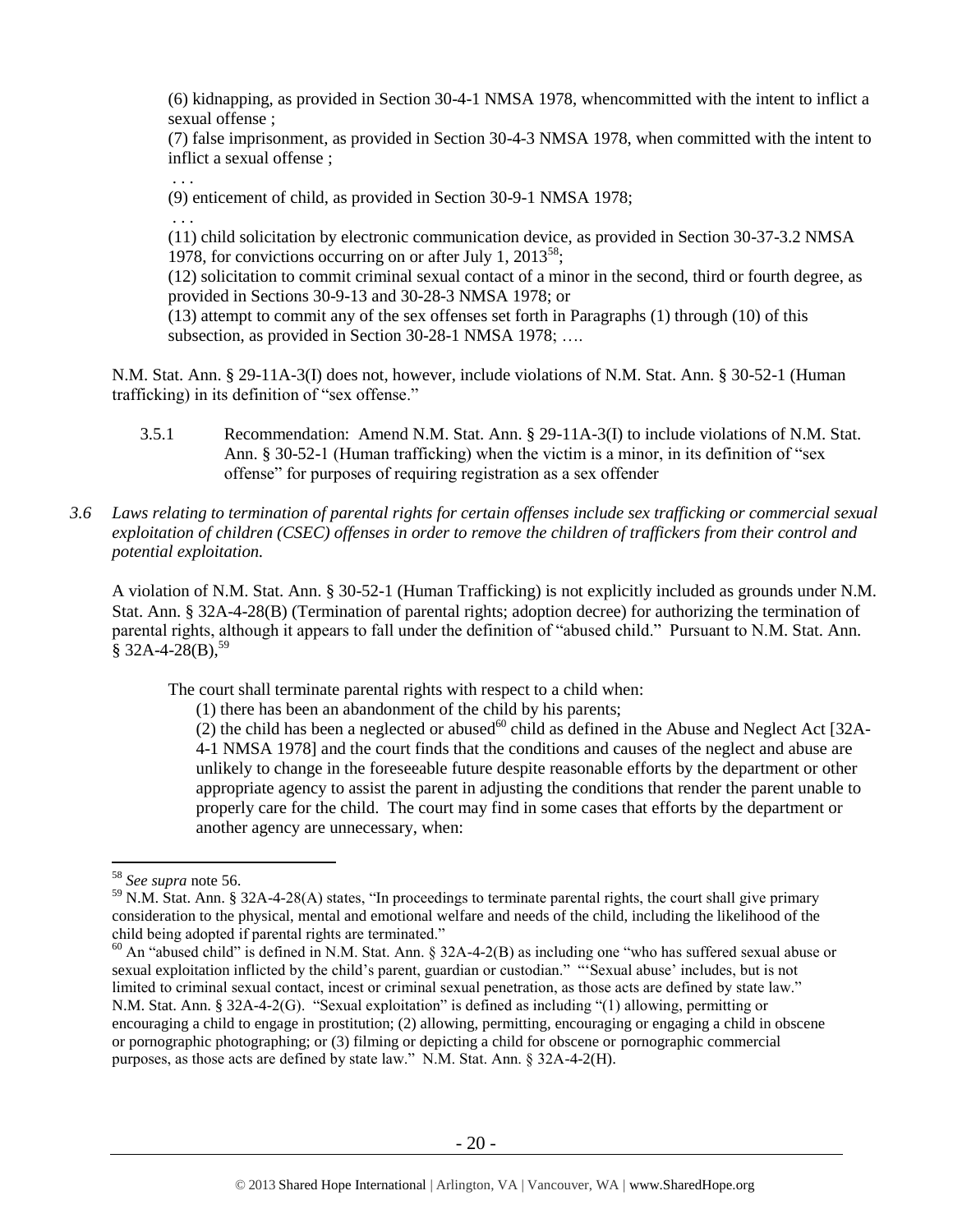(a) there is a clear showing that the efforts would be futile; or

. . . .

(b) the parent has subjected the child to aggravated circumstances; $61$  or

 $<sup>61</sup>$  N.M. Stat. Ann. § 32A-4-2(C) defines "aggravated circumstances" as,</sup>

<sup>[</sup>T]hose circumstances in which the parent, guardian or custodian has:

<sup>(1)</sup> attempted, conspired to cause or caused great bodily harm to the child or great bodily harm or death to the child's sibling;

<sup>(2)</sup> attempted, conspired to cause or caused great bodily harm or death to another parent, guardian or custodian of the child;

<sup>(3)</sup> attempted, conspired to subject or has subjected the child to torture, chronic abuse or sexual abuse; or

<sup>(4)</sup> had parental rights over a sibling of the child terminated involuntarily.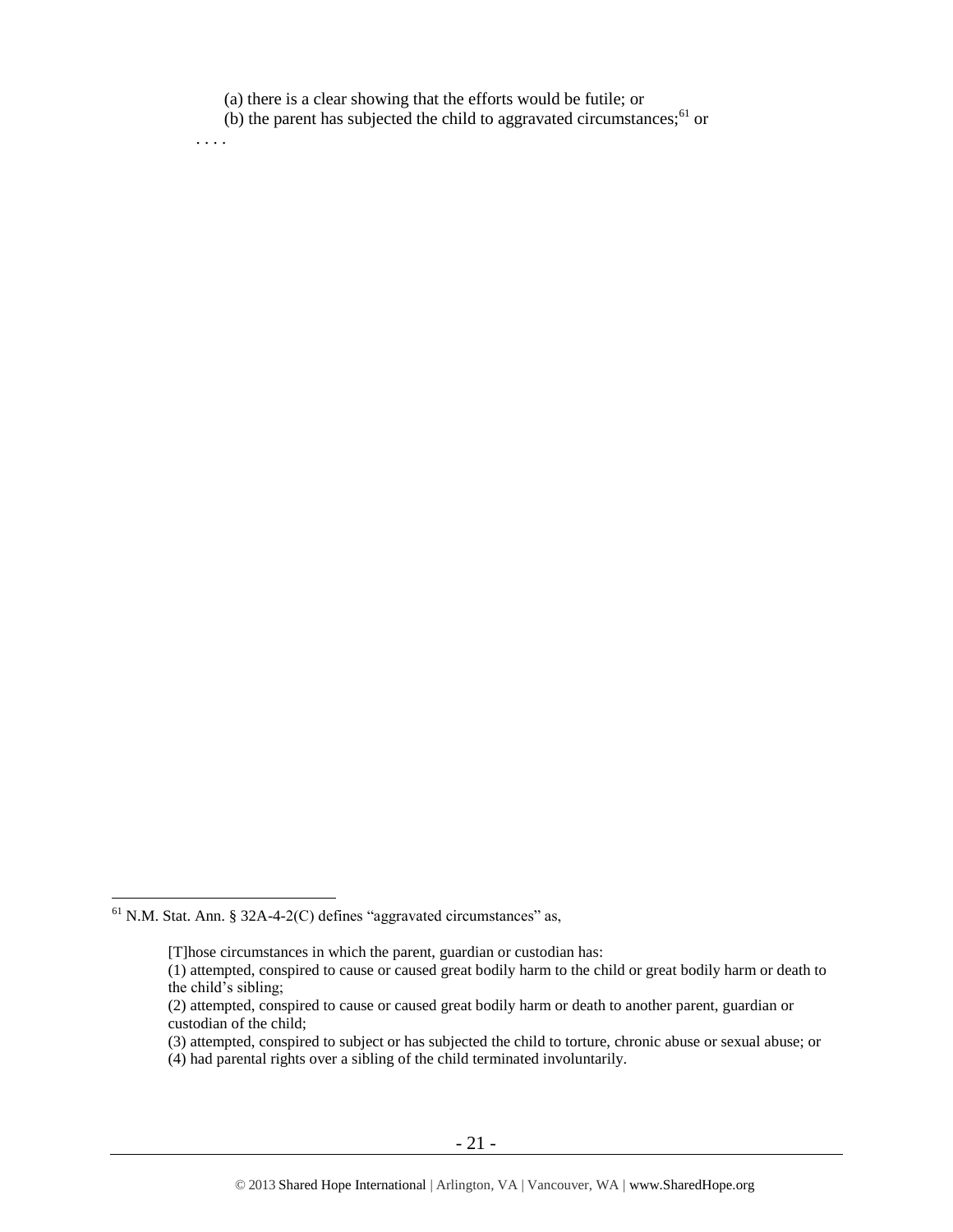#### *Legal Components:*

- *4.1 The acts of assisting, enabling, or financially benefitting from child sex trafficking are included as criminal offenses in the state sex trafficking statute.*
- *4.2 Financial penalties, including asset forfeiture laws, are in place for those who benefit financially from or aid and assist in committing domestic minor sex trafficking.*

*\_\_\_\_\_\_\_\_\_\_\_\_\_\_\_\_\_\_\_\_\_\_\_\_\_\_\_\_\_\_\_\_\_\_\_\_\_\_\_\_\_\_\_\_\_\_\_\_\_\_\_\_\_\_\_\_\_\_\_\_\_\_\_\_\_\_\_\_\_\_\_\_\_\_\_\_\_\_\_\_\_\_\_\_\_\_\_\_\_\_\_\_\_\_*

- *4.3 Promoting and selling child sex tourism is illegal.*
- *4.4 Promoting and selling child pornography is illegal.*

## *Legal Analysis:*

*4.1 The acts of assisting, enabling, or financially benefitting from child sex trafficking are included as criminal offenses in the state sex trafficking statute*.

Although it is not limited to minor victims, N.M. Stat. Ann. § 30-52-1(A)(3)<sup>62</sup> (Human trafficking) forbids "benefiting, financially or by receiving anything of value, from the labor, services or commercial sexual activity of another person with the knowledge that force, fraud or coercion was used to obtain the labor, services or commercial sexual activity."<sup>63</sup> Facilitators convicted under N.M. Stat. Ann.§ 30-52-1(A)(3), if the victim is 16 or older, will be guilty of a third degree felony punishable by imprisonment for 3 years and a possible fine not to exceed \$5,000. N.M. Stat. Ann. §§ 30-52-1(C), 31-18-15(A)(9), (E)(9). If the victim is 13–15 the penalty increases to a second degree felony punishable by imprisonment for 9 years and a possible fine not to exceed \$10,000. N.M. Stat. Ann. §§ 30-52-1(C)(1), 31-18-15(A)(6), (E)(6). If the victim is under 13, the penalty further increases to a first degree felony punishable by imprisonment for 18 years and a possible fine not to exceed \$15,000. N.M. Stat. Ann. §§ 30-52-1(C)(2), 31-18-15(A)(3), (E)(3).

Facilitators may also be prosecuted under N.M. Stat. Ann. § 30-6A-4(A) (Sexual exploitation of children by prostitution).<sup>64</sup> If the minor is 13–15 years old, a violation of N. M. Stat. Ann.  $\S30$ -6A-4(A) is punishable as a second degree felony by imprisonment for 9 years and a possible fine not to exceed \$10,000. N.M. Stat. Ann. §§ 30-6A-4(A),31-18-15(A)(6), (E)(6). However, if the child is under 13, the violation increases to first degree felony punishable by imprisonment for18 years and a possible fine not to exceed \$15,000. N.M. Stat. Ann. §§ 30-6A-4(A), 31-18-15(A)(3), (E)(3).

*4.2 Financial penalties, including asset forfeiture laws, are in place for those who benefit financially from or aid and assist in committing domestic minor sex trafficking.*

Facilitators convicted of an offense related to their involvement in domestic minor sex trafficking face a number of financial penalties, including fines, restitution, forfeiture and civil damages.

Facilitators convicted under N.M. Stat. Ann. § 30-52-1 (Human trafficking) and New Mexico's CSEC laws may be required to pay fines ranging from \$1,000–\$15,000. Specifically, a facilitator convicted under N.M. Stat. Ann. § 30-52-1(C) may be required to pay a fine not to exceed \$5,000–\$15,000, depending on the victim's age. N.M. Stat. Ann. §§ 30-52-1(C), 13-18-15(E)(3), (E)(6), (E)(9). A facilitator convicted of violating N.M. Stat. Ann. § 30-6A-4(A) (Sexual exploitation of children by

<sup>62</sup> *See supra* note [2.](#page-0-0)

<sup>63</sup> *See* definition of "commercial sexual activity" *supra* not[e 3.](#page-0-1)

<sup>64</sup> *See* discussion of N.M. Stat. Ann. § 30-6A-4 *supra* Section 1[.2.](#page-1-1)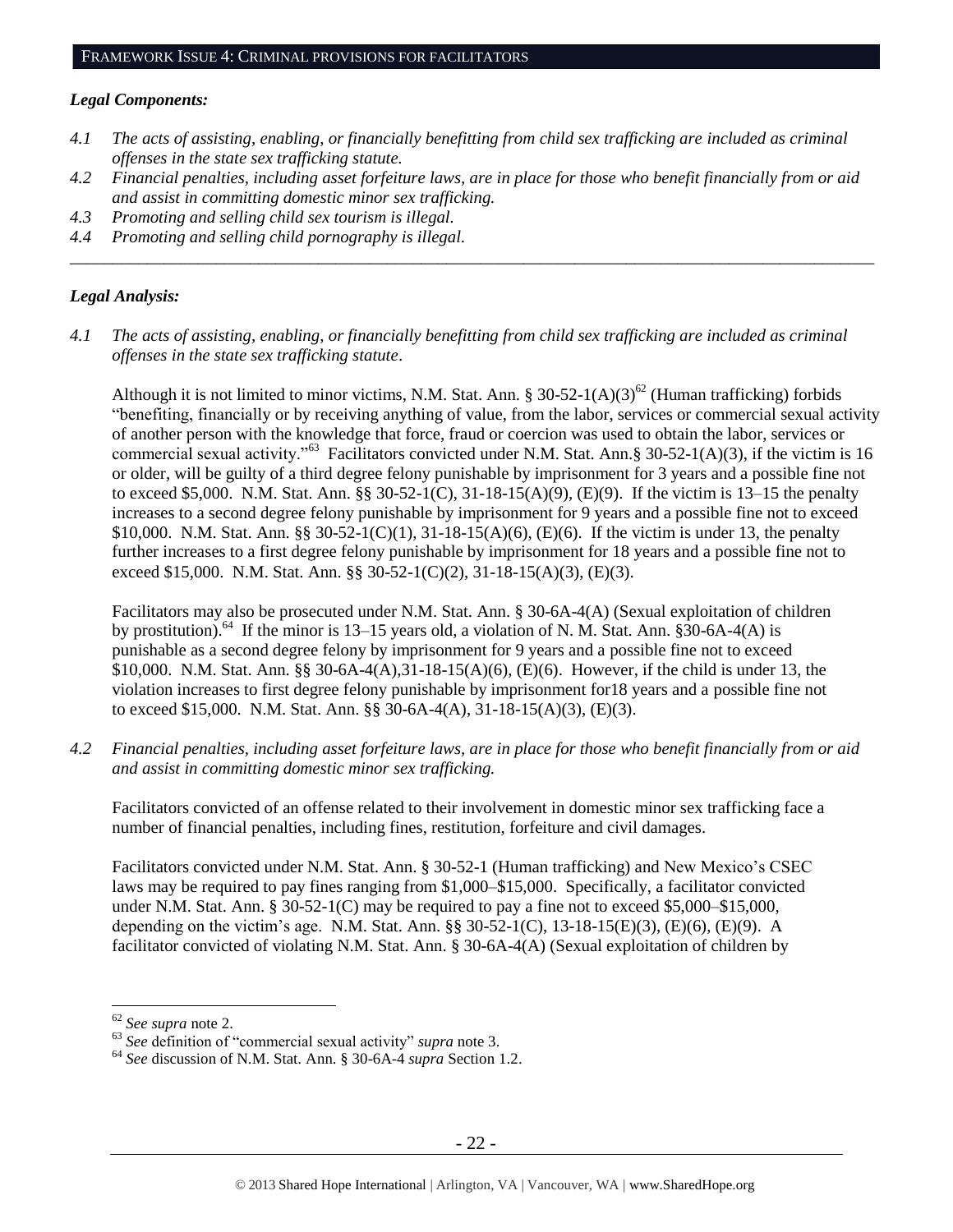prostitution) may be required to pay a fine not to exceed \$10,000–\$15,000, depending on the victim's age. N.M. Stat. Ann. §§ 30-6A-4(A), 31-18-15(E)(3), (E)(6).

A facilitator convicted of violating N.M. Stat. Ann. § 30-52-1(A)(3) shall also be required "to make restitution<sup>65</sup> to the victim<sup>66</sup> for the gross income or value of the victim's labor or services and any other actual damages<sup>67</sup> in accordance with Section 31-17-1 NMSA 1978 [Victim restitution]." N.M. Stat. Ann. § 30-52-1(F). A facilitator convicted of violating N.M. Stat. Ann. § 30-6A-4(A) (Sexual exploitation of children by prostitution) may be required to pay restitution pursuant to N.M. Stat. Ann. § 31-17-1, which states "It is the policy of this state that restitution be made by each violator of the Criminal Code . . . to the victims of his criminal activities to the extent that the defendant is reasonably able to do so."

Facilitators who allow their property to be used for commercial sexual exploitation of minors may face forfeiture of personal property under the nuisance laws. N.M. Stat. Ann. § 30-8-8.1(B) (Abatement of house of prostitution) provides that "two or more convictions of any person or persons occurring at least one week apart within a period of one year for violation of either Section 30-9-2 [Prostitution] or 30-9-3 [Patronizing prostitutes] NMSA 1978 arising out of conduct engaged in at the place described in an abatement action creates a presumption that the place is a house of prostitution. However, this presumption shall not arise unless the person against whom the abatement action is brought is shown to have had actual knowledge or to have received written notice from law enforcement officials of the convictions upon which the presumption is based." Pursuant to N.M. Stat. Ann.  $\S 30-8-8.1(C)$ ,

If, in an abatement action brought under Section 30-8-8 [Abatement of a public nuisance] NMSA 1978, a binding admission is made by the defendant or the court concludes that a house of prostitution exists at the location alleged, the court may, as part of its judgment:

(1) direct the removal from the house of prostitution all movable personal property used in conducting the house of prostitution and shall direct the sale of that property in the same manner as personal property is sold when seized under a writ of execution; and (2) order the closing of the house of prostitution for a period of one year and prohibit any person entering it except under conditions specified in the order.

*4.3 Promoting and selling child sex tourism is illegal*.

There is no specific provision in the New Mexico code prohibiting child sex tourism.

- 4.3.1 Recommendation: Enact a law that prohibits selling or offering to sell travel services that include or facilitate travel for the purpose of engaging in commercial sexual exploitation of a minor or prostitution of a minor, if the offer, sale, or travel occurs in New Mexico.
- *4.4 Promoting and selling child pornography is illegal*.

N.M. Stat. Ann. § 30-6A-3(B) and (F) criminalize the distribution of child pornography. N.M. Stat. Ann. § 30- 6A-3(B) states in part,

It is unlawful for a person to intentionally distribute any obscene visual or print medium depicting any prohibited sexual act or simulation of such an act if that person knows or has reason to know that the

<sup>65</sup> *See* the definition of "restitution" *supra* note [34](#page-12-0)

<sup>66</sup> *See* definition of "victim" *supra* not[e35.](#page-12-1)

<sup>67</sup> *See* definition of "actual damages" *supra* note [36.](#page-12-2)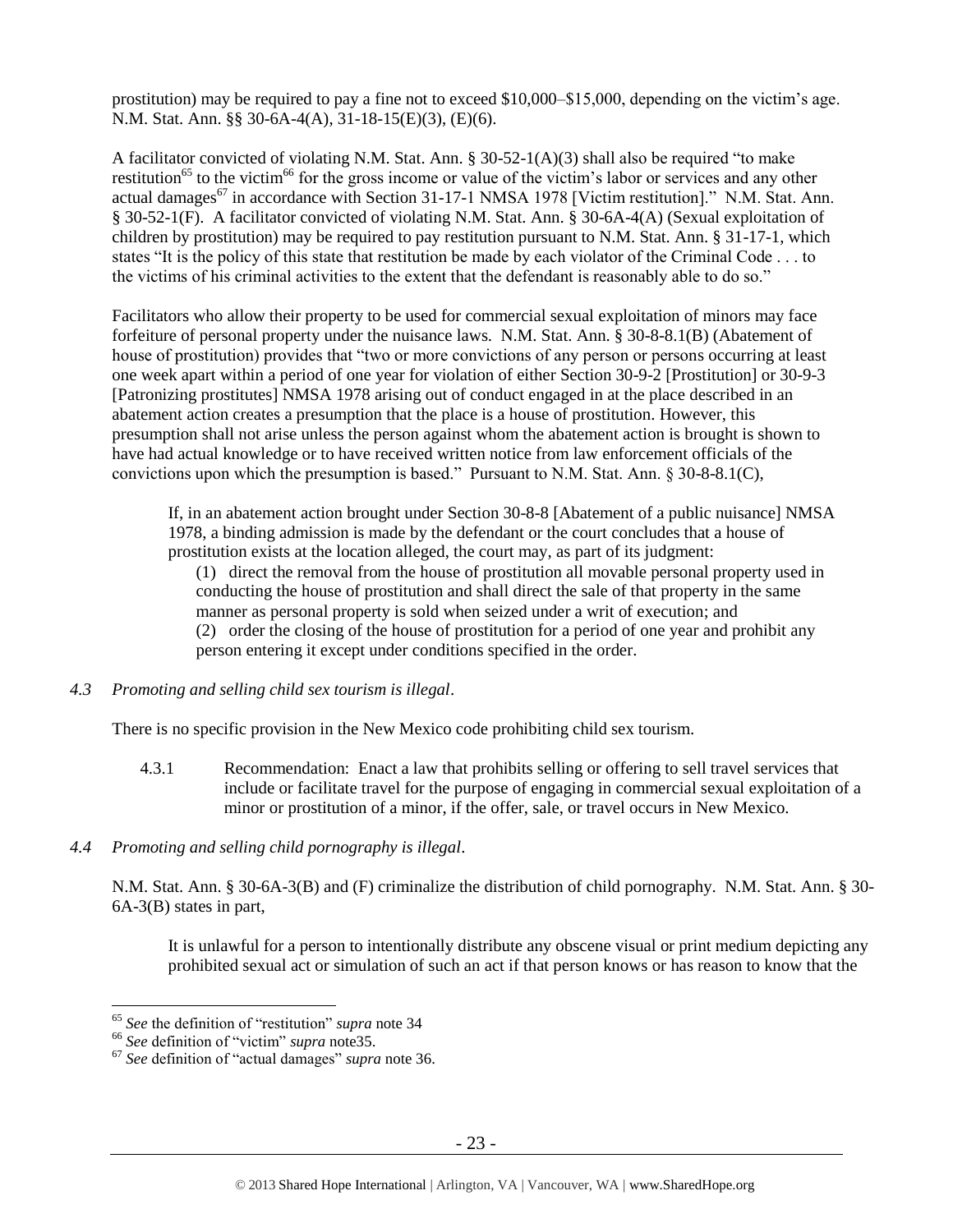obscene medium depicts any prohibited sexual act or simulation of such act and if that person knows or has reason to know that one or more of the participants in that act is a child under eighteen years of age.

Similarly, N.M. Stat. Ann. § 30-6A-3(F) states,

It is unlawful for a person to intentionally distribute any obscene visual or print medium depicting any prohibited sexual act or simulation of such an act if that person knows or has reason to know that the obscene medium depicts a prohibited sexual act or simulation of such an act and if that person knows or has reason to know that a real child under eighteen years of age, who is not a participant, is depicted as a participant in that act. . . .

A violation of either N.M. Stat. Ann. § 30-6A-3(B) or (F) is a third degree felony punishable by imprisonment for 3 years and a possible fine of \$5,000. N.M. Stat. Ann. §§ 30-6A-3(B), (F), 31-18-15(A)(9), (E)(9).

4.4.1 Recommendation: Amend N.M. Stat. Ann. § 30-6A-3(B) and (F) to expressly criminalize the promotion and sale of child pornography.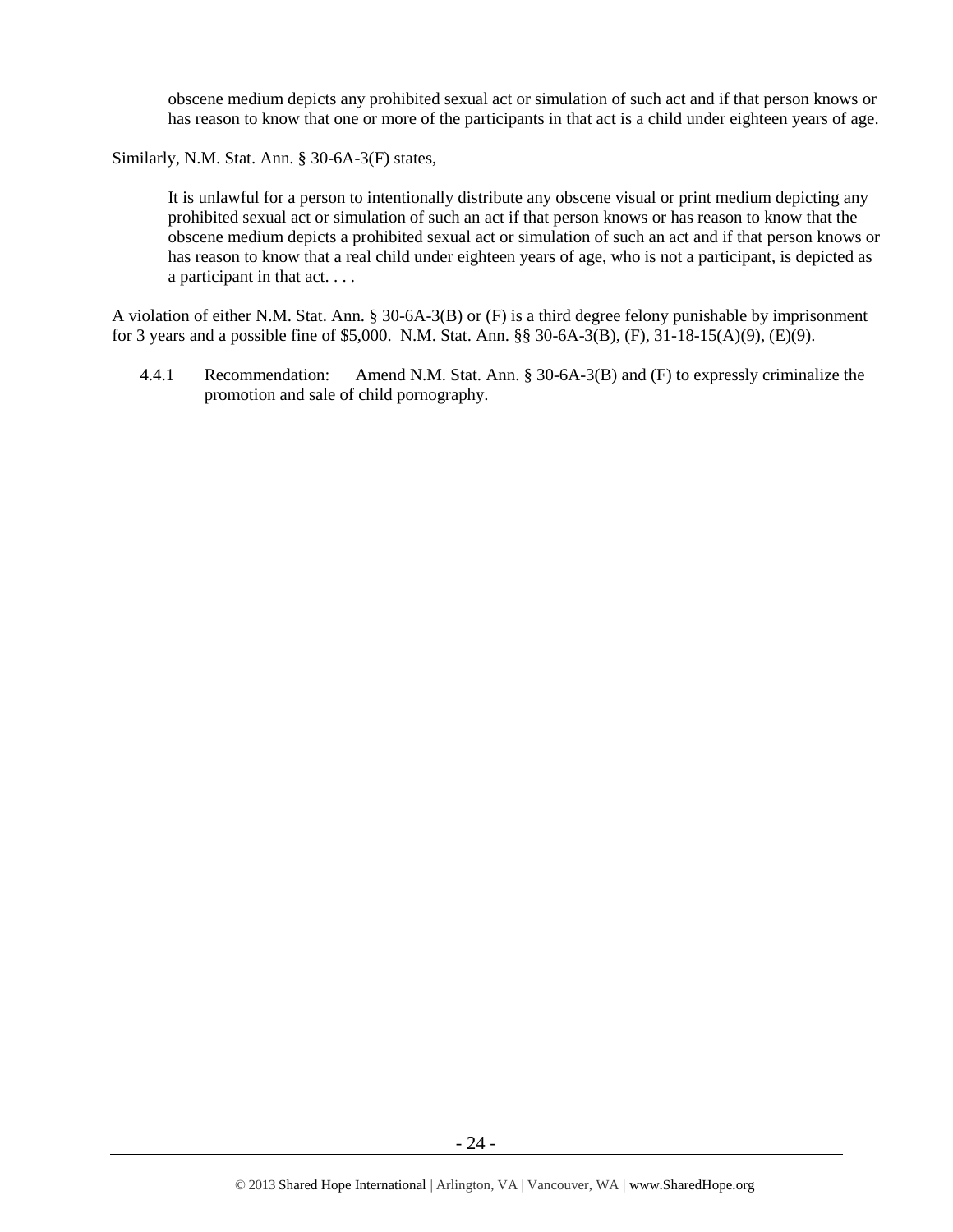## *Legal Components:*

- *5.1 Statutorily-mandated victim services define "victim" to specifically include victims of domestic minor sex trafficking or commercial sexual exploitation of children (CSEC) to ensure prompt identification and access to victims' rights and services.*
- *5.2 The state sex trafficking statute expressly prohibits a defendant from raising consent of the minor to the commercial sex acts as a defense.*
- *5.3 Prostitution laws apply only to adults, making minors under 18 specifically immune from this offense.*
- *5.4 Child victims of sex trafficking or commercial sexual exploitation are provided with a child protection response, including specialized shelter and services, and are not detained in juvenile detention facilities.*
- *5.5 Commercial sexual exploitation is identified as a type of abuse and neglect within child protection statutes.*
- *5.6 The definition of "caregiver" (or similar term) in the child welfare statutes is broad enough to include a trafficker who has custody or control of a child in order to bring a trafficked child into protection of child protective services.*
- *5.7 Crime victims' compensation is specifically available to a child victim of sex trafficking or commercial sexual exploitation of children (CSEC) without regard to ineligibility factors.*
- *5.8 Victim-friendly procedures and protections are provided in the trial process for minors under 18.*
- *5.9 Expungement or sealing of juvenile delinquency records resulting from arrests or adjudications for prostitution-related offenses committed as a result of, or in the course of, the commercial sexual exploitation of a minor is available within a reasonable time after turning 18.*
- *5.10 Victim restitution and civil remedies for victims of domestic minor sex trafficking or commercial sexual exploitation of children (CSEC) are authorized by law.*
- *5.11 Statutes of limitations for civil and criminal actions for child sex trafficking or commercial sexual exploitation of children (CSEC) offenses are eliminated or lengthened sufficiently to allow prosecutors and victims a realistic opportunity to pursue criminal action and legal remedies.*

*\_\_\_\_\_\_\_\_\_\_\_\_\_\_\_\_\_\_\_\_\_\_\_\_\_\_\_\_\_\_\_\_\_\_\_\_\_\_\_\_\_\_\_\_\_\_\_\_\_\_\_\_\_\_\_\_\_\_\_\_\_\_\_\_\_\_\_\_\_\_\_\_\_\_\_\_\_\_\_\_\_\_\_\_\_\_\_\_\_\_\_\_\_\_*

## *Legal Analysis:*

*5.1 Statutorily-mandated victim services define "victim" to specifically include victims of domestic minor sex trafficking or commercial sexual exploitation of children (CSEC) to ensure prompt identification and access to victims' rights and services.* 

N.M. Stat. Ann. § 30-52-2(B) (Human trafficking; benefits and services for human trafficking victims) defines a human trafficking victim as "a person subjected to human trafficking by a person charged in New Mexico with the crime of human trafficking." Since the crime of human trafficking includes "recruiting, soliciting, enticing, transporting or obtaining by any means a person under the age of eighteen years with the intent or knowledge that the person will be caused to engage in commercial sexual activity," a child subjected to this action would be considered a victim for purposes of N.M. Stat. Ann.  $§ 30-52-2$ . N.M. Stat. Ann. § 30-52-1(A)(2)<sup>68</sup>.

N.M. Stat. Ann. § 30-52-2(A)<sup>69</sup> also recognizes the victim status of trafficking victims by stating, "human" trafficking victims found in the state shall be eligible for benefits and services from the state until the victim qualifies for benefits and services authorized by the federal Victims of Trafficking and Violence Protection Act of 2000 [Pub. L. No. 106-386, § 2002];" However, this provision of benefits is not

<sup>68</sup> *See supra* note [2.](#page-0-0)

<sup>&</sup>lt;sup>69</sup> Here and elsewhere in this report where N.M. Stat. Ann. § 30-52-2 is quoted or cited, it has been updated to reflect the amendments added by the passage of House Bill 304. H.B. 304, 2013 Reg. Sess., Leg. Sess. (N.M. 2013) (enacted Apr. 3, 2013).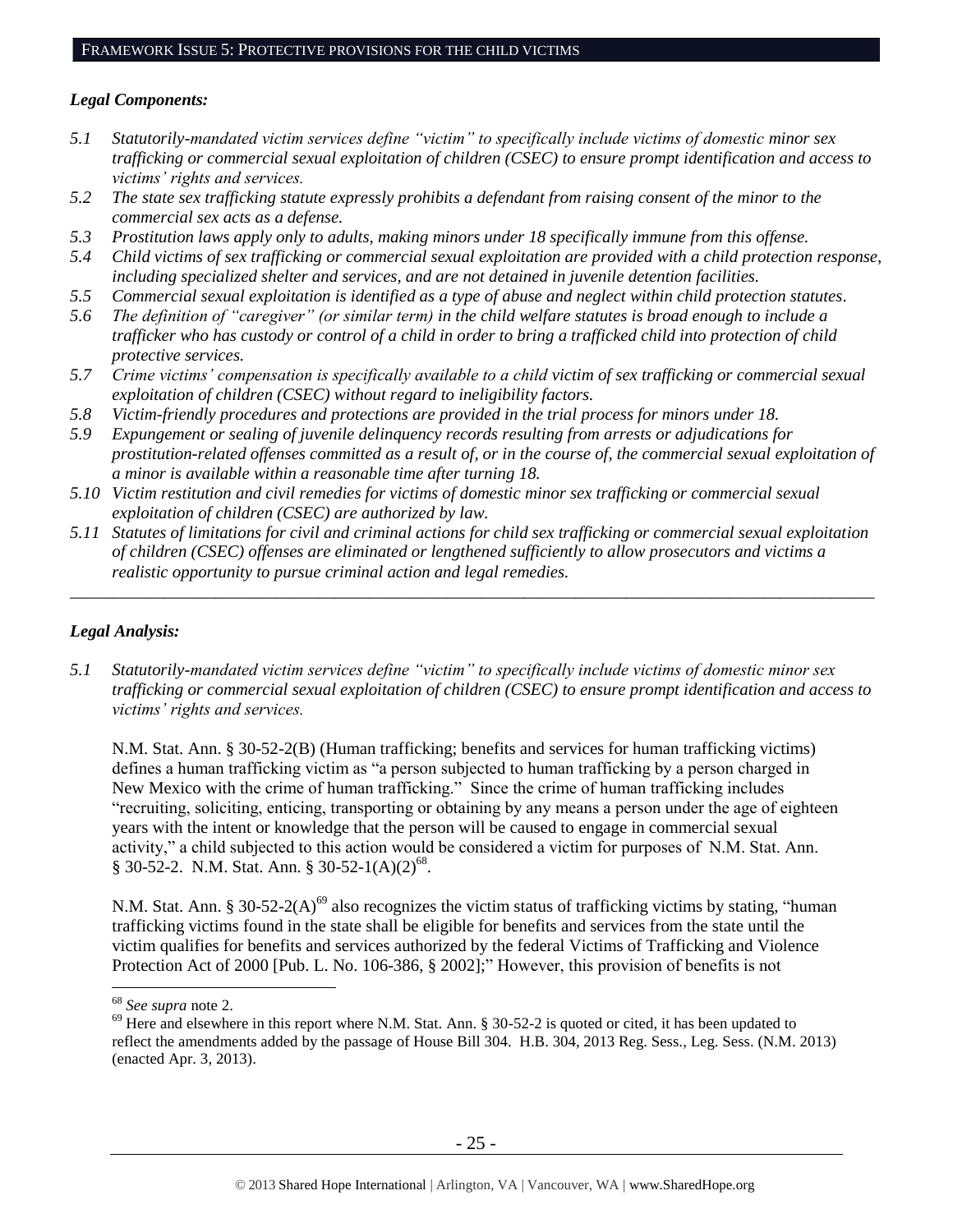unconditional. The statute allows access to benefits only if "the victim cooperates in the investigation or prosecution of the person charged with the crime of human trafficking. Benefits and services shall be provided to eligible human trafficking victims as quickly as can reasonably be arranged regardless of immigration status."

Additionally, N.M. Stat. Ann. § 31-17-1(A)(1) (Victim restitution) defines "victim" as "any person who has suffered actual damages<sup>70</sup> as a result of the defendant's criminal activities." "Criminal activities" includes "any crime for which there is a plea of guilty or verdict of guilty, upon which a judgment may be rendered and any other crime committed after July 1, 1977 which is admitted or not contested by the defendant." N.M. Stat. Ann. § 31-17-1(A)(3).

For purposes of Chapter 31, Article 22 (Crime Victims Reparations), a "victim" is defined in part in N.M. Stat. Ann. § 31-22-3(I) as

<span id="page-25-0"></span>(1) a person in New Mexico who is injured or killed by any act or omission of any other person that is a crime enumerated in Section  $31-22-8^{71}$  [Crimes enumerated] NMSA 1978; [or] (2) a resident of New Mexico who is injured or killed by such a crime occurring in a state other than New Mexico if that state does not have an eligible crime victims compensation program; . . . . . . .

The crimes enumerated in N.M. Stat. Ann.  $\S 31-22-8^{72}$  include human trafficking butnot CSEC offenses. N.M. Stat. Ann. § 31-22-8 (A) (10), (11), (16). The statute does include include §30-9-11 (criminal sexual penetration), and § 30-9-13 (criminal sexual contact of a minor). . (16However, the requirement of a showing of injury or death may preclude some victims of these latter crimes from obtaining reparations.

Lastly, for the purposes of New Mexico's Victims of Crime Act, in New Mexico's criminal procedure chapter, a "victim" is defined in part as "an individual against whom a criminal offense is committed." N.M. Stat. Ann. § 31-26-3(F). The definition of "criminal offense" includes violations of N.M. Stat. Ann. § 30-9-11 (Criminal sexual penetration) and § 30-9-13 (Criminal sexual contact of a minor). N.M. Stat. Ann. § 31-26-3(B)(11), (12).

*5.2 The state sex trafficking statute expressly prohibits a defendant from raising consent of the minor to the commercial sex acts as a defense.*

Many of the trafficking and CSEC statutes neither expressly state that consent is a defense nor do they expressly prohibit raising such a defense. These statutes include N.M. Stat. Ann. § 30-52-1<sup>73</sup> (Human trafficking), § 30-6A-4 (Sexual exploitation of children by prostitution), and § 30-6A-3 (Sexual exploitation of children).

<sup>70</sup> *See supra* note [36](#page-12-2) for the definition of "actual damages."

<sup>&</sup>lt;sup>71</sup> "Injury" is defined in N.M. Stat. Ann. § 31-22-3(F) as "actual bodily harm or disfigurement and includes pregnancy and extreme mental distress." Also, the same section defines "extreme mental distress" as "a substantial personal disorder of emotional processes, thought or cognition that impairs judgment, behavior or ability to cope with the ordinary demands of life."

<sup>&</sup>lt;sup>72</sup> Here and elsewhere in this report where N.M. Stat. Ann. § 31-22-8 is quoted or cited, it has been updated to reflect the amendments added by the passage of House Bill 304. H.B. 304, 2013 Reg. Sess., Leg. Sess. (N.M. 2013) (enacted Apr. 5, 2013).

<sup>73</sup> *See supra* note [2.](#page-0-0)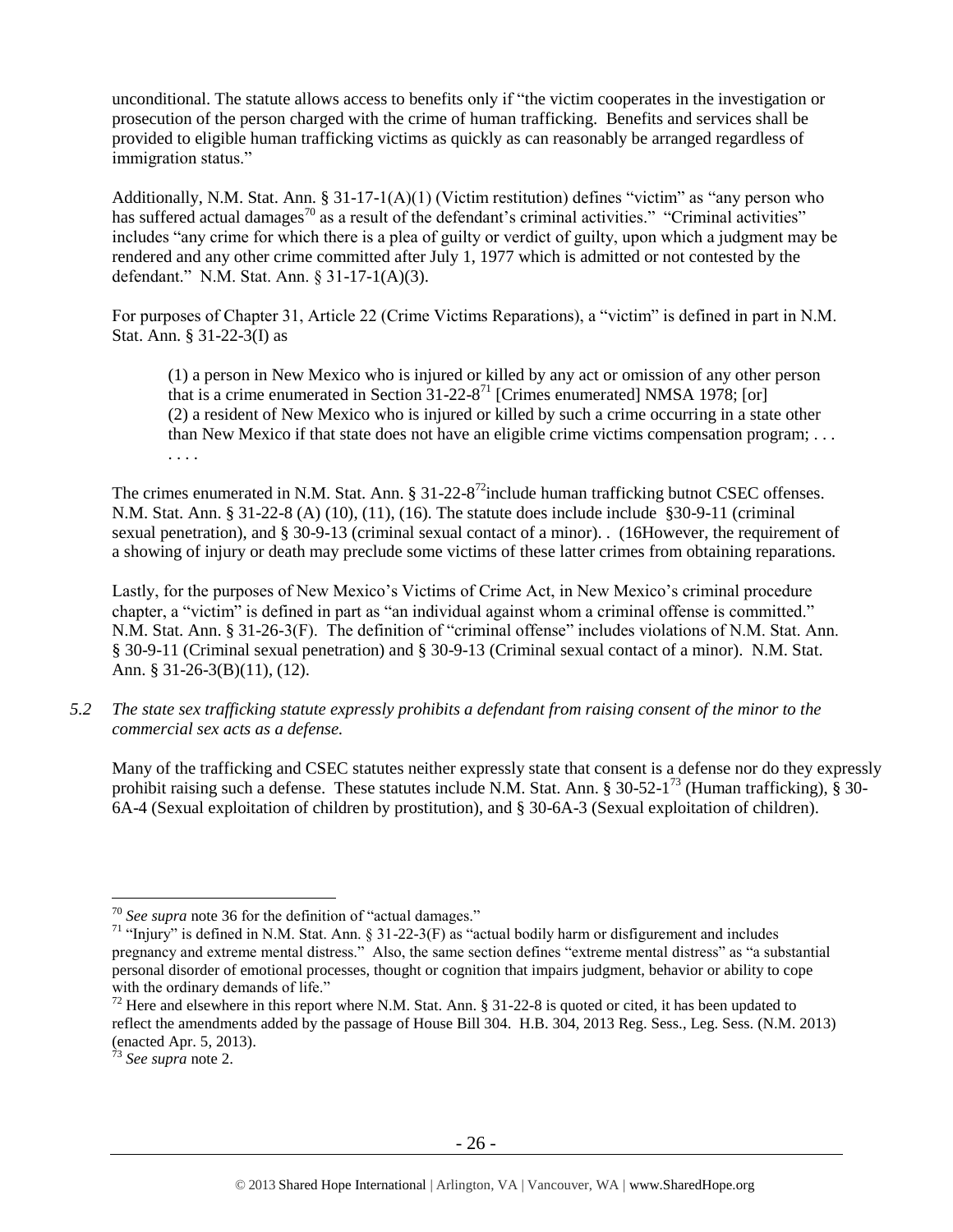- 5.2.1. Recommendation: Amend N.M. Stat. Ann. § 30-52-1 (Human trafficking), § 30-6A-4 (Sexual exploitation of children by prostitution), and § 30-6A-3(Sexual exploitation of children), to expressly provide that a minor's consent to a commercial sex act is no defense to the crime.
- *5.3 Prostitution laws apply only to adults, making minors under 18 specifically immune from this offense*

N.M. Stat. Ann. § 30-9-2 (Prostitution) is age-neutral, stating, "Whoever commits prostitution is guilty of a petty misdemeanor." N.M. Stat. Ann. § 30-9-2 further states that "[p]rostitution consists of knowingly engaging in or offering to engage in a sexual act for hire." A minor charged with the petty misdemeanor of prostitution may be punished by up to 6 months in county jail, a fine not to exceed \$500, or both. N.M. Stat. Ann. §§ 30-9- 2,31-19-1(B). Moreover, if the minor has a prior conviction, a violation would be a misdemeanor punishable by a definite term of up to 1 year in county jail, a fine of \$1,000, or both. N.M. Stat. Ann. §§ 30-9-2, 31-19-1(A). But, a human trafficking victim pursuant to § 30-52-1  $(E)^{74}$  may not be charged as an accessory to the crime of human trafficking or with crimes committed as a result of coercion by the trafficker.

- 5.3.1 Recommendation: Amend N.M. Stat. Ann. § 30-9-2. to make minors expressly immune from prosecution for prostitution and identify all minors engaged in prostitution as victims of human trafficking under N.M. Stat. Ann. § 30-52-1 (Human trafficking).
- *5.4 Child victims of sex trafficking or commercial sexual exploitation are provided with a child protection response ,including specialized shelter and services, and are not detained in juvenile detention facilities.*

Domestic minor sex trafficking victims may be provided with services by being certified as a victim of human trafficking, or they may be taken into custody through either the juvenile justice system or through the child protection system.

# **Child Certified as a Victim of Human Trafficking**

A minor certified as a victim of human trafficking has access to services through an alternative process that does not necessitate taking the child into custody, or make physical placement of the child mandatory.

- *I. Initial Custody*
	- a. Authority for Initial Custody

Domestic minor sex trafficking victims in New Mexico do not need to be taken into custody to access social services. N.M. Stat. Ann. § 30-52-2(A) states, "[h]uman trafficking victims found in the state shall be eligible for benefits and services from the state until the victim qualifies for benefits and services authorized by the federal Victims of Trafficking and Violence Protection Act of 2000; provided that the victim cooperates in the investigation or prosecution of the person charged with the crime of human trafficking." However, N.M. Stat. Ann. § 30-52-2(D) provides that a victim can continue to receive services if a court finds that he or she is unable to cooperate, and that "[a] victim who is younger than eighteen years of age is eligible for benefits and services without a finding by the court" that the victim is unable to cooperate.

 $\overline{a}$ <sup>74</sup> *See supra* note [2.](#page-0-0)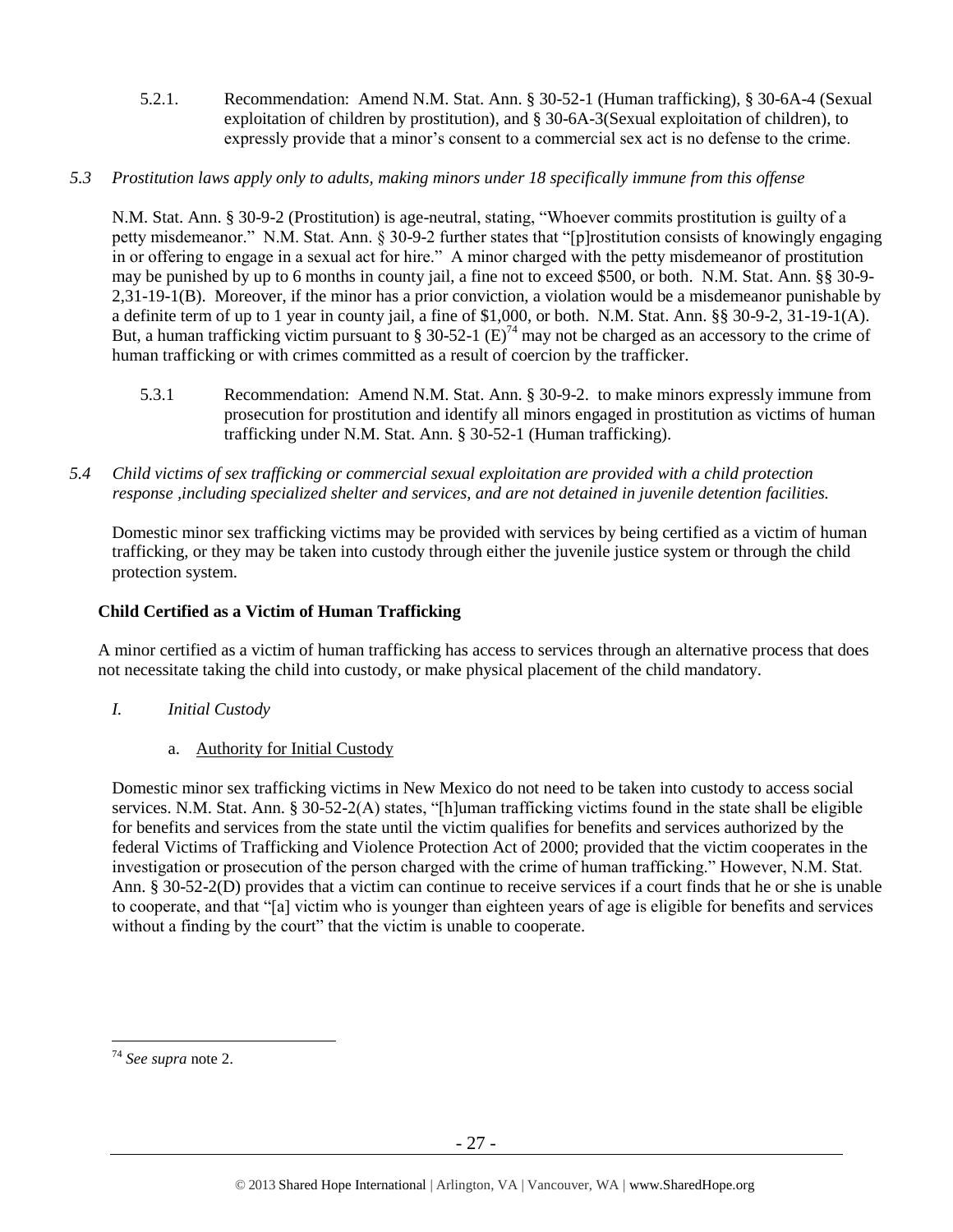## b. Placement

In order to receive services under this statute, law enforcement must "certify to the human services department and the children, youth and families department that a person is a victim of human trafficking." N.M. Stat. Ann.  $§$  30-52-2(C).

# *II. Process Following Initial Custody of Abused/Neglected Child*

While this process does not require actual physical custody or placement of the child, once certified as a trafficking victim, the minor shall be provided benefits and services "as quickly as can reasonably be arranged regardless of immigration status and shall include, when appropriate to a particular case:

(1) case management; (2) emergency temporary housing (3) health care; (4) mental health counseling; (5) drug addiction screening and treatment; (6) language interpretation, translation services and English language instruction; (7) job training, job placement assistance and post-employment services for job retention; (8) child care; (9) advocacy services; (10) state-funded cash assistance; (11) food assistance; (12) services to assist the victim and the victim's family members; and (13) other general assistance services and benefits as determined by the children, youth and families department or the human services department.

## *III. Placement Process Pending Adjudication/Investigation*

This section is not applicable to this process. Once certified as a victim of human trafficking by law enforcement, no further adjudication is required.

## *IV. Adjudication*

This section is not applicable to this process. Once certified as a victim of human trafficking by law enforcement, no further adjudication is required.

#### *V. Outcomes*

Outcomes under this section will depend on the needs of individual survivors, since benefits and services will be provided depending on what is "appropriate to a particular case." N.M. Stat. Ann. § 30-52-2(A).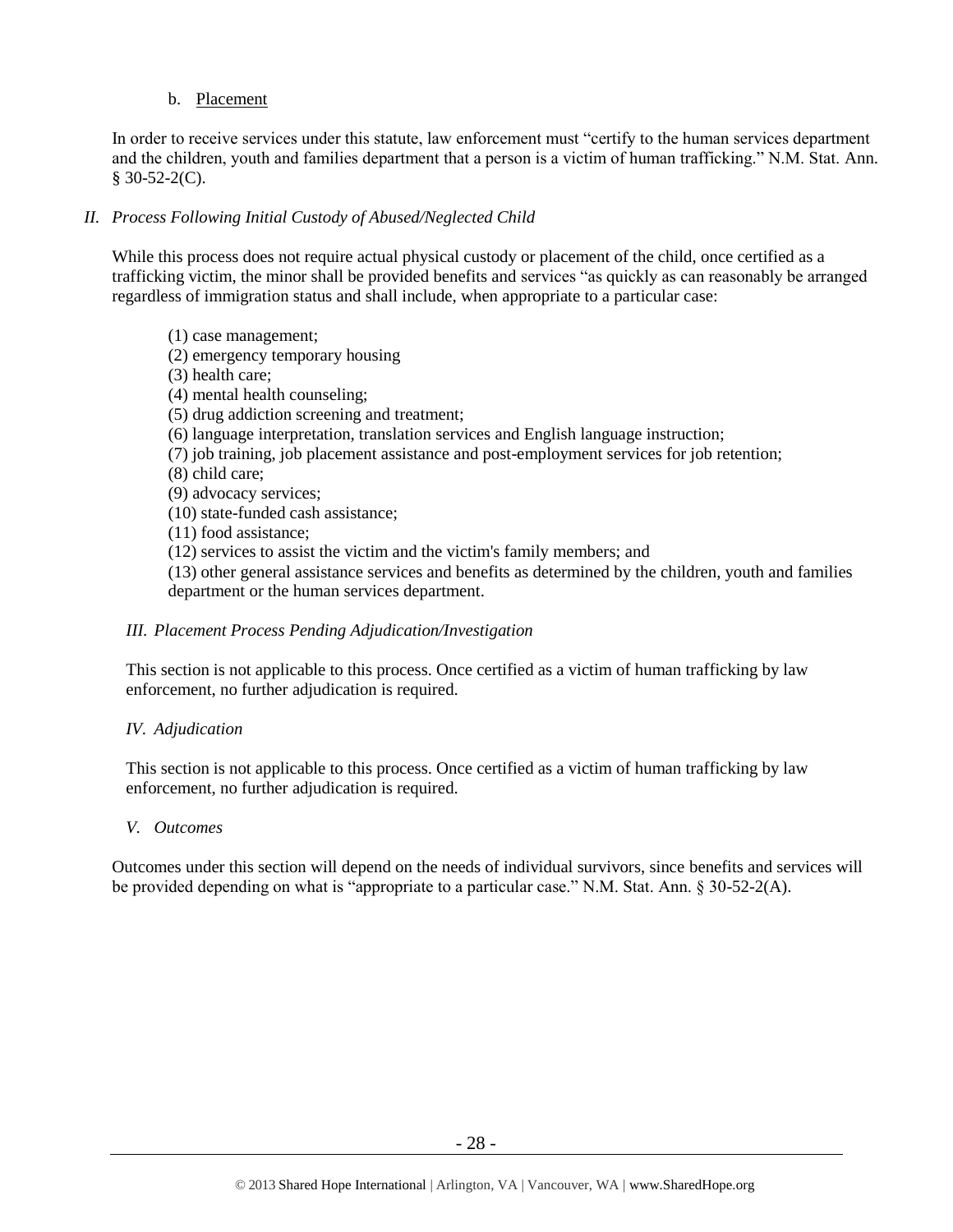## **Child Identified as Abused/Neglected<sup>75</sup>**

## *VI. Initial Custody*

a. Authority for Initial Custody

A child protection response may be provided to domestic minor sex trafficking victims who are considered abused or neglected. As used in Chapter 32A, Article 4 (Child Abuse and Neglect), an "abused child" is defined in N.M. Stat. Ann. § 32A-4-2(B) as a child

(1) who has suffered or who is at risk of suffering serious harm because of the action or inaction of the child's parent, guardian or custodian;

(2) who has suffered physical abuse, emotional abuse or psychological abuse inflicted or caused by the child's parent, guardian or custodian;

(3) who has suffered sexual abuse<sup>76</sup> or sexual exploitation<sup>77</sup> inflicted by the child's parent, guardian or custodian;

(4) whose parent, guardian or custodian has knowingly, intentionally or negligently placed the child in a situation that may endanger the child's life or health; or

(5) whose parent, guardian or custodian has knowingly or intentionally tortured, cruelly confined or cruelly punished the child.

N.M. Stat. Ann. § 32A-4-2(E) defines "neglected child" in part, as "a child . . . (3) who has been physically or sexually abused, when the child's parent, guardian or custodian knew or should have known of the abuse and failed to take reasonable steps to protect the child from further harm;  $\dots$ ."

Under N.M. Stat. Ann. § 32A-4-6(A) (Taking into custody; penalty),A child may be held or taken into custody:

(1) by a law enforcement officer when the officer has evidence giving rise to reasonable grounds to believe that the child is abused or neglected and that there is an immediate threat to the child's safety; provided that the law enforcement officer contacts the department to enable the department to conduct an on-site safety assessment to determine whether it is appropriate to take the child into immediate custody, except that a child may be taken into custody by a law enforcement officer without a protective services assessment being conducted if:

(a) the child's parent, guardian or custodian has attempted, conspired to cause or caused great bodily harm to the child or great bodily harm or death to the child's sibling;

(b) the child's parent, guardian or custodian has attempted, conspired to cause or caused great bodily harm or death to another parent, guardian or custodian of the child;

(c) the child has been abandoned;

(d) the child is in need of emergency medical care;

. . . ; or

(f) the child is in imminent risk of abuse.

<sup>&</sup>lt;sup>75</sup> Pursuant to N.M. Stat. Ann. § 32A-4-2(B), a sexually exploited child is likely to be identified as abused or neglected. If a child is identified as abused or neglected under N.M. Stat. Ann. § 32A-4-2(B), the definition of custodian under N.M. Stat. Ann. § 32A-1-4(E) (Definitions)] is sufficiently broad to involve Child Protective Services in investigations where the child is in the custody or control of a non-family trafficker.

<sup>76</sup> *See supra* note [60.](#page-19-0)

<sup>77</sup> *See supra* note [60.](#page-19-0)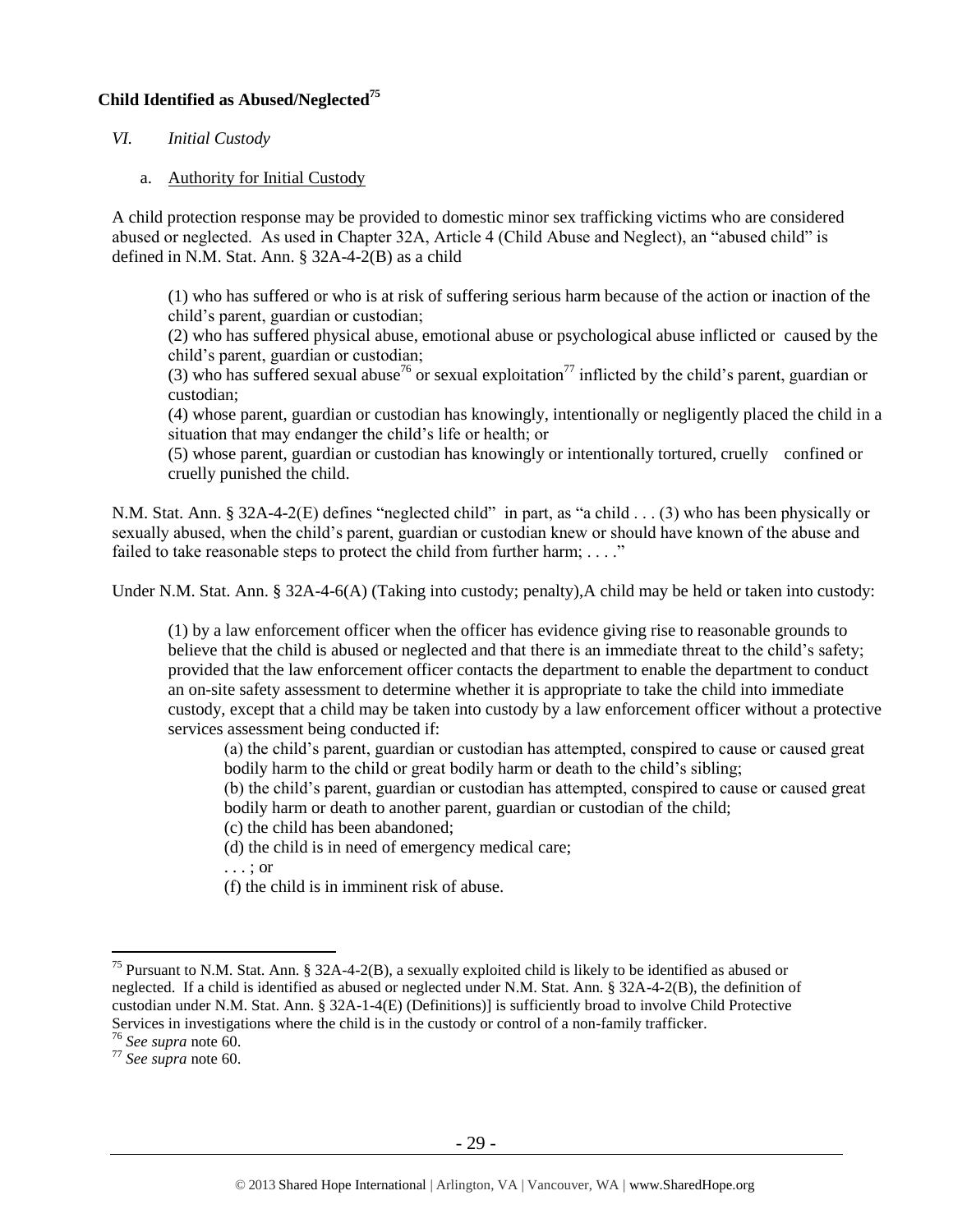## b. Placement

N.M. Stat. Ann § 32A-4-7(A) (Release or delivery from custody) requires that a child taken into custody be released to his or her "parent, guardian or custodian" and given a "verbal counsel or warning as may be appropriate" or delivered "to the department" or a medical facility if the child needs treatment. Under N.M. Stat. Ann § 32A-4-7(B), "When an alleged neglected or abused child is delivered to the department, a department caseworker shall review the need for placing the child in custody and shall release the child from custody unless custody is appropriate or has been ordered by the court."

N.M. Stat. Ann. § 32A-4-8 (Place of temporary custody) states,

Unless a child alleged to be neglected or abused is also alleged or adjudicated delinquent, the child shall not be held in a jail or other facility intended or used for the incarceration of adults charged with criminal offenses or for the detention of children alleged to be delinquent children, but may be placed in the following communitybased shelter-care facilities:

A. with a relative of the child who is willing to guarantee to the court that the child will not be returned to the alleged abusive or neglectful parent, guardian or custodian without the prior approval of the court;

B. a licensed foster home or any home authorized under the law for the provision of foster care, group care or use as a protective residence;

C. a facility operated by a licensed child welfare services agency; or

D. a facility provided for in the Children's Shelter Care Act [\[32A-9-1 N.M. Stat. Ann.](https://www.lexis.com/research/buttonTFLink?_m=f3bacb583c49889454f09349851234d8&_xfercite=%3ccite%20cc%3d%22USA%22%3e%3c%21%5bCDATA%5bN.M.%20Stat.%20Ann.%20%a7%2032A-4-8%5d%5d%3e%3c%2fcite%3e&_butType=4&_butStat=0&_butNum=2&_butInline=1&_butinfo=NMCODE%2032A-9-1&_fmtstr=FULL&docnum=1&_startdoc=1&wchp=dGLzVzb-zSkAA&_md5=6cecebf72e5f51549eea9cf382f0c2cb) 1978].

# *II. Process Following Initial Custody of Abused/Neglected Child*

A custody hearing must be held within 10 days of the filing of a petition for temporary custody, and the child must be returned to his or her parents or guardian unless, among other things, "the child is in immediate danger from the child's surroundings, and removal from those surroundings is necessary for the child's safety or wellbeing" or "the child will be subject to injury by others if not placed in the custody of the department." N.M. Stat. Ann. § 32A-4-18(A), (C)(2)–(3).

## *III. Placement Process Pending Adjudication/Investigation*

Pursuant to N.M. Stat. Ann.§ 32A-4-18(D) & (F):

D. At the conclusion of the custody hearing, if the court determines that probable cause exists pursuant to Subsection C of this section, the court may:

(1) return legal custody of the child to the child's parent, guardian or custodian upon such conditions as will reasonably ensure the safety and well-being of the child, including protective supervision by the department; or

(2) award legal custody of the child to the department.

F. At the conclusion of the custody hearing, if the court determines that probable cause does not exist pursuant to Subsection C of this section, the court shall:

(1) retain jurisdiction and, unless the court permits otherwise, order that the respondent and child remain in the jurisdiction of the court pending the adjudication;

(2) return legal custody of the child to the child's parent, guardian or custodian with conditions to provide for the safety and well-being of the child; and

(3) order that the child's parent, guardian or custodian allow the child necessary contact with the child's guardian ad litem or attorney.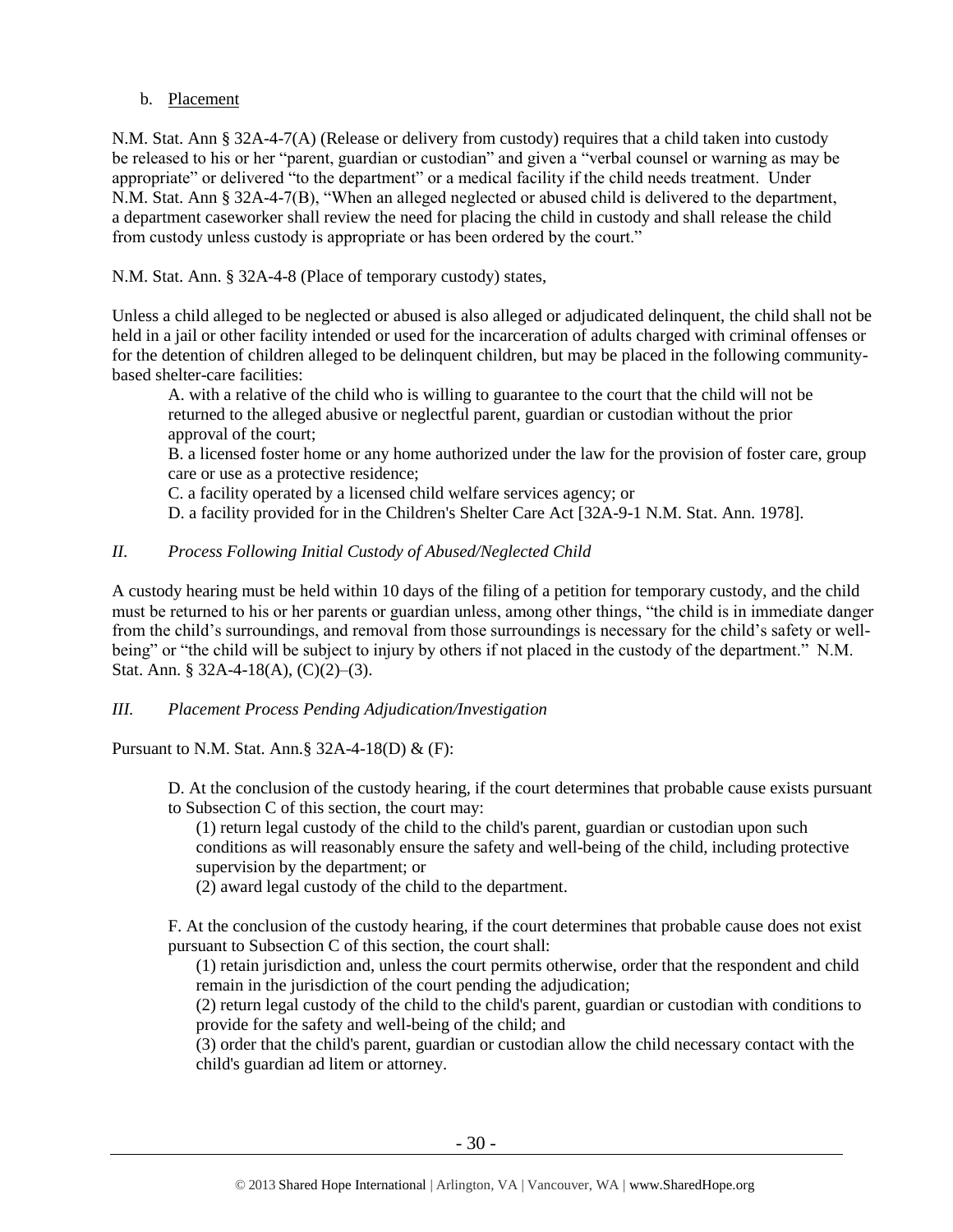## *IV. Adjudication*

Pursuant to N.M. Stat. Ann. § 32A-4-19(B):

Prior to the adjudicatory hearing, all parties to the hearing shall attend a mandatory meeting and attempt to settle issues attendant to the adjudicatory hearing and develop a proposed treatment plan that serves the child's best interest.

Pursuant to N.M. Stat. Ann. § 32A-4-19(A):

The adjudicatory hearing in a neglect or abuse proceeding shall be commenced within sixty days after the date of service on the respondent.

Pursuant to N.M.Stat. Ann. § 32A-4-19(D):

When the adjudicatory hearing on any petition is not commenced within the time period specified in Subsection A of this section or within the period of any extension granted, the petition shall be dismissed with prejudice.

*V. Outcomes*

In making its disposition judgment, if the court finds the child to be abused or neglected, pursuant to N.M. Stat. Ann. § 32A-4-22(B), the court may

(1) permit the child to remain with the child's parent, guardian or custodian, subject to those conditions and limitations the court may prescribe;

(2) place the child under protective supervision of the department; or

(3) transfer legal custody of the child to any of the following:

(a) the noncustodial parent, if it is found to be in the child's best interest;

(b) an agency responsible for the care of neglected or abused children; or

(c) a child-placement agency willing and able to assume responsibility for the education, care and maintenance of the child and licensed or otherwise authorized by law to receive and provide care for the child.

N.M.Stat.Ann. § 32A-4-22(C) adds that, "If a child is found to be neglected or abused, in its dispositional judgment the court shall also order the department to implement and the child's parent, guardian or custodian to cooperate with any treatment plan approved by the court. Reasonable efforts shall be made to preserve and reunify the family, with the paramount concern being the child's health and safety. The court may determine that reasonable efforts are not required to be made when the court finds that:

(1) the efforts would be futile; or

(2) the parent, guardian or custodian has subjected the child to aggravated circumstances."

N.M. Stat. Ann. § 32A-4-22(F) further specifies that "[u]nless a child found to be neglected or abused is alsofound to be delinquent, the child shall not be confined in an institution established for the long-term care and rehabilitation of delinquent children."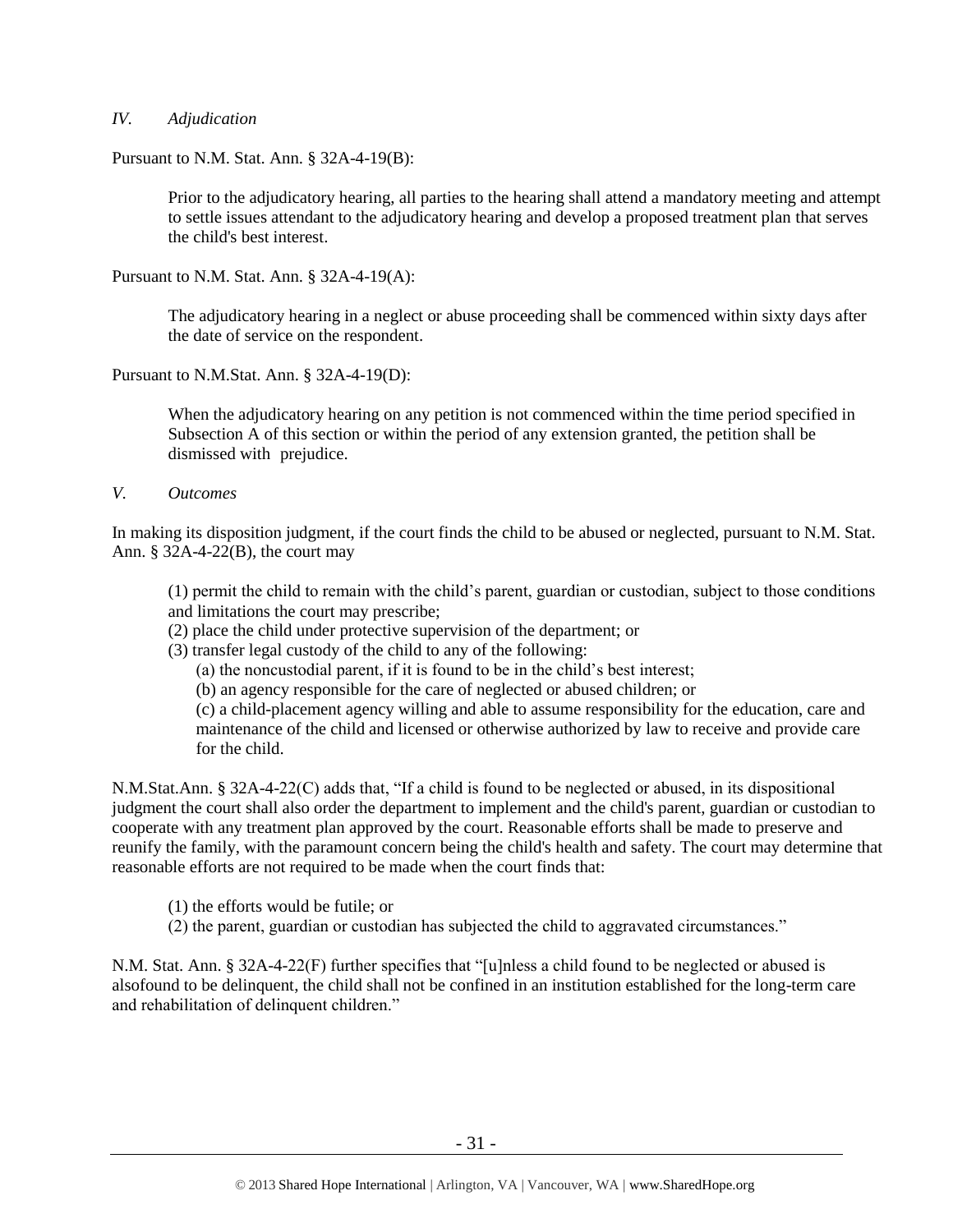# **Child Identified as Child in Need of Services**

- *I. Initial Custody*
	- a. Authority for Initial Custody

Domestic minor sex trafficking victims who are truant from school or who have run away from home also may receive a protective response under the provisions of New Mexico's Family in Need of Court-Ordered Services Act, N.M. Stat. Ann. § 32A-3B et. seq. Specifically, N.M. Stat. Ann. § 32A-3B-3(A) (Protective custody; interference with protective custody; penalty) provides,

A child may be taken into protective custody by a law enforcement officer without court order when the officer has reasonable grounds to believe that:

(1) the child has run away from the child's parent, guardian or custodian;

(2) the child without parental supervision is suffering from illness or injury;

(3) the child has been abandoned; or

(4) the child is endangered by his surroundings and removal from those surroundings is necessary to ensure the child's safety.

b. Placement

Once taken into custody pursuant to N.M. Stat. Ann. § 32A-3B-3(A) (Protective custody; interference with protective custody; penalty), pursuant to N.M. Stat. Ann. § 32A-3B-6 (Place of custody),

Unless a child from a family in need of services who has been placed in department custody is also alleged or adjudicated delinquent, the child shall not be held in a jail or other facility intended or used for the incarceration of adults charged with criminal offenses or for the detention of children alleged to be delinquent children, but may be placed in the following community-based shelter-care facilities:

A. a licensed foster-care home or any home authorized under the law for the provision of foster care, group care or use as a protective residence;

B. a facility operated by a licensed child welfare services agency;

C. a facility provided for in the Children's Shelter Care Act [32A-9-1 NMSA 1978]; or

D. in a home of a relative of the child, when the relative provides the court with a sworn statement that the relative will not return the child to the dangerous surroundings that prompted protective custody for the child.

## *II. Process Following Initial Custody of Child in Need of Services*

Pursuant to N.M. Stat. Ann. § 32A-3B-7(A) (Protective custody hearing; time limitations):

When a child of an alleged family in need of court-ordered services is taken into protective custody by the department or the department petitions the court for protective custody of the child, a custody hearing shall be held within ten days from the date the petition is filed to determine if the child should remain with the family or be placed in the custody of the department pending adjudication. Upon written request of the respondent, the hearing may be held earlier, but in no event shall the hearing be held sooner than two days after the date the petition was filed.

*III. Placement Process Pending Adjudication/Investigation*

Pursuant to N.M. Stat. Ann. § 32A-3B-7(C)-(D) (Protective custody hearing; time limitations):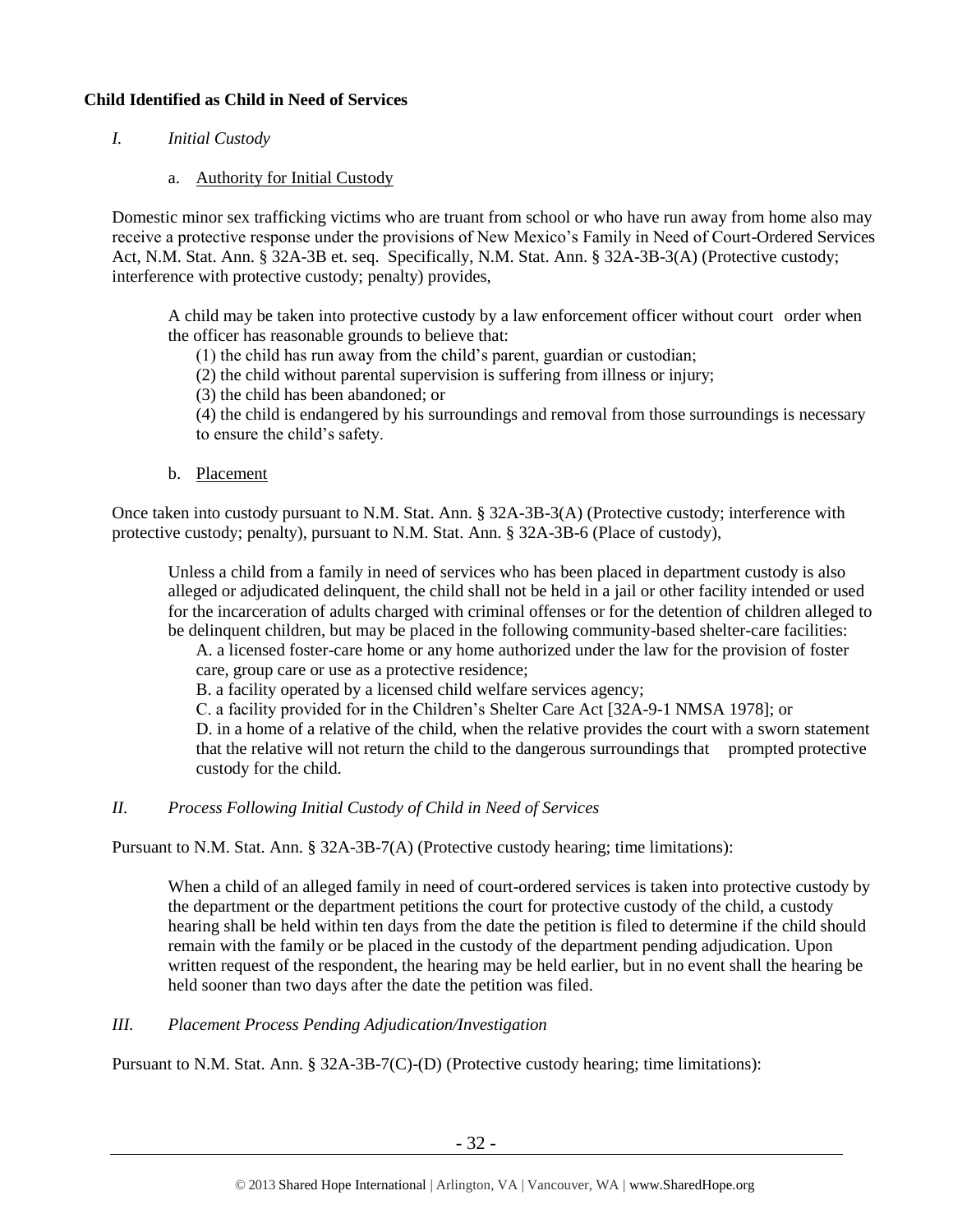(C) When the custody hearing is conducted, the court shall release the child to his parent, guardian or custodian unless probable cause exists to believe that:

(1) the child is in immediate danger from his surroundings and the child's removal from those surroundings is necessary for his safety or well-being;

(2) the child will be subject to injury by others if not placed in the protective custody of the department; or

(3) a parent, guardian or custodian of the child or any other person is unable or unwilling to provide adequate supervision and care for the child.

(D) At the conclusion of the protective custody hearing, if the court determines that protective custody pending adjudication is appropriate, the court may:

(1) award custody of the child to the department; or

(2) return the child to the child's parent, guardian or custodian, subject to conditions that will reasonably assure the safety and well-being of the child.

#### *IV. Adjudication*

Pursuant to N.M. Stat. Ann. § 32A-3B-12(A) & (C) (Adjudicatory hearing; time limitations):

(A) An adjudicatory hearing for an alleged family in need of court-ordered services shall be commenced within sixty days after the date of service on the respondent. . . .

. . .

(C) If the adjudicatory hearing is not commenced within the time limits specified in this section or within the period of any extension of those time limits, the petition shall be dismissed with prejudice.

# *V. Outcomes*

*.*

Pursuant to N.M. Stat. Ann § 32A-3B-16(B)-(C) (Dispositional judgment):

(B) When there is an adjudication regarding a family in need of court-ordered services, the court shall enter judgment and make any of the following dispositions:

(1) permit the child to remain with the child's parent, guardian or custodian, subject to conditions and limitations the court may prescribe;

(2) place the child under the protective supervision of the department;

- (3) transfer legal custody of the child to:
	- (a) the department;
		- (b) an agency responsible for the care of neglected or abused children; or

(c) the child's noncustodial parent, if that is found to be in the child's best interests; or (4) if the evidence indicates that the child's educational needs are not being met, the local education agency may be joined as a party and directed to assess the child's needs within fortyfive days, attempt to meet the child's educational needs and document its efforts to meet the child's educational needs.

C. Unless a child of an adjudicated family in need of court-ordered services is also found to be a delinquent child, the child shall not be confined in an institution established for the long-term care and rehabilitation of delinquent children or in a facility for the detention of alleged delinquent children.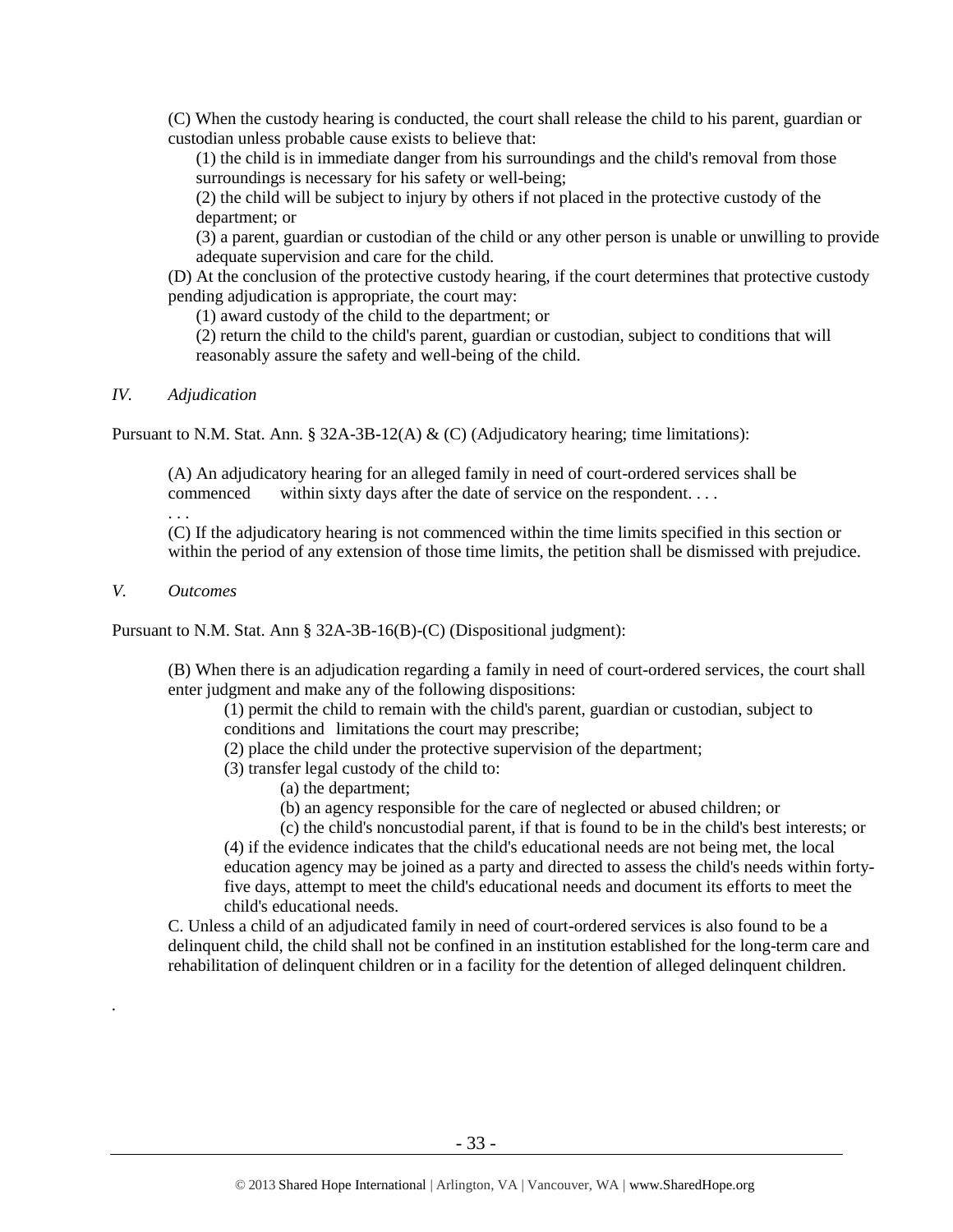# **Child Identified as Delinquent**

- *I. Initial Custody*
	- a. Authority for Initial Custody

Domestic minor sex trafficking victims may also be treated as delinquent children. N.M. Stat. Ann. § 32A-2- 3(B) defines a "delinquent child" as "a child who has committed a delinquent act." A "delinquent act" is defined in part as "an act committed by a child that would be designated as a crime under the law if committed by an adult . . . ." N.M. Stat. Ann. § 32A-2-3(A).

Under N.M. Stat. Ann. § 32A-2-9 (Taking into custody), "[a] child may be taken into custody," among other ways, "pursuant to the laws of arrest for commission of a delinquent act." Once a delinquent child is taken into custody, N.M. Stat. Ann. § 32A-2-10(A) (Release or delivery from custody) states that the person who took the child into custody must "with all reasonable speed" release the child to his or her parents or a guardian with a verbal warning if appropriate or a written promise by the parents to bring the child to court, or take the child to a detention facility, a medical facility, an evaluation facility, or another center or organization.

b. Placement

Under New Mexico's Children's Shelter Care Act, N.M. Stat. Ann. § 32A-9 et. seq., an alleged or actual child in need of supervision<sup>78</sup> or an alleged delinquent child when "there is no probable cause to believe that the child will injure others or himself, run away or be taken away so as to be unavailable for proceedings of the court or its officers" may "be placed in a community-based shelter-care facility." N.M. Stat. Ann. § 32A-9-6.

Pursuant to § 32A-2-10(C), "A child under the age of eleven shall not be held in detention." Additionally, pursuant to N.M. Stat. Ann. § 32A-2-10(B), when a child is

delivered to a place of detention or organization recognized as an alternative to secure detention, as provided in Section 32A-2-12 NMSA 1978, only a department employee or a trained county detention professional designated by the department may place the child in detention or with a center or organization recognized as an alternative to secure detention in accordance with the criteria for detention set forth in Section 32A-2-11 NMSA 1978. If the criteria for detention of an alleged delinquent child are not met, the child shall be released from custody.

Pursuant to N.M. Stat. Ann. § 32A-2-10. (Release or delivery from custody), a person taking a child into custody shall, with all reasonable speed:

(1) release the child to the child's parent, guardian or custodian or an adult authorized by the child's parent, guardian or custodian and issue verbal counsel or warning as may be appropriate; (2) release the child to the child's parent, guardian or custodian or an adult authorized to sign on behalf of the child's parent, guardian or custodian upon written promise to bring the child before the court when requested by the court. If the parent, guardian or custodian or an adult authorized to sign on

 $\overline{a}$ <sup>78</sup> N.M. Stat. Ann. § 32A-9-3(C) defines a "child in need of supervision" as

<sup>[</sup>A] child found by the children's court or family court division of the district court to: (1) have committed an offense applicable only to children or not classified as criminal; and (2) be in need of care or rehabilitation.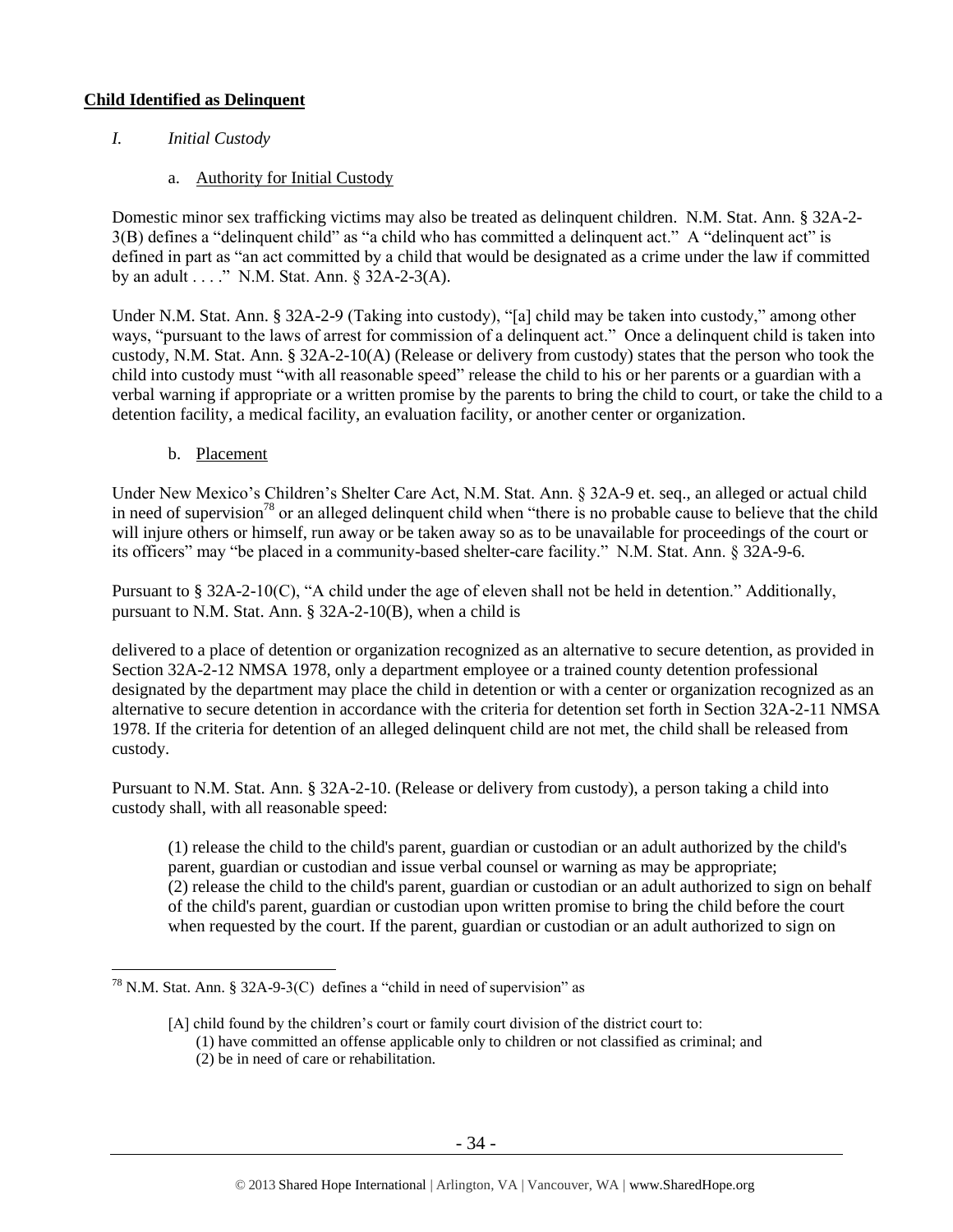behalf of the child's parent, guardian or custodian fails, when requested, to bring the child before the court as promised, the court may order the child taken into custody and brought before the court; (3) deliver the child to a place of detention as provided in Section 32A-2-12 NMSA 1978;

(4) deliver the child to a medical facility, if available, if the child is believed to be suffering from a serious illness that requires prompt treatment or prompt diagnosis;

(5) deliver the child to an evaluation facility, if available, if the person taking the child into custody has reasonable grounds to believe the child presents a likelihood of serious harm to the child's self or others or is suffering from some other serious mental condition or illness that requires prompt treatment or prompt diagnosis; or

(6) deliver the child to a center or organization that the court or the department recognizes as an alternative to secure detention.

# *II. Process Following Initial Custody*

When a child taken into custody is not released, "a judicial determination of probable cause" must be made within 48 hours, unless the child was arrested "pursuant to the Children's Court Rules," and a petition must be filed within 24 hours, and a detention hearing must occur within 24 hours after filing. N.M. Stat. Ann. 32A-2-  $13(A)$ .

# *II. Placement Process Pending Adjudication/Investigation*

Pursuant to N.M. Stat. Ann. § 32A-2-11(A) (Criteria for detention of children),

Unless ordered by the court pursuant to the provisions of the Delinquency Act, a child taken into custody for an alleged delinquent act shall not be placed in detention unless a detention risk assessment instrument is completed and a determination is made that the child:

(1) poses a substantial risk of harm to himself;

(2) poses a substantial risk of harm to others; or

(3) has demonstrated that he may leave the jurisdiction of the court.

Pursuant to N.M. Stat. Ann. § 32A-2-12(A) (Placement or detention), a child alleged to be delinquent may also "be placed or detained" in

(1) a licensed foster home or a home otherwise authorized under the law to provide foster or group care;

(2) a facility operated by a licensed child welfare services agency;

(3) a shelter-care facility provided for in the Children's Shelter Care Act [32A-9-1 NMSA 1978] that is in compliance with all standards, conditions and regulatory requirements and that shall be considered a temporary placement subject to judicial review within thirty days of placement; (4) a detention facility certified by the department for children alleged to be delinquent children; (5) any other suitable place, other than a facility for the long-term care and rehabilitation of delinquent children to which children adjudicated as delinquent may be confined pursuant to Section 32A-2-19 NMSA 1978, designated by the court and that meets the standards for detention facilities pursuant to the Children's Code [32A-1-1 NMSA 1978] and federal law; or (6) the child's home or place of residence, under conditions and restrictions approved by the court.

Pursuant to N.M. Stat. Ann. § 32A-2-13(F), "If the judge or special master finds that detention of the child is not appropriate under the criteria established by the Children's Code," the child shall be released and possibly subjected to certain conditions; specifically, the judge or special master may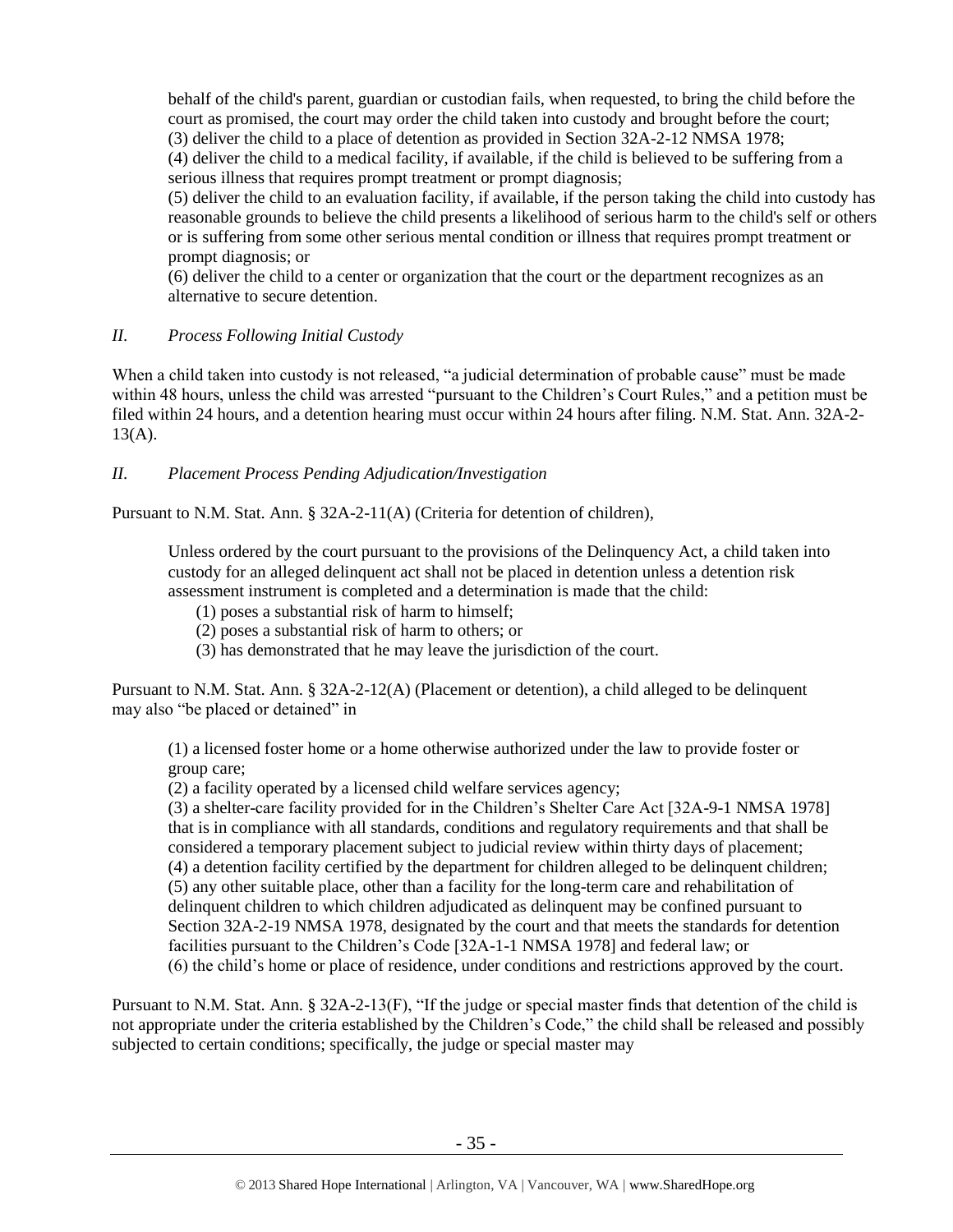(1) place the child in the custody of a parent, guardian or custodian or under the supervision of an agency agreeing to supervise the child;

(2) place restrictions on the child's travel, association with other persons or place of abode during the period of the child's release; or

(3) impose any other condition deemed reasonably necessary and consistent with the criteria for detaining children established by the Children's Code [32A-1-1 NMSA 1978], including a condition requiring that the child return to custody as required.

## *III. Adjudication*

a. Adjudicatory/Dispositional Hearing

Pursuant to N.M. Stat. Ann. § 32A-2-15. (Time limitations on delinquency adjudicatory hearing):

The adjudicatory hearing in a delinquency proceeding shall be held in accordance with the time limits set forth in the Children's Court Rules and Forms.

Pursuant to N.M.R.A. RULE 10-243. (Adjudicatory hearing; time limits):

(A) If the child is in detention, the adjudicatory hearing shall be commenced within thirty (30) days from whichever of the following events occurs latest:

- (1) the date the petition is served on the child;
- (2) the date the child is placed in detention;
- (3) if an issue is raised concerning the child's competency to participate at the adjudicatory hearing, the date an order is entered finding the child is competent to participate at the adjudicatory hearing. . . .

(B) Child Not in Detention. If the child is not in detention, or has been released from detention prior to the expiration of the time limits set forth in this rule for a child in detention, the adjudicatory hearing shall be commenced within one-hundred twenty (120) days from whichever of the following events occurs latest:

- (1) the date the petition is served on the child;
- (2) if an issue is raised concerning the child's competency to participate at the adjudicatory hearing, the date an order is entered finding the child is competent to participate at the adjudicatory hearing . . .

## *IV. Outcomes*

Under N.M. Stat. Ann. § 32A-2-19(B) (Disposition of an adjudicated delinquent offender), for a child found to be delinquent, in its dispositional order, the court may order any of the following:

(1) transfer legal custody to the department, an agency responsible for the care and rehabilitation of delinquent children, which shall receive the child at a facility designated by the secretary of the department as a juvenile reception facility. The department shall thereafter determine the appropriate placement, supervision and rehabilitation program for the child. The judge may include recommendations for placement of the child. Commitments are subject to limitations and modifications set forth in Section 32A-2-23 NMSA 1978 [Limitations on dispositional judgments; modification; termination or extension of court orders]. The types of commitments include:

(a) a short-term commitment of one year in a facility for the care and rehabilitation of adjudicated delinquent children. No more than nine months shall be served at the facility and no less than ninety days shall be served on supervised release, unless: 1) a petition to extend the commitment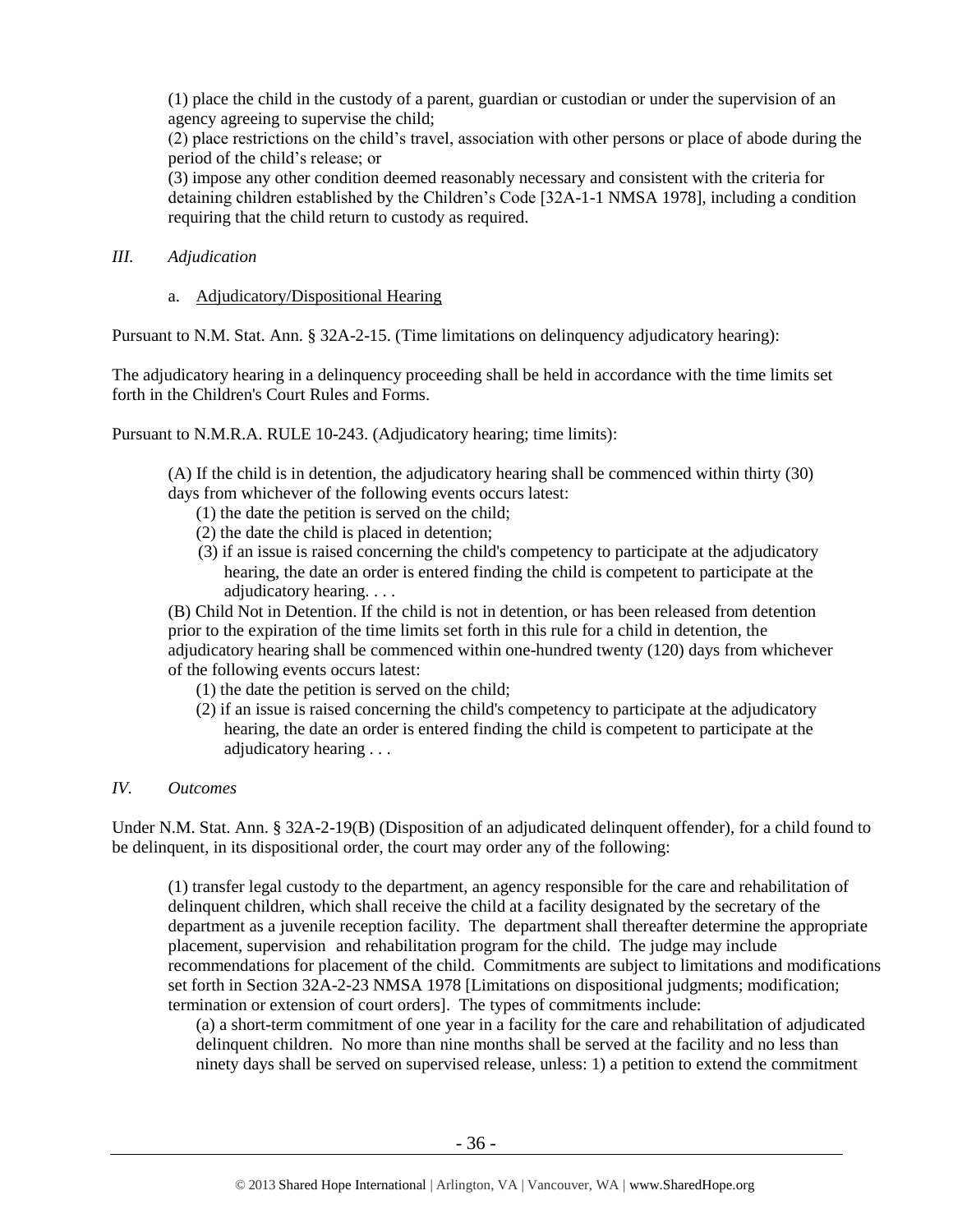has been filed prior to the commencement of supervised release; 2) the commitment has been extended pursuant to Section 32A-2-23 NMSA 1978; or 3) supervised release is revoked pursuant to Section 32A-2-25 NMSA 1978 [Parole revocation; procedures];

(b) a long-term commitment for no more than two years in a facility for the care and rehabilitation of adjudicated delinquent children. No more than twenty-one months shall be served at the facility and no less than ninety days shall be served on supervised release, unless: 1) supervised release is revoked pursuant to Section 32A-2-25 NMSA 1978; or 2) the commitment is extended pursuant to Section 32A- 2-23 NMSA 1978;

. . .

(2) place the child on probation under those conditions and limitations as the court may prescribe; (3) place the child in a local detention facility that has been certified in accordance with the provisions of Section 32A-2-4 NMSA 1978 [Detention facilities; standards; reports; appeals] for a period not to exceed fifteen days within a three hundred sixty-five day time period; .... . . . .

N.M. Stat. Ann. § 32A-2-19(D) further specifies that "[a] child found to be delinquent shall not be committed or transferred to a penal institution or other facility used for the execution of sentences of persons convicted of crimes."

*5.5 Commercial sexual exploitation is identified as a type of abuse and neglect within child protection statutes.*

Sexual exploitation is covered by the definitions of an abused child and a neglected child as used in New Mexico's Children's Code. As used in Chapter 32A, Article 4 (Child Abuse and Neglect), an "abused child" is defined in N.M. Stat. Ann. § 32A-4-2(B) as a child

(1) who has suffered or who is at risk of suffering serious harm because of the action or inaction of the child's parent, guardian or custodian;

(2) who has suffered physical abuse, emotional abuse, or psychological abuse inflicted or caused by the child's parent, guardian or custodian;

(3) who has suffered sexual abuse<sup>79</sup> or sexual exploitation<sup>80</sup> inflicted by the child's parent. guardian or custodian;

(4) whose parent, guardian or custodian has knowingly, intentionally or negligently placed the child in a situation that may endanger the child's life or health; or

(5) whose parent, guardian or custodian has knowingly or intentionally tortured, cruelly confined or cruelly punished the child.

Similarly, N.M. Stat. Ann. § 32A-4-2(E) defines a "neglected child" in part, as a child "(3) who has been physically or sexually abused, when the child's parent, guardian or custodian knew or should have known of the abuse and failed to take reasonable steps to protect the child from further harm; . . . ."

*5.6 The definition of "caregiver" (or similar term) in the child welfare statutes is broad enough to include a trafficker who has custody or control of a child in order to bring a trafficked child into protection of child protective services.*

N.M. Stat. Ann. § 32A-1-4(E) (Definitions) defines a "custodian" as "an adult with whom the child lives who is not a parent or guardian<sup>81</sup> of the child." The definition of "custodian" in N.M. Stat. Ann.  $\S$  32A-1-4(E) could be

 $\overline{a}$ <sup>79</sup> *See supra* note [60](#page-19-0) for the definition of "sexual abuse."

<sup>80</sup> *See supra* note [60](#page-19-0) for the definition of "sexual exploitation."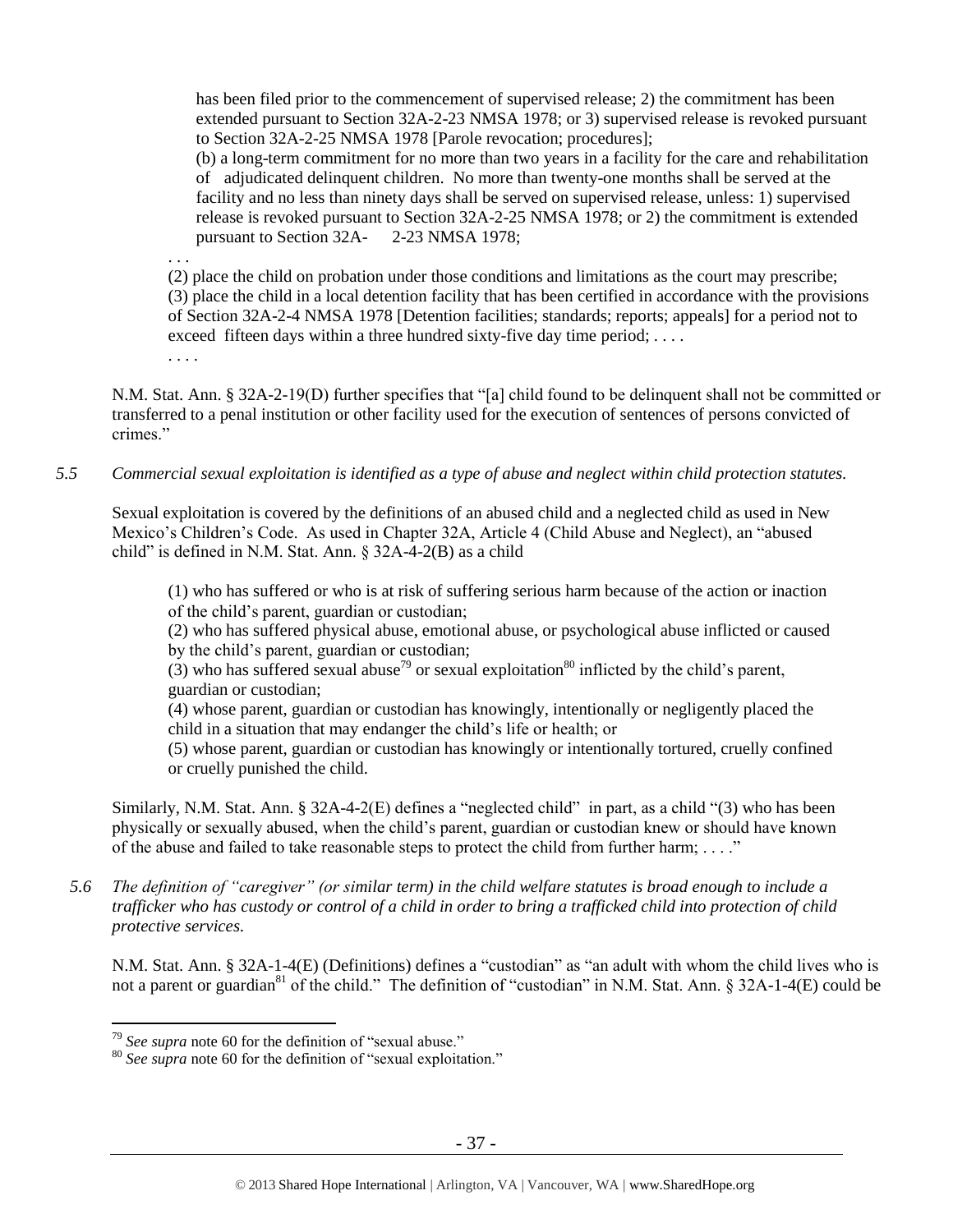broad enough to cover situations in which a trafficker is in possession of a child for purposes of New Mexico's Children's Code.

*5.7 Crime victims' compensation is specifically available to a child victim of sex trafficking or commercial sexual exploitation of children (CSEC) without regard to ineligibility factors.*

Only victims of certain enumerated crimes, including N.M. Stat. Ann. § 31-22-8 (A) (16) (Human trafficking), § 30-9-11 (Criminal sexual penetration), and § 30-9-13 (Criminal sexual contact of a minor)who have been "injured $82$  or killed by any act or omission of any other person coming within the criminal jurisdiction of the state" may receive reparations. N.M. Stat. Ann. §§ 31-22-7(A), 31-22-8(A)(10)–(11). CSEC crimes are not specifically listed as offenses for which victims are eligible to receive awards pursuant to New Mexico's Crime Reparation Act.

Therefore, to the extent domestic minor sex trafficking victims qualify as victims of N.M. Stat. Ann. § 31-22-8 (A) (16) (Human trafficking), § 30-9-11(Criminal sexual penetration),or § 30-9-13(Criminal sexual contact of a minor), they may be eligible for compensation; however, several other factors could present difficulties for victims of domestic minor sex trafficking. Specifically, in determining whether to award reparations, "The commission shall consider the behavior of the victim and whether, because of provocation or otherwise, the victim bears responsibility for the crime that caused his injury . . . and shall reduce the amount of reparation in accordance with its assessment of the degree of responsibility attributable to the victim." N.M. Stat. Ann. § 31-22-7(C).

No award may be made to a victim "unless the commission finds that . . . the claimant or victim fully cooperated with the appropriate law enforcement agenciesN.M. Stat. Ann. § 31-22-7(D)(3). Pursuant to § 30-52-2 (A) a human trafficking victim can be eligible for benefits and services by the state until TVPA benefits are authorized "provided that the victim cooperates in the investigation and prosecution of the person charged with the crime of human trafficking." Additionally, to be eligible for a reparation award, a victim must file an application for an award within 2 years of the date the injury occurs and must report the crime to law enforcement within 30 days after the occurrence of the crime, unless the crime is sexual assault, in which case the victim has 180 days, or if the crime is N.M. Stat. Ann. § 30-9-11(Criminal sexual penetration) or N.M. Stat. Ann. § 30-9-13 (Criminal sexual contact of a minor), in which case victims have 2 years from the earlier of the date they turn 18 or the date the crime is reported to law enforcement. N.M. Stat. Ann. § 31-22-14(A), (F)(1). Nothing expressly exempts domestic minor sex trafficking victims from any of these requirements.

5.7.1 Recommendation: Amend N.M. Stat. Ann. § 31-22-8 (Crimes enumerated), § 31-22-7 (Eligibility for reparation) and § 31-22-14 (Limitations on award; collateral recovery; preliminary award) to make victims of N.M. Stat. Ann. § 30-6A-4 (Sexual exploitation of children by prostitution), § 30-6A-3 (Sexual exploitation of children), § 30-9-1 (Enticement of child), and § 30-37-3.2 (Child solicitation by electronic communication device) expressly eligible for victims compensation and exempt these categories of victims, as well as human trafficking victims, from the ineligibility factors.

 $81$  N.M. Stat. Ann. § 32A-1-4(I) defines "guardian" as "a person appointed as a guardian by a court or Indian tribal authority or a person authorized to care for the child by a parental power of attorney as permitted by law." <sup>82</sup> *See supra* note [71.](#page-25-0)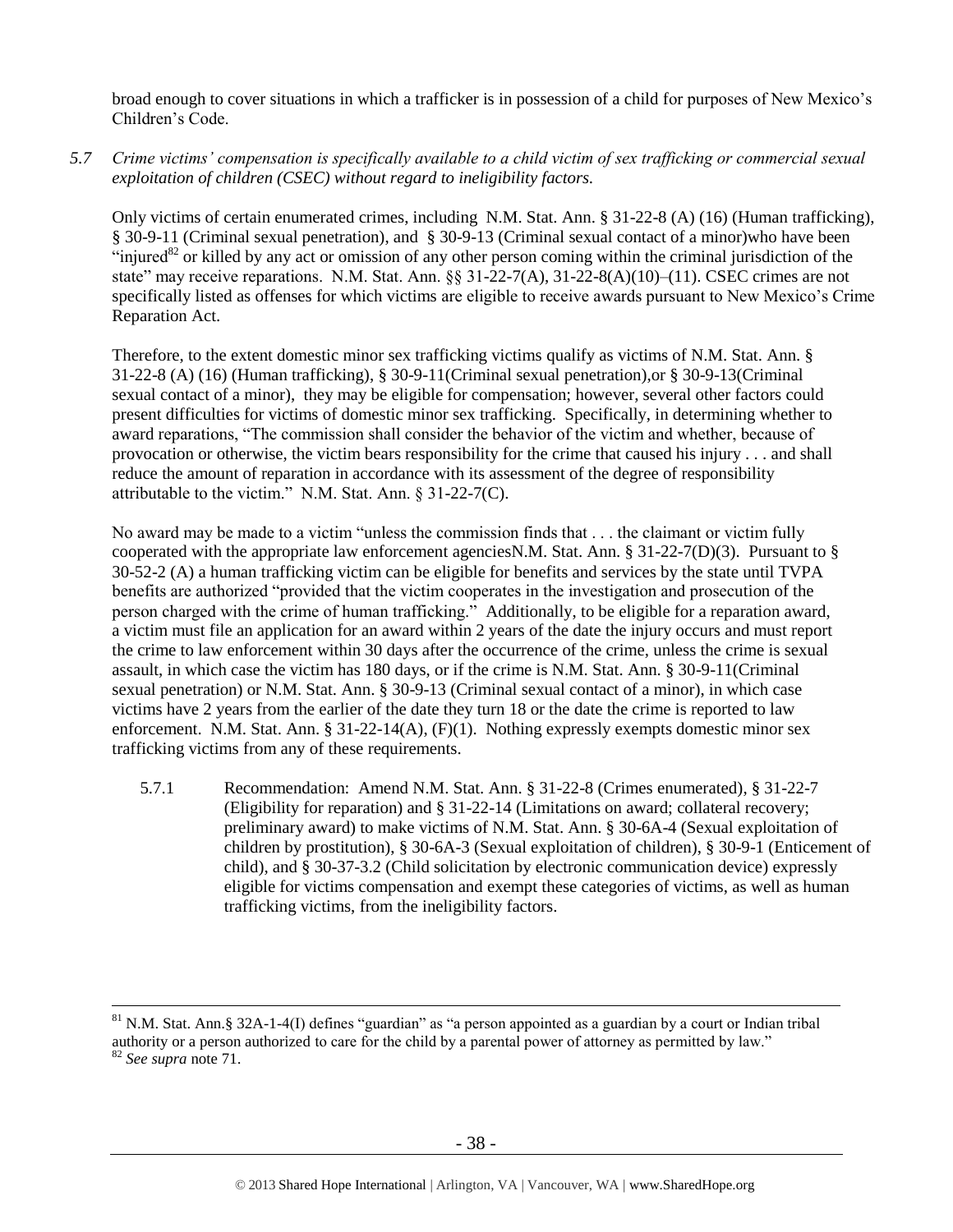## *5.8 Victim-friendly procedures and protections are provided in the trial process for minors under 18.*

Several victim-friendly criminal justice procedures and protections are afforded to minor victims of commercial sexual exploitation or related offenses.

New Mexico law provides special protections for victims of sexual offenses. For example, N.M. Stat. Ann. § 30-9-16 (Testimony; limitations; in camera hearing) establishes limitations on the type of evidence that can be admitted in court. Specifically, in prosecutions for certain offenses, including N.M. Stat. Ann. § 30-9-11 (Criminal sexual penetration) and § 30-9-13 (Criminal sexual contact of a minor), "evidence of the victim's past sexual conduct, opinion evidence of the victim's past sexual conduct or of reputation for past sexual conduct, shall not be admitted unless, and only to the extent the court finds that, the evidence is material to the case and that its inflammatory or prejudicial nature does not outweigh its probative value." N.M. Stat. Ann.  $\S 30-9-16(A)$ .  $83$ 

Additionally, pursuant to N.M. Stat. Ann. § 30-9-17(A), in a prosecution for N.M. Stat. Ann. § 30-9-11 or § 30-9-13, where the victim is under 16,

[T]he district court may, for a good cause show, order the taking of a videotaped deposition of any alleged victim under the age of sixteen years. The videotaped deposition shall be taken before the judge in chambers in the presence of the district attorney, the defendant and his attorneys. Examination and cross-examination of the alleged victim shall proceed at the taking of the videotaped deposition in the same manner as permitted at trial under the provisions of Rule 611 of the New Mexico Rules of Evidence [Rule 11-611 NMRA]. Any videotaped deposition taken under the provisions of this act [this section] shall be viewed and heard at the trial and entered into the record in lieu of the direct testimony of the alleged victim.

Pursuant to N.M. Dist. Ct. R. Cr. P. § 5-504 (Videotaped depositions; testimony of certain minors who are victims of sexual offenses), such videotape testimony may be taken "upon a showing that the child may be unable to testify without suffering unreasonable and unnecessary mental or emotional harm." Under subsections (B) and (C),

B. At the trial of a defendant charged with criminal sexual penetration or criminal sexual contact on a child under sixteen (16) years of age, any part or all of the videotaped deposition of a child under sixteen (16) years of age taken pursuant to Paragraph A of this rule, may be shown to the trial judge or the jury and admitted as evidence as an additional exception to the hearsay rule of the Rules of Evidence if:

(1) the child is unable to testify before the court without suffering unreasonable and unnecessary mental or emotional harm;

<sup>83</sup> N.M. Stat. Ann. § 30-9-16(C) states,

C. If the evidence referred to in Subsection A or B of this section is proposed to be offered, the defendant shall file a written motion prior to trial. The court shall hear the pretrial motion prior to trial at an in camera hearing to determine whether the evidence is admissible pursuant to the provisions of Subsection A or B of this section. If new information, which the defendant proposes to offer pursuant to the provisions of Subsection A or B of this section, is discovered prior to or during the trial, the judge shall order an in camera hearing to determine whether the proposed evidence is admissible. If the proposed evidence is deemed admissible, the court shall issue a written order stating what evidence may be introduced by the defendant and stating the specific questions to be permitted.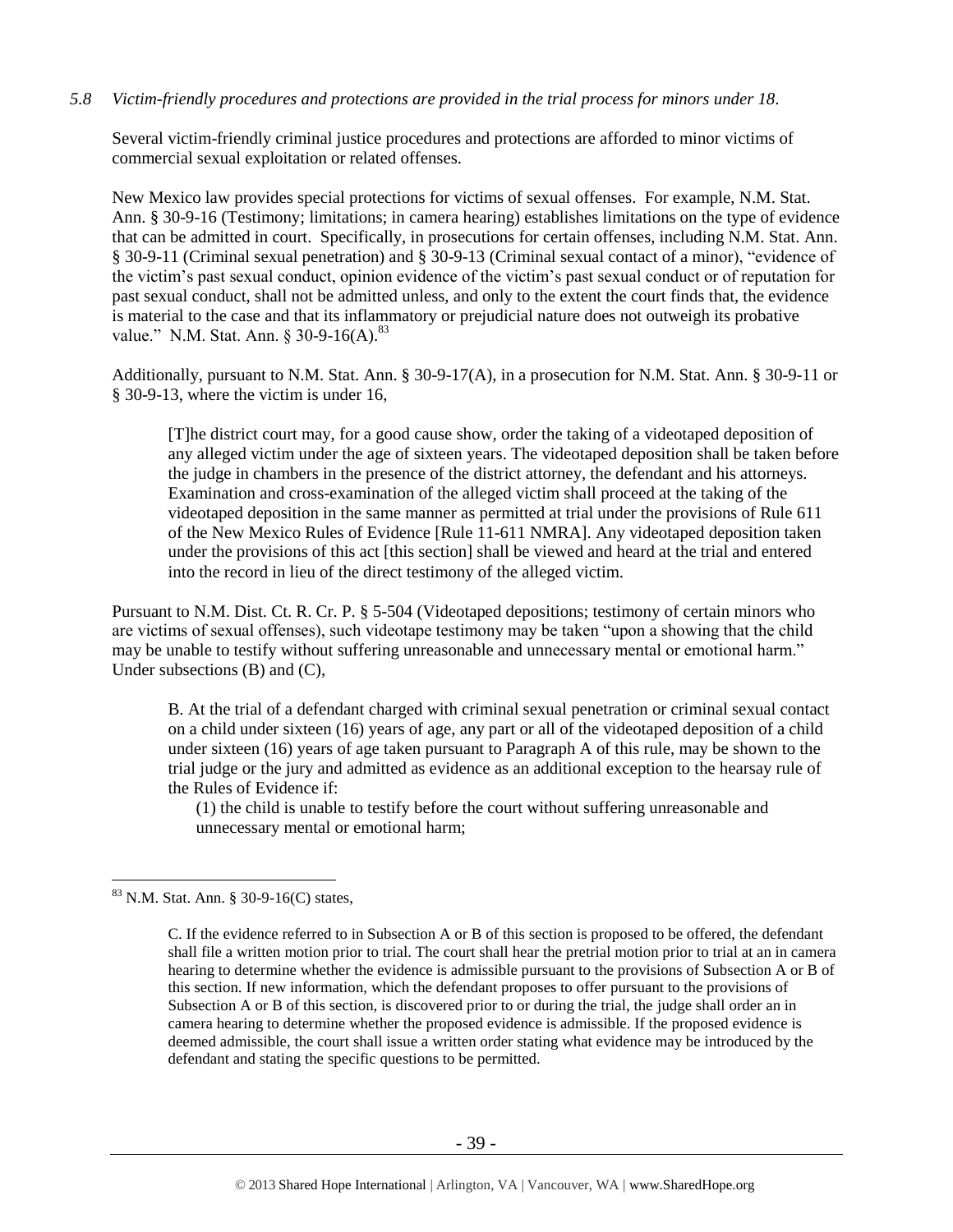(2) the deposition was presided over by a district judge and the defendant was present and was represented by counsel or waived counsel; and

(3) the defendant was given an adequate opportunity to cross-examine the child, subject to such protection of the child as the judge deems necessary.

C. Additional use at trial. In addition to the use of a videotaped deposition as permitted by Paragraph B of this rule, a videotaped deposition may be used for any of the reasons set forth in Paragraph N of Rule 5-503 NMRA.

However, prostituted children may receive less protection when they or their offender are charged with violations of N.M. Stat. Ann. § 30-9-2 (Prostitution), § 30-9-3 (Patronizing prostitutes), or § 30-9-4 (Promoting prostitution). Pursuant to N.M. Stat. Ann. § 30-9-6 (Testimony of witnesses to prostitution and lewdness), in any hearing or trial dealing with a violation of the aforementioned offenses,

[N]o person shall be excused from giving testimony or producing documentary or other evidence material to such investigation, proceeding, preliminary hearing or trial on the ground that the testimony or evidence required of him is incriminating evidence; provided that, any person who is so subpoenaed and ordered to testify or produce evidence concerning such crimes shall be immune to prosecution or conviction for any violation of such crimes about which he may testify.

- 5.8.1 Recommendation: Amend N.M. Stat. Ann. § 30-9-16 and § 30-9-17 to include N.M. Stat. Ann.§ 30-52-1 (Human trafficking), § 30-6A-4 (Sexual exploitation of children by prostitution), § 30-37-3.2 (Child solicitation by electronic communication device), § 30-6A-3 (Sexual exploitation of children), and § 30-9-1 (Enticement of child) as offenses for which minor victims may receive victim-friendly criminal justice procedures.
- *5.9 Expungement or sealing of juvenile delinquency records resulting from arrests or adjudications for prostitution-related offenses committed as a result of, or in the course of, the commercial sexual exploitation of a minor is available within a reasonable time after turning 18.*

New Mexico law allows for the expungement of juvenile records, as long as certain conditions are met. N.M. Stat. Ann. § 32A-3B-21(A) (Expungement of records) provides,

On motion by or on behalf of an individual who has been the subject of a petition filed under the Children's Code [32A-1-1 NMSA 1978], or on the court's own motion, the court shall vacate its findings, orders and judgments on the petition, and order the legal and social files and records of the court, the department and any other agency in the case expunged . . . if the court finds that:

(1) two years have elapsed since the final release of the individual from legal custody and supervision or two years have elapsed since the entry of any other judgment not involving legal custody or supervision; and

(2) the individual has not, within the two years immediately prior to filing the motion, been convicted of a felony or of a misdemeanor involving moral turpitude or found delinquent by a court, and no proceeding is pending seeking such a conviction or finding.

*5.10 Victim restitution and civil remedies for victims of domestic minor sex trafficking or commercial sexual exploitation of children (CSEC) are authorized by law.*

N.M. Stat. Ann. § 30-52-1<sup>84</sup> (Human trafficking) expressly authorizes human trafficking victims to

<sup>84</sup> *See supra* note [2.](#page-0-0)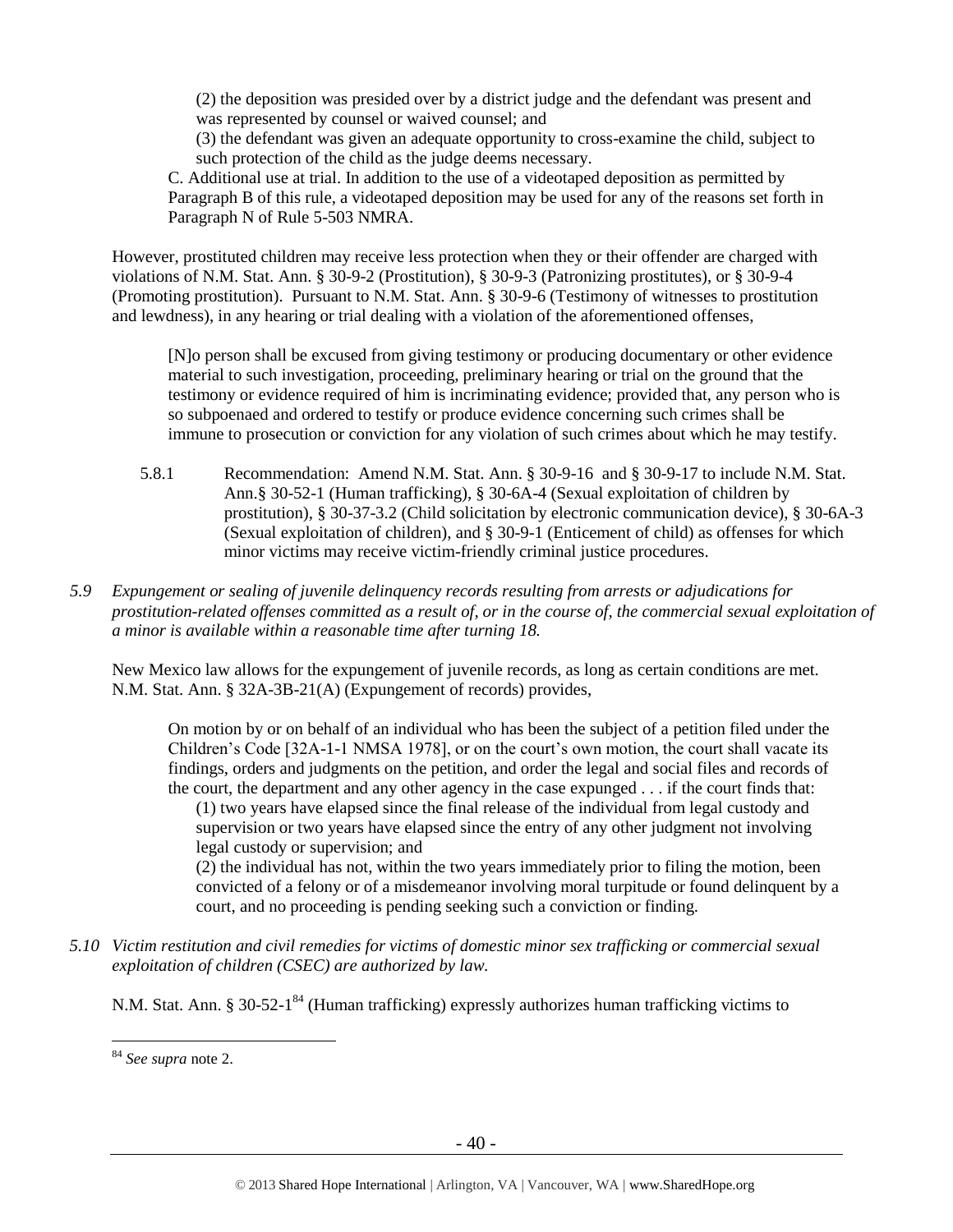receive restitution from their offenders. Specifically, N.M. Stat. Ann. § 30-52-1(F) provides, "A person convicted of human trafficking shall, in addition to any other punishment, be ordered to make restitution to the victim for the gross income or value of the victim's labor or services and any other actual damages in accordance with Section 31-17-1 NMSA 1978 [Victim Restitution]."

Minor victims of other CSEC crimes also may be eligible to receive restitution, pursuant to N.M. Stat. Ann. § 31-17-1(B), which states,

If the trial court exercises either of the sentencing options under Section 31-20-6 NMSA 1978 [Conditions of order deferring or suspending sentence], the court shall require as a condition of probation or parole that the defendant, in cooperation with the probation or parole officer assigned to the defendant, promptly prepare a plan of restitution, including a specific amount of restitution to each victim and a schedule of restitution payments. . . .

Pursuant to N.M. Stat. Ann. § 31-26-4(H) (Victim's rights), victims of violations of N.M. Stat. Ann. § 30- 9-11 and § 30-9-13 are expressly afforded the right to receive restitution. However, a victim may only exercise this right if the victim reports the crime to law enforcement within 5 days of the occurrence or discovery of the offense, "unless the district attorney determines that the victim had a reasonable excuse for failing to do so," and the victim cooperates completely with the "reasonable requests made by law enforcement agencies and the district attorneys." N.M. Stat. Ann. § 31-26-5(A),  $(\hat{C})$ .<sup>85</sup>

In addition to restitution available through the criminal process, H.B. 304 (1) allows a human trafficking victim to bring a civil action "in any court of competent jurisdiction against an alleged human trafficker for actual damages, compensatory damages, punitive damages, injunctive relief or any other appropriate relief. Where the court finds that a defendant's actions were willful and malicious, the court may award treble damages to the plaintiff.<sup>86</sup>

Civil remedies are available to victims of childhood sexual abuse  $87$  for "personal injury caused by childhood sexual abuse." N.M. Stat. Ann. § 37-1-30. Additionally, victims whose offenders are convicted of violating New Mexico's racketeering statute, N.M. Stat. Ann. § 30-42-4 (Prohibited activities; penalties) may have a civil cause of action for treble damages. N.M. Stat. Ann. § 30-42-6(A) (Racketeering; civil remedies) provides, "A person who sustains injury to his person, business or property by a pattern of racketeering activity may file an action in the district court for the recovery of three times the actual damages proved and the costs of the suit, including reasonable attorney's fees."

*5.11 Statutes of limitations for civil and criminal actions for child sex trafficking or commercial sexual exploitation of children (CSEC) offenses are eliminated or lengthened sufficiently to allow prosecutors and victims a realistic opportunity to pursue criminal action and legal remedies.*

Civil actions for the other trafficking and CSEC offenses listed in this report are not expressly limited by statute in Chapter 37, Article 1 (Limitations of actions). Nevertheless, N.M. Stat. Ann. § 37-1-10

<sup>&</sup>lt;sup>85</sup> For the purposes of Chapter 31, Article 26 (Victims of Crime), a "victim" is defined in part as "an individual against whom a criminal offense is committed." N.M. Stat. Ann. § 31-26-3(F). The definition of "criminal offense" includes violations of N.M. Stat. Ann. § 30-9-11 (Criminal sexual penetration) and § 30-9-13 (Criminal sexual contact of a minor). N.M. Stat. Ann. § 31-26-3(B)(11), (12).

<sup>86</sup> *See supra* note [5.](#page-1-2)

<sup>87 &</sup>quot;Childhood sexual abuse" is defined in N.M. Stat. Ann. § 37-1-30(B) as including violations of N.M. Stat. Ann. § 30-9-11 (Criminal sexual penetration), § 30-9-13 (Criminal sexual contact of a minor), § 30-6A-3 (Sexual exploitation of children), and § 30-6A-4 (Sexual exploitation of children by prostitution).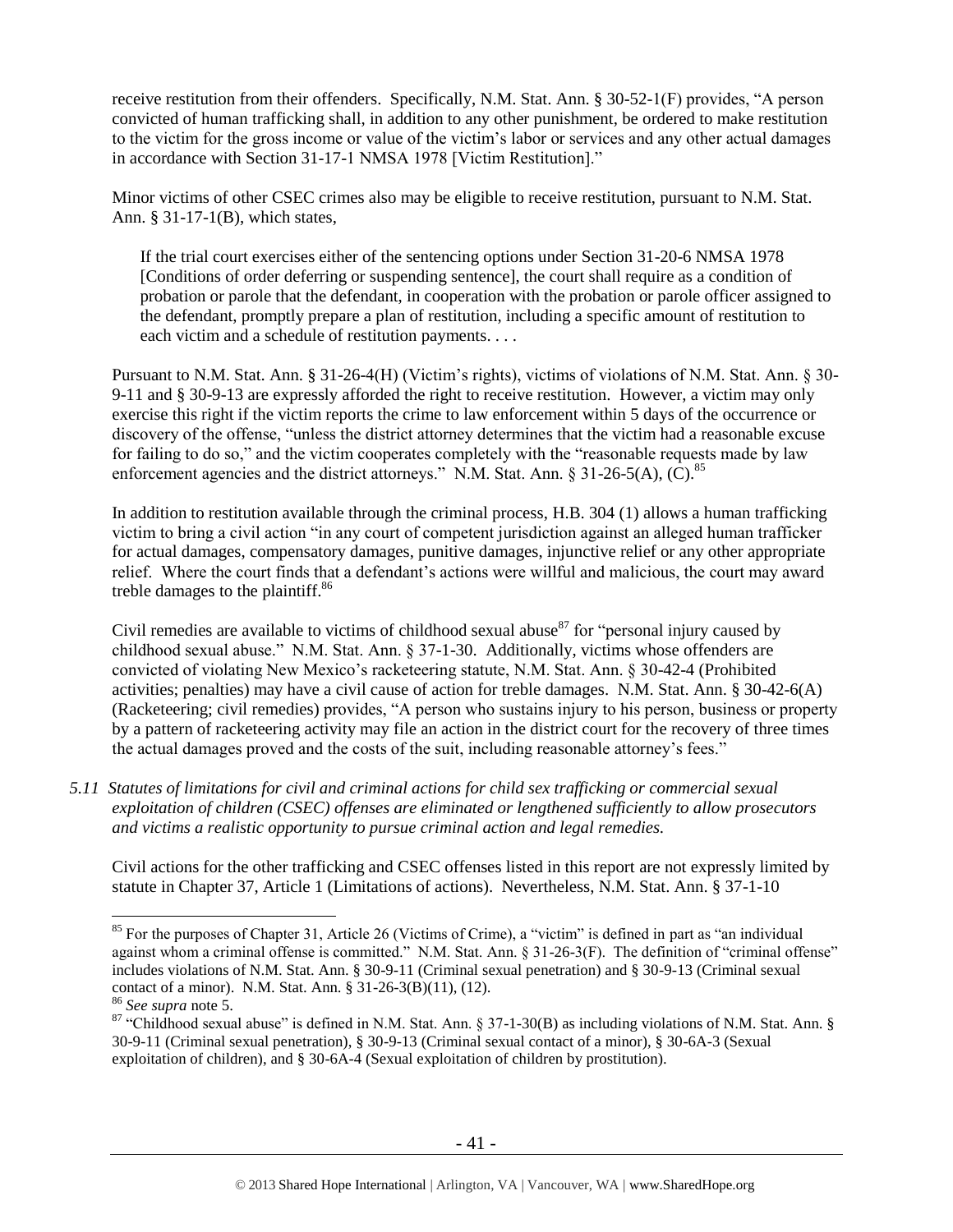(Minors; incapacitated persons) generally tolls the applicable statute of limitation for minors until "one year from and after the termination of such incapacity." In addition, H.B. 304 (1) (B) specifically addresses victims of human trafficking. Civil actions may be filed within ten years from the date on which, (1) the defendant's human trafficking actions occurred; or (2) the victim attains eighteen years of age if the victim was a minor when the defendant's actions occurred.<sup>88</sup>

There is no statute of limitations applies to a "first degree violent felony." N.M. Stat. Ann. § 30-1-8(I). Generally, a 6-year statute applies to second degree felonies, a 5-year statute applies to third or fourth degree felonies, a 2-year statute applies to misdemeanors, a 1-year statute applies to petty misdemeanors, and a 3-year limitation applies to crimes not included in the Criminal Code or where a limitation is not provided. N.M. Stat. Ann. § 30-1-8(A)–(D), (H).

For minor victims of N.M. Stat. Ann §30-6-1 (Abandonment or abuse of a child), N.M. Stat. Ann. § 30-9- 11 (Criminal sexual penetration), and N.M. Stat. Ann. § 30-9-13 (Criminal sexual contact of a minor), however, the statute of limitations for criminal actions tolls "until the victim attains the age of eighteen or the violation is reported to a law enforcement agency, whichever occurs first." N.M. Stat. Ann. § 30-1- 9.1

A victim seeking civil damages for childhood sexual abuse is subject to the statute of limitations provided in N.M. Stat. Ann. § 37-1-30(A) (Action for damages due to childhood sexual abuse; limitation on actions), which states,

An action for damages based on personal injury caused by childhood sexual abuse<sup>89</sup> shall be commenced by a person before the latest of the following dates:

(1) the first instant of the person's twenty-fourth birthday; or

(2) three years from the date of the time that a person knew or had reason to know of the childhood sexual abuse and that the childhood sexual abuse resulted in an injury to the person, as established by competent medical or psychological testimony.

5.11.1 Recommendation: Enact a law under Article 1 (Limitations of actions) eliminating the statute of limitations for human trafficking and CSEC offenses.

<sup>88</sup> *See supra* note [5.](#page-1-2)

<sup>89</sup> *See supra* note [60.](#page-19-0)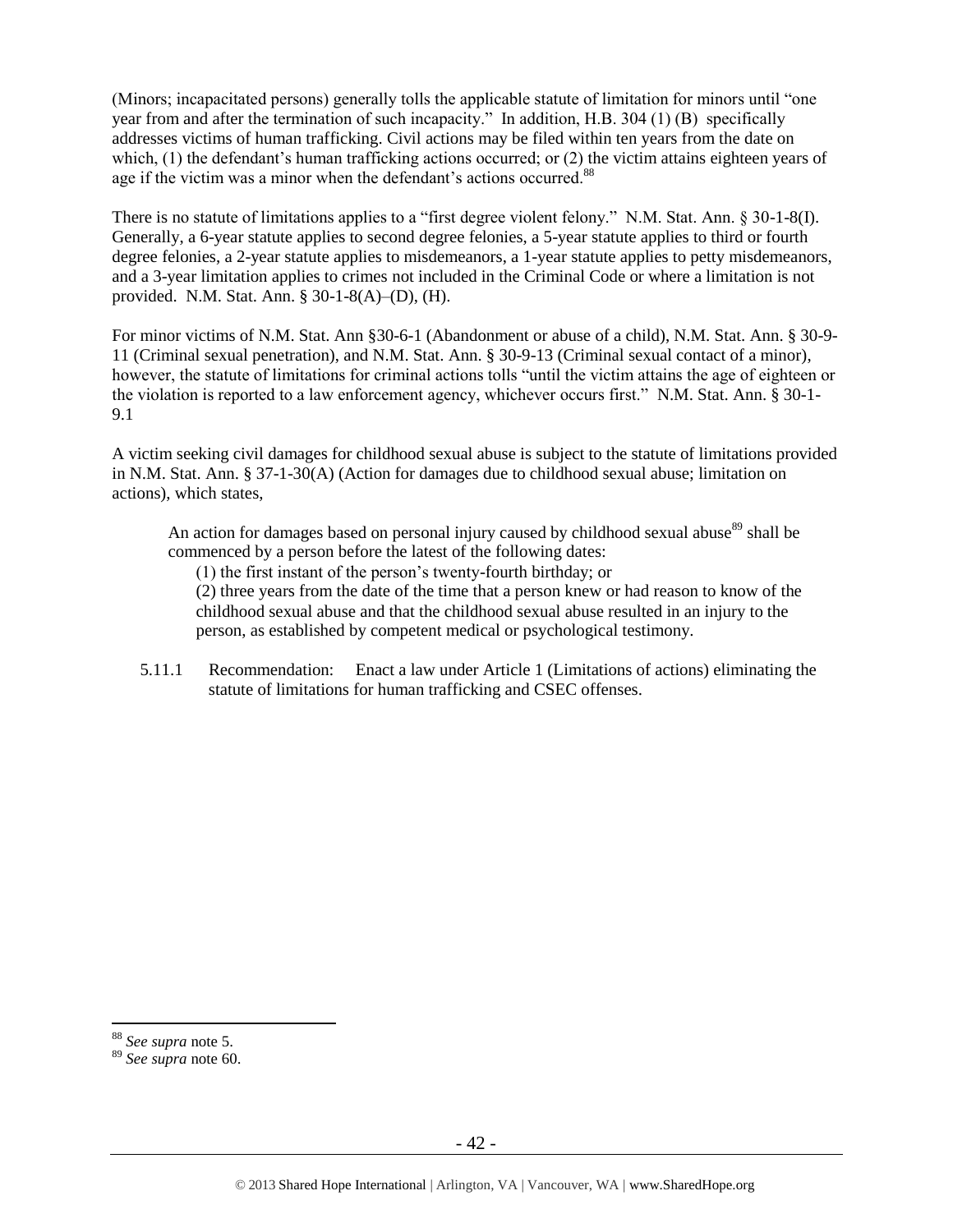#### FRAMEWORK ISSUE 6: CRIMINAL JUSTICE TOOLS FOR INVESTIGATION AND PROSECUTIONS

## *Legal Components:*

- *6.1 Training on human trafficking and domestic minor sex trafficking for law enforcement is statutorily mandated.*
- *6.2 Single party consent to audiotaping is permitted in law enforcement investigations.*
- *6.3 Wiretapping is an available tool to investigate domestic minor sex trafficking.*
- *6.4 Using a law enforcement posing as a minor to investigate buying or selling of commercial sex acts is not a defense to soliciting, purchasing, or selling sex with a minor.*
- *6.5 Using the Internet to investigate buyers and traffickers is a permissible investigative technique.*
- *6.6 Law enforcement and child welfare agencies are mandated to promptly report missing and recovered children. \_\_\_\_\_\_\_\_\_\_\_\_\_\_\_\_\_\_\_\_\_\_\_\_\_\_\_\_\_\_\_\_\_\_\_\_\_\_\_\_\_\_\_\_\_\_\_\_\_\_\_\_\_\_\_\_\_\_\_\_\_\_\_\_\_\_\_\_\_\_\_\_\_\_\_\_\_\_\_\_\_\_\_\_\_\_\_\_\_\_\_\_\_\_*

# *Legal Analysis:*

*6.1 Training on human trafficking and domestic minor sex trafficking for law enforcement is statutorily mandated or authorized.*

N.M. Stat. Ann. § 30-52-3 (Temporary provision; task force to combat human trafficking; membership; duties (Effective until July 1, 2016)) expressly establishes a task force to combat trafficking and directs the task force to, among other things, "develop and conduct training for law enforcement personnel and victims services providers to identify victims of human trafficking." N.M. Stat. Ann. § 30-52-3(B)(4). However, the task force is not permanent and will terminate on July 1, 2016. N.M. Stat. Ann. § 30-52- 3(F). In addition, N.M. Stat. Ann. § 29-11-5(A) (Sexual crimes prosecution and treatment program) provides for the development of:

[A] statewide comprehensive plan to train law enforcement officers and criminal justice and medical personnel in the ability to deal with sexual crimes; to develop strategies for prevention of such crimes; to provide assistance in the assembly of evidence for the facilitation of prosecution of such crimes; and to provide medical and psychological treatment to victims of such crimes. This plan shall include, but not be limited to:

(1) education and training of law enforcement officers and criminal justice and medical personnel;

(2) collection, processing and analysis of evidence which facilitates prosecution of suspects of sexual crimes; and

(3) medical and psychological treatment of victims of such crimes.

## *6.2 Single party consent to audiotaping is permitted in law enforcement investigations.*

Single-party consent to audio-taping is permitted in New Mexico. N.M. Stat. Ann. § 30-12-1(C) (Interference with communications; exception) permits single-party consent to audio-taping by stating, "[i]nterference with communications consists of knowingly and without lawful authority: . . . (C) reading, interrupting, taking or copying any message, communication or report intended for another by telegraph or telephone without the consent of a sender or intended recipient thereof ." No interference with communications occurs where the interference is done "by a person acting under color of law in the investigation of a crime, where such person is a party to the communication, or one of the parties to the communication has given prior consent to such interception, monitoring or recording of such communication." N.M. Stat. Ann. 30-12-1(E)(3).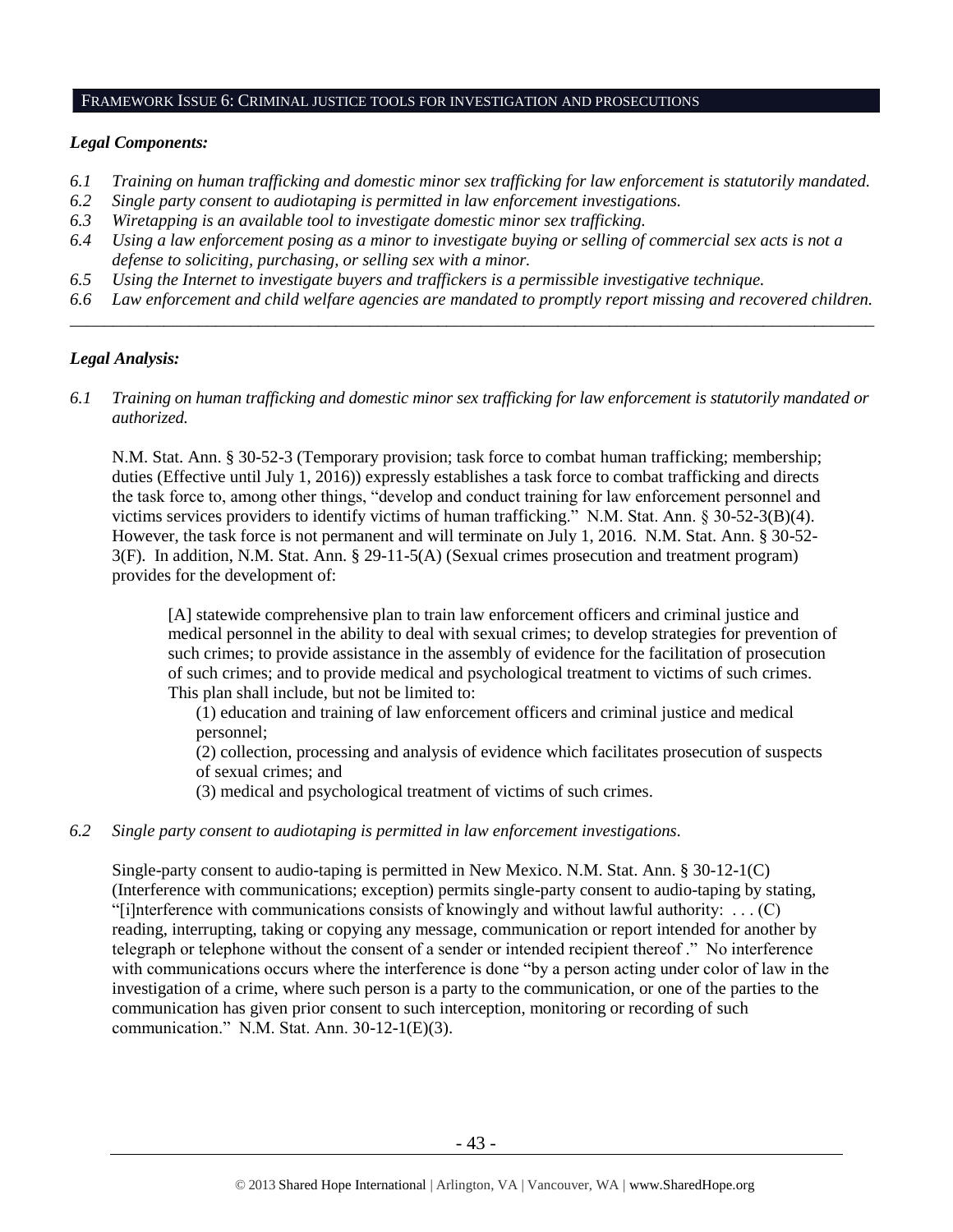*6.3 Wiretapping is an available tool to investigate domestic minor sex trafficking.* 

Under N.M. Stat. Ann. § 30-12-2(A) (Grounds for order of interception), the attorney general and the district attorney have express authority to seek an order for wiretapping in investigations related to N.M. Stat. Ann. § 30-9-11(A) (Criminal sexual penetration). Pursuant to N.M. Stat. Ann. § 30-12-2,

An ex parte order for wiretapping, eavesdropping or the interception of any wire or oral communication may be issued by any judge of a district court upon application of the attorney general or a district attorney, stating that there is probable cause to believe that:

A. evidence may be obtained of the commission of:

. . . .

(1) the crime of murder, kidnapping, extortion, robbery, trafficking or distribution of controlled substances or bribery of a witness;

(2) the crime of burglary, aggravated burglary, criminal sexual penetration, arson, mayhem, receiving stolen property or commercial gambling, if punishable by imprisonment for more than [1] year; or

(B) the communication, conversation or discussion is itself an element of any of the above specified crimes.

N.M. Stat. Ann. § 30-12-8(A) (Use of contents as evidence; disclosure; motion to suppress) allows the use of wiretapping and resulting evidence in court only where,

[E]ach party, not less than ten days before the trial, hearing or proceeding has been furnished with a copy of the court order and accompanying application, under which interception was authorized or approved. This ten-day period may be waived by the court if it finds that it was not possible to furnish the party with such information ten days before the trial, hearing or proceeding, and that the party will not be prejudiced by the delay in receiving such information.

- 6.3.1 Recommendation: Amend N.M. Stat. Ann. § 30-12-2(A) (Grounds for order of interception) to permit the use of electronic surveillance in investigations involving human trafficking and CSEC offenses.
- *6.4 Using a law enforcement posing as a minor to investigate buying or selling of commercial sex acts is not a defense to soliciting, purchasing, or selling sex with a minor.*

New Mexico's human trafficking law and CSEC laws do not contain language indicating the availability of decoys as an investigative technique or prohibiting a defense to prosecution based on the person not in fact being a minor. However, N.M. Stat. Ann. § 30-37-3.2 (Child solicitation by electronic communication device) allows law enforcement officers to use a police officer as a decoy. N.M. Stat. Ann. § 30-37-3.2(D) states that "[i]n a prosecution for child solicitation by electronic communication device, it is not a defense that the intended victim of the defendant was a peace officer posing as a child under sixteen years of age." Additionally, N.M. Stat. Ann. § 30-9-3 (Patronizing prostitutes) does state in part that "[p]atronizing prostitutes consists of . . . knowingly hiring or offering to hire a prostitute, or one believed by the offeror to be a prostitute, to engage in a sexual act with the actor or another," implying that if the buyer believes a law enforcement decoy to be a prostitute the buyer would still violate the provision. However, this limits law enforcement to charging this crime even when the person believed to be a prostitute is a minor.

6.4.1 Recommendation: Amend N.M. Stat. Ann. § 30-52-1(A)(2) (Human trafficking), § 30- 6A-4 (Sexual exploitation of children by prostitution), § 30-6A-3(C) (Sexual exploitation